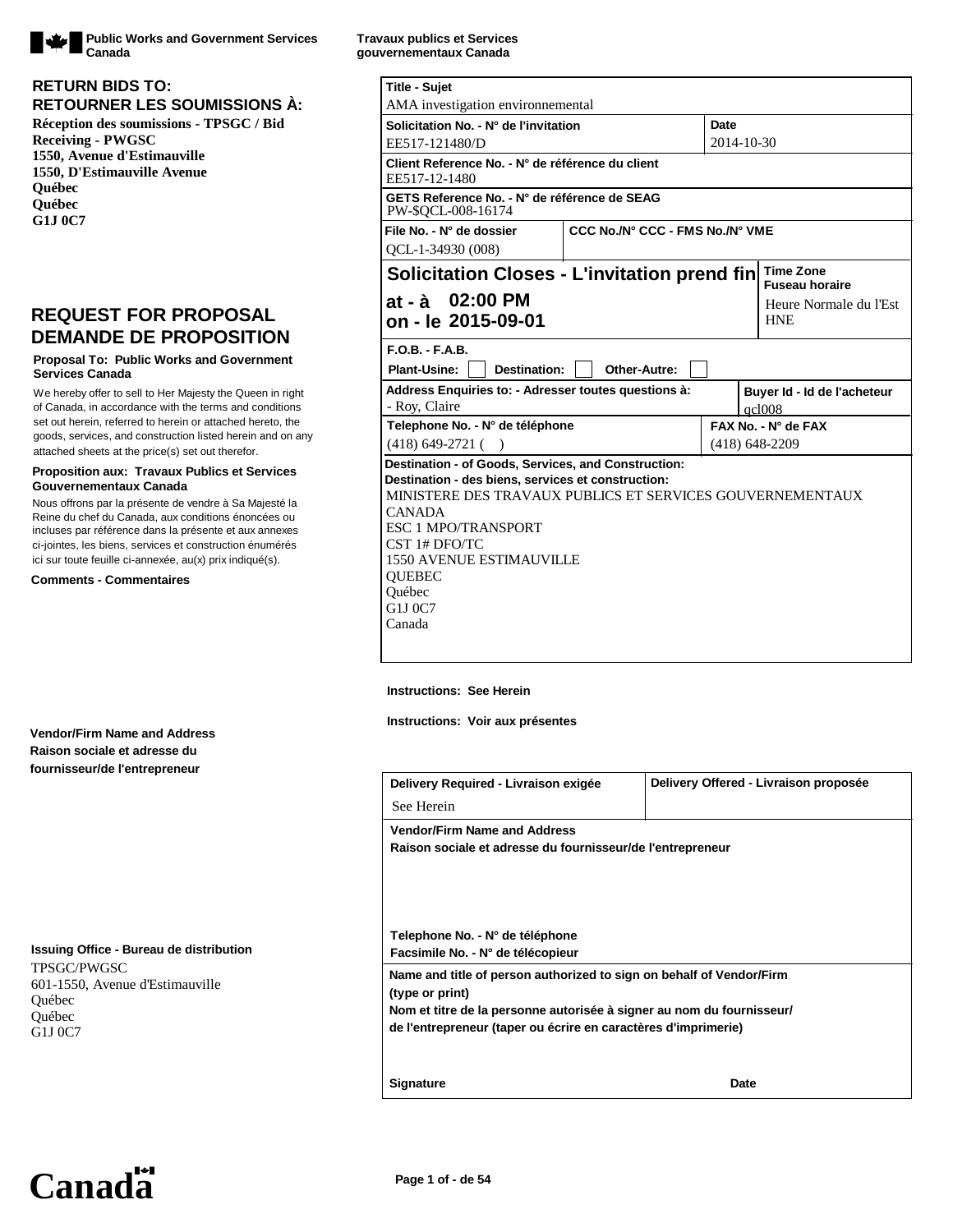Solicitation No. - N° de l'invitation Amd. No. - N° de la modif. Buyer ID - Id de l'acheteur EE517-121480/D qcl008 EE517-12-1480 QCL-1-34930

Client Ref. No. - N° de réf. du client File No. - N° du dossier CCC No./N° CCC - FMS No/ N° VME

## **Note to Existing Suppliers:**

Supply Arrangements (SA)s issued to Suppliers under EE517-121480/A and EE517-121480/B and EE517-121480/C will not be affected by this solicitation (EE517-121480/D). No response to this solicitation is required from Existing Suppliers if they would like their Supply Arrangement to remain as is.

Revisions to existing Supply Arrangements will be issued at the same time as the 2014 new Supply Arrangements are awarded in order to ensure that the Supply Arrangement and Resulting Contract clauses issued under EE517-121480 are consistent.

# **REQUEST FOR SUPPLY ARRANGEMENT**

# **TO CARRY OUT ENVIRONMENTAL SITE ASSESSMENT SERVICES**

# **NOTICE TO BIDDERS**

A Supply Arrangement (SA) is a method of supply used by Public Works and Government Services Canada (PWGSC) to procure goods and services. A SA is an arrangement between Canada and pre-qualified suppliers that allows identified users to solicit bids from a pool of pre-qualified suppliers for specific requirements within the scope of a SA.

**A SA is not a contract for the provision of the goods and services described in it and neither party is legally bound as a result of signing a SA alone**. The intent of a SA is to establish a framework to permit expeditious processing of "individual bid solicitations" which result in legally binding contracts for the goods and services described in those bid solicitations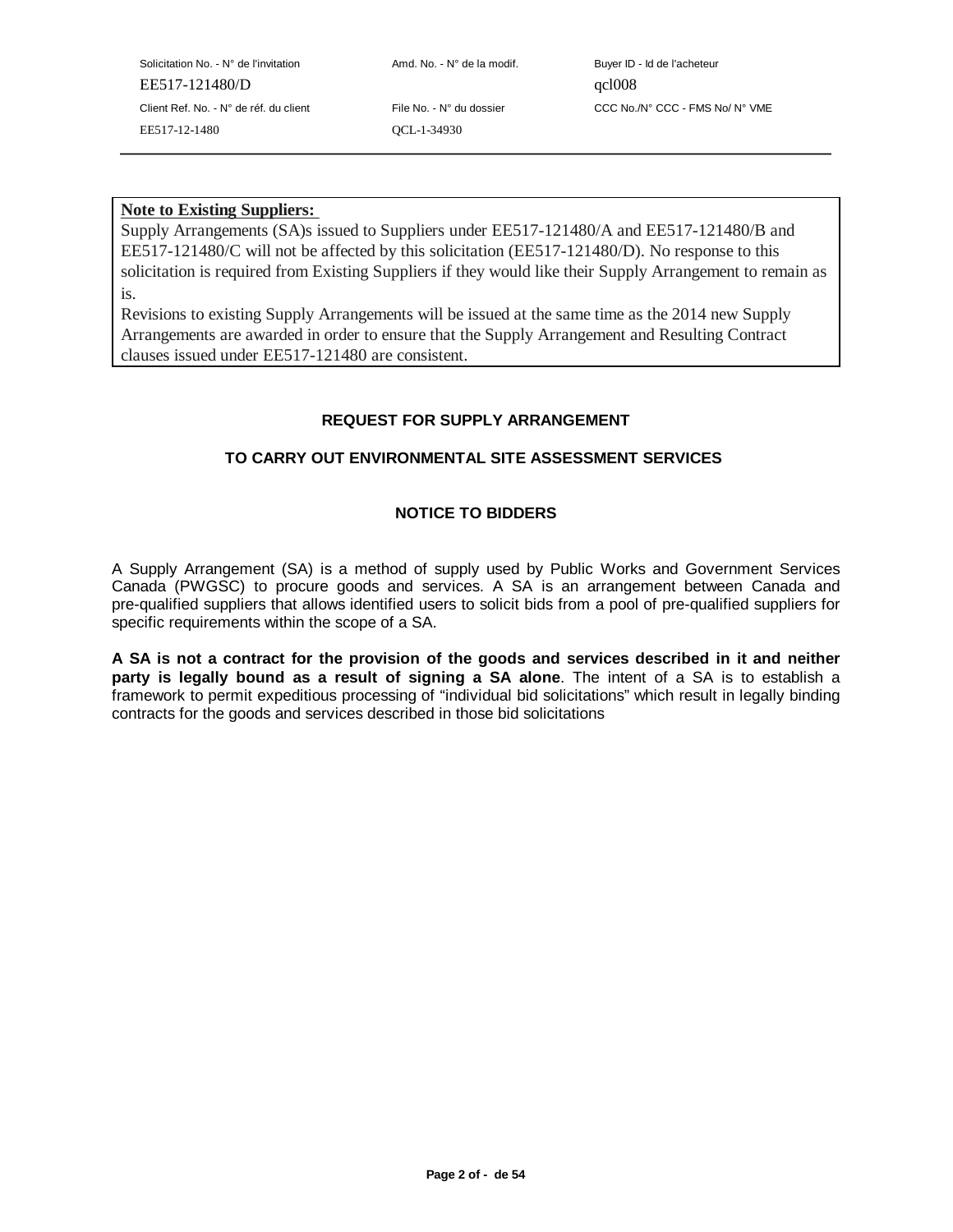Solicitation No. - N° de l'invitation Amd. No. - N° de la modif. Buyer ID - Id de l'acheteur EE517-121480/D qcl008 Client Ref. No. - N° de réf. du client File No. - N° du dossier CCC No./N° CCC - FMS No/ N° VME EE517-12-1480 QCL-1-34930

# **TABLE OF CONTENTS**

## **PART 1 - GENERAL INFORMATION**

- 1. Introduction
- 2. Summary
- 3. Debriefings

## **PART 2 - SUPPLIER INSTRUCTIONS**

- 1. Standard Instructions, Clauses and Conditions
- 2. Submission of Arrangements<br>3. Former Public Servant Notif
- 3. Former Public Servant Notification
- 4. Federal Contractors Program for Employment Equity Notification
- 5. Enquiries Request for Supply Arrangements
- 6. Applicable Laws
- 7. Cycles for Qualification
- 8. RFSA Evaluation Schedule

# **PART 3 - ARRANGEMENT PREPARATION INSTRUCTIONS**

1. Arrangement Preparation Instructions

## **PART 4 - EVALUATION PROCEDURES AND BASIS OF SELECTION**

- 1. Evaluation Procedures
- 2. Basis of Selection

#### **PART 5 - CERTIFICATIONS**

- 1. Mandatory Certifications Required Precedent to Contract Award
- 2. Additional Certifications Precedent to Contract Award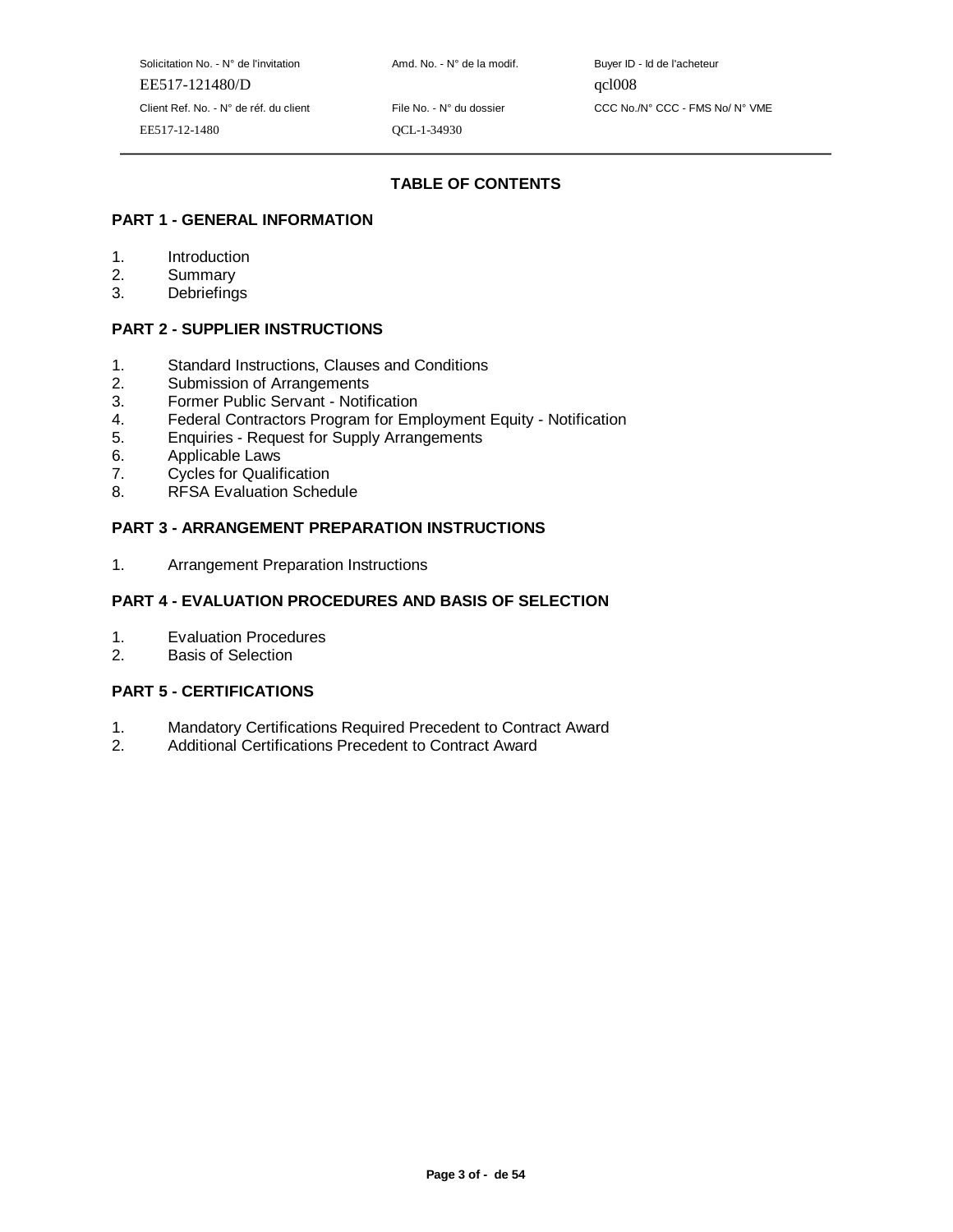Client Ref. No. - N° de réf. du client File No. - N° du dossier CCC No./N° CCC - FMS No/ N° VME

# **PART 6 - SUPPLY ARRANGEMENT AND RESULTING CONTRACT CLAUSES**

#### **A. SUPPLY ARRANGEMENT**

- 1. Arrangement
- 2. Standard Clauses and Conditions
- 3. Term of Supply Arrangement
- 4. Authorities
- 5. Identified Users
- 6. On-going Opportunity for Qualification
- 7. Priority of Documents
- 8. Certifications
- 9. Applicable Laws
- 10. Insurance requirement

## **B. BID SOLICITATION**

- 1. Bid Solicitation Documents<br>2. Bid Solicitation Process
- 2. Bid Solicitation Process

#### **C. RESULTING CONTRACT CLAUSES**

1. General

#### **List of Attachments**:

Attachment 1 - Aboriginal Business Certification

#### **List of Annexes**:

Annex A Statement of Work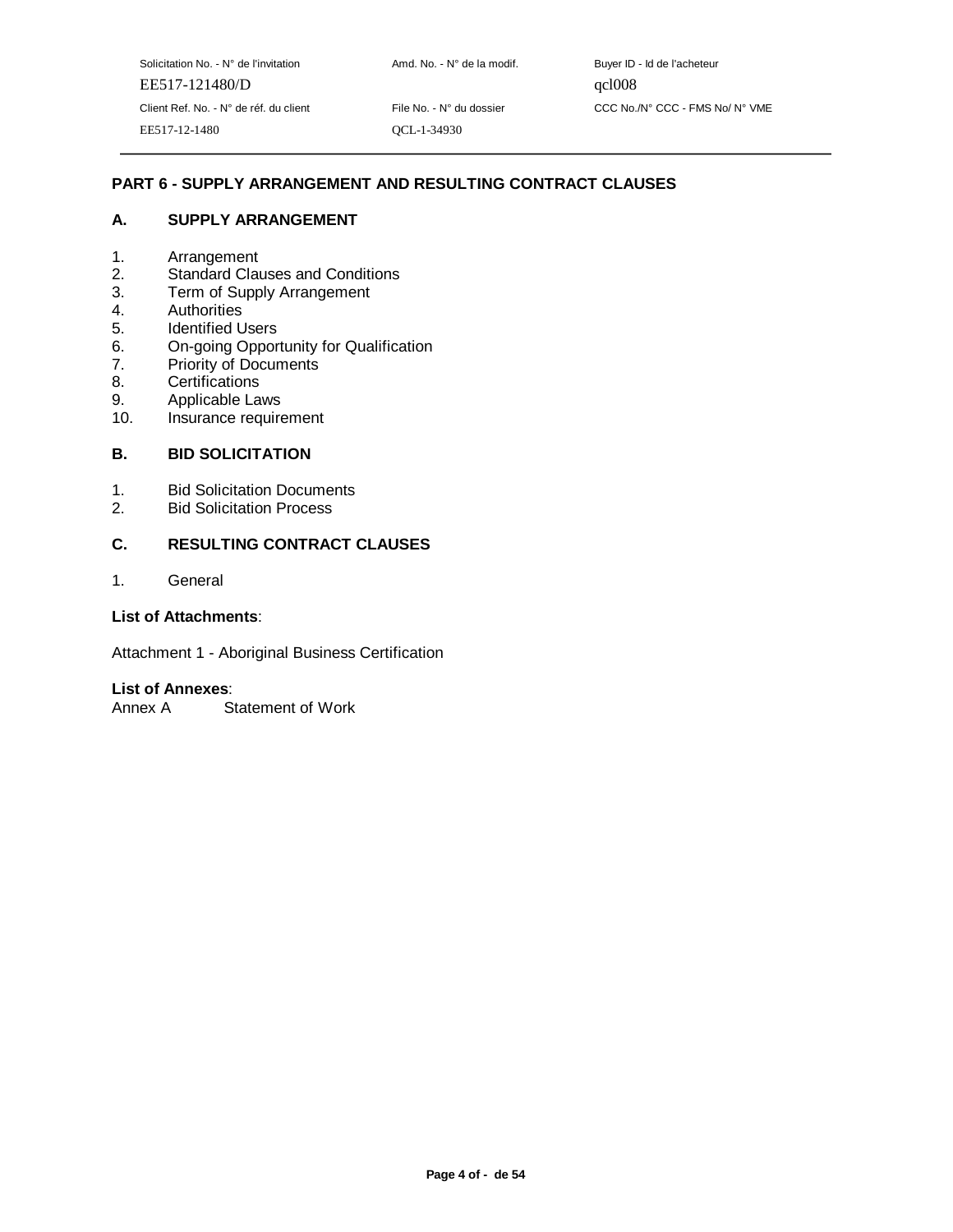## **PART 1 - GENERAL INFORMATION**

#### **1. Introduction**

The Request for Supply Arrangements (RFSA) is divided into six parts plus attachments and annexes, as follows:

- Part 1 General Information: provides a general description of the requirement;
- Part 2 Supplier Instructions: provides the instructions applicable to the clauses and conditions of the RFSA;
- Part 3 Arrangement Preparation Instructions: provides suppliers with instructions on how to prepare the arrangement to address the evaluation criteria specified;
- Part 4 Evaluation Procedures and Basis of Selection: indicates how the evaluation will be conducted, the evaluation criteria which must be addressed in the arrangement, and the basis of selection;
- Part 5 Certifications: includes the certifications to be provided; and
- Part 6 6A, Supply Arrangement, 6B, Bid Solicitation, and 6C, Resulting Contract Clauses.

The Attachments include Aboriginal Business Certification

The Annexes include the Statement of Work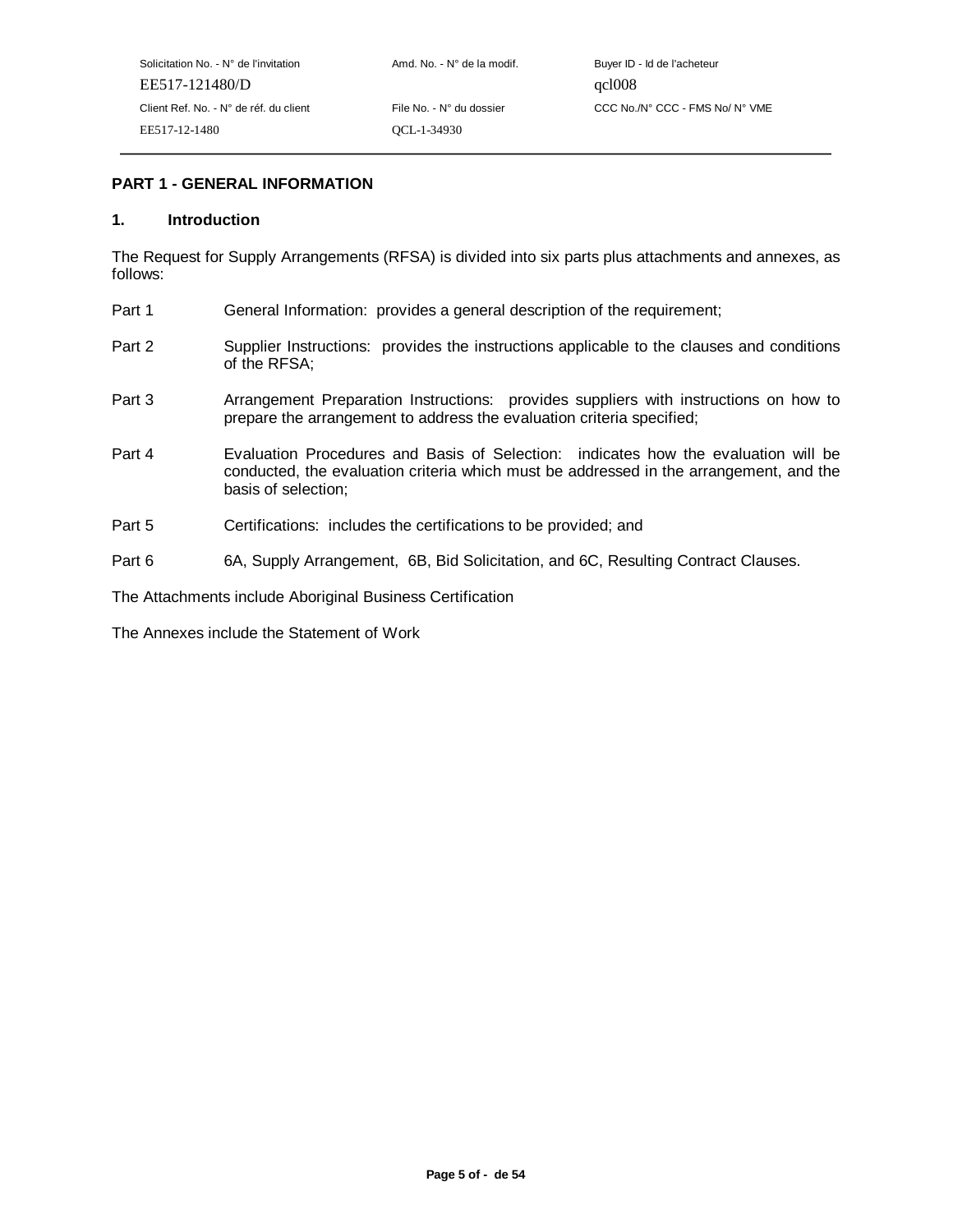| Solicitation No. - N° de l'invitation  | Amd. No. - N° de la modif. | Buyer ID - Id de l'acheteur     |
|----------------------------------------|----------------------------|---------------------------------|
| EE517-121480/D                         |                            | qcl008                          |
| Client Ref. No. - N° de réf. du client | File No. - N° du dossier   | CCC No./N° CCC - FMS No/ N° VME |
| EE517-12-1480                          | OCL-1-34930                |                                 |

## **2. Summary**

(i) Public Works and Government Services Canada (PWGSC ) will call up several firms from time to time as required to work on environmental site assesment projects.

The goal is to implement Supply Arrangements (SA) for companies providing environmental site assessment services as described in Annex A - Statement of Work. These Supply Arrangements will be implemented from the date of SA to November 30, 2017. All compliant Suppliers will receive a SA

#### (ii) **Geographical areas**

The area covered by this Supply Arrangement (SA) is delimited by the Quebec provincial border with the exception of the following areas:

- the area covered by the Comprehensive Land Claim Settlement Area (CLCSA) James Bay and Northern Quebec Agreement (JBNQA), as set out in the Treasury Board of Canada Secretariat's Contracting Policy Notice 1997-8 of December 10, 1997.
- (iii) As long as the permanent notice for this RFSA remains posted on GETS (Government Electronic Tendering Service), Supply Arrangements will be issued to all suppliers that meet the qualification requirements of this RFSA.
- (iv) An undetermined number of Supply Arrangements (SA) may be issued as a result of this Request for Supply Arrangement. To facilitate the administration of the SA, all SA issued as a result of this solicitation will reflect a dollar value of "NIL."
- (v) Pursuant to section 01 of Standard Instructions 2008, Suppliers must submit a complete list of names of all individuals who are currently directors of the Supplier. Furthermore, as determined by the Special Investigations Directorate, Departmental Oversight Branch, each individual named on the list may be requested to complete a Consent to a Criminal Record Verification form and related documentation.
- (vi) This procurement contract may be designated, in whole or in part, by one or several designated users as a set-aside for Aboriginal business pursuant to the federal government's Procurement Strategy for Aboriginal Business (PSAB).

In these specific cases, the contract is neither subject to the North American Free Trade Agreement (NAFTA), in accordance with Appendix 1001.2b, section 1. (d), nor to the World Trade Organization Agreement on Government Procurement (WTO-AGP) in accordance with Appendix 1, section 1. (d), and in accordance with section 1802 of the Agreement on Internal Trade (AIT). The AIT does not apply to this contract.

(vii) The requirement is subject to the provisions of the World Trade Organization Agreement on Government Procurement (WTO-AGP), the North American Free Trade Agreement and the Agreement on Internal Trade (AIT).

#### **3. Debriefings**

After issuance of a supply arrangement, suppliers may request a debriefing on the results of the request for supply arrangements process. Suppliers should make the request to the Supply Arrangement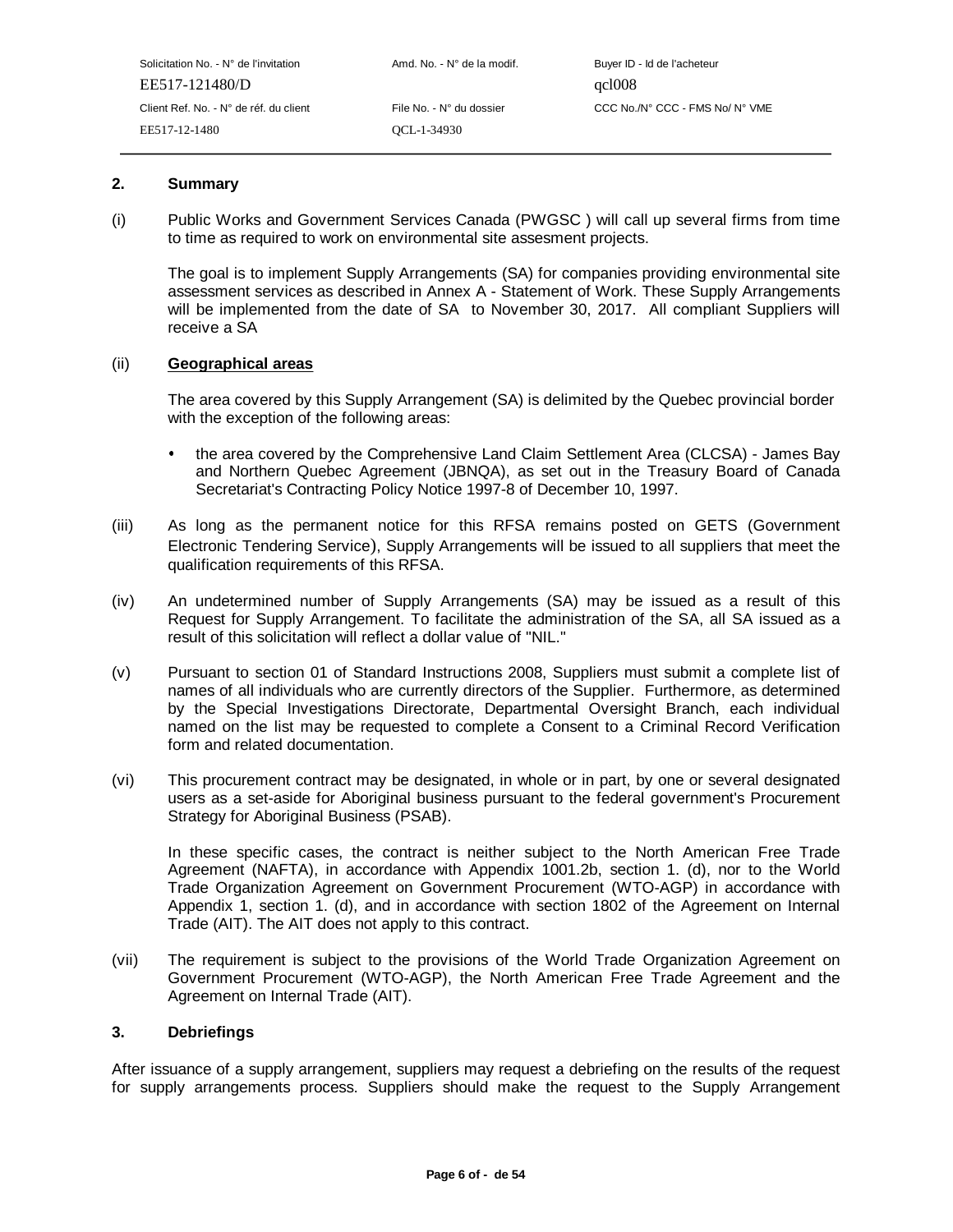Solicitation No. - N° de l'invitation  $A \cap A \cap A$  Amd. No. - N° de la modif. Buyer ID - Id de l'acheteur EE517-121480/D qcl008 EE517-12-1480 QCL-1-34930

Client Ref. No. - N° de réf. du client File No. - N° du dossier CCC No./N° CCC - FMS No/ N° VME

Authority within 15 working days of receipt of the results of the request for supply arrangements process. The debriefing may be in writing, by telephone or in person.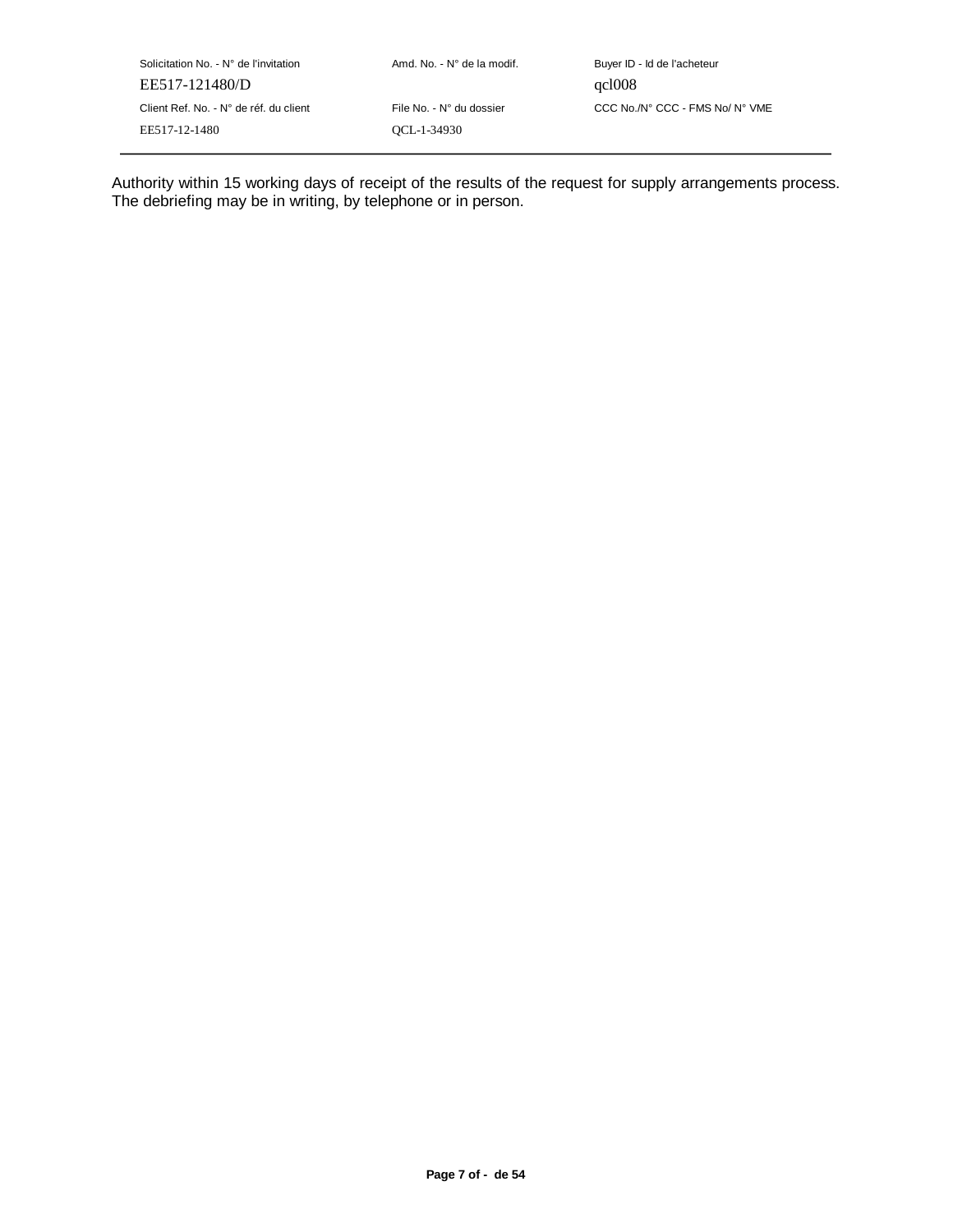# **PART 2 - SUPPLIER INSTRUCTIONS**

#### **1. Standard Instructions, Clauses and Conditions**

All instructions, clauses and conditions identified in the Request for Supply Arrangements (RFSA) by number, date and title are set out in the Standard Acquisition Clauses and Conditions Manual (https://buyandsell.gc.ca/policy-and-guidelines/standard-acquisition-clauses-and-conditions-manual) issued by Public Works and Government Services Canada.

Suppliers who submit an arrangement agree to be bound by the instructions, clauses and conditions of the RFSA and accept the clauses and conditions of the Supply Arrangement and resulting contract(s).

The 2008 (2014-09-25) Standard Instructions - Request for Supply Arrangements - Goods or Services, are incorporated by reference into and form part of the RFSA.

Subsection 5.4 of 2008, Standard Instructions - Request for Supply Arrangements - Goods or Services, is amended as follows: Delete: sixty (60) days

Insert: one hundred and eighty (180) days

#### **1.1 Requirements related to the Set-Aside Program for Aboriginal Business**

- a) This procurement in whole or in part, may be set aside as set aside for Aboriginal business under the federal government's Procurement Strategy for Aboriginal Business (PSAB). In order to be considered as an Aboriginal Business, Suppliers must complete and sign the certification entitled "Owner/Employee Certification - Set-aside for Aboriginal Business" attached as attachment 1 - Aboriginal Business Certification.
- b) By executing the certification, the Supplier warrants that it is an Aboriginal business as defined in the federal government's Procurement Strategy for Aboriginal Business (PSAB).

#### **2. Submission of Arrangements**

Arrangements must be submitted only to Public Works and Government Services Canada (PWGSC) Bid Receiving Unit by the date, time and place indicated on page 1 of the Request for Supply Arrangements.

Due to the nature of the Request for Supply Arrangements, transmission of arrangements by facsimile and E-Mail to PWGSC will not be accepted.

#### **3**. **Former Public Servant - Notification**

Service contracts awarded to former public servants in receipt of a pension or a lump sum payment must bear the closest public scrutiny and reflect fairness in the spending of public funds. Therefore, the bid solicitation will require that you provide information that, were you to be the successful bidder, your status with respect to being a former public servant in receipt of a pension or a lump sum payment, will be required to report this information on the departmental websites as part of the published proactive disclosure reports generated in accordance with Treasury Board policies and directives on contracts with former public servants, Contracting Policy Notice 2012-2 and the Guidelines on the Proactive Disclosure of Contracts.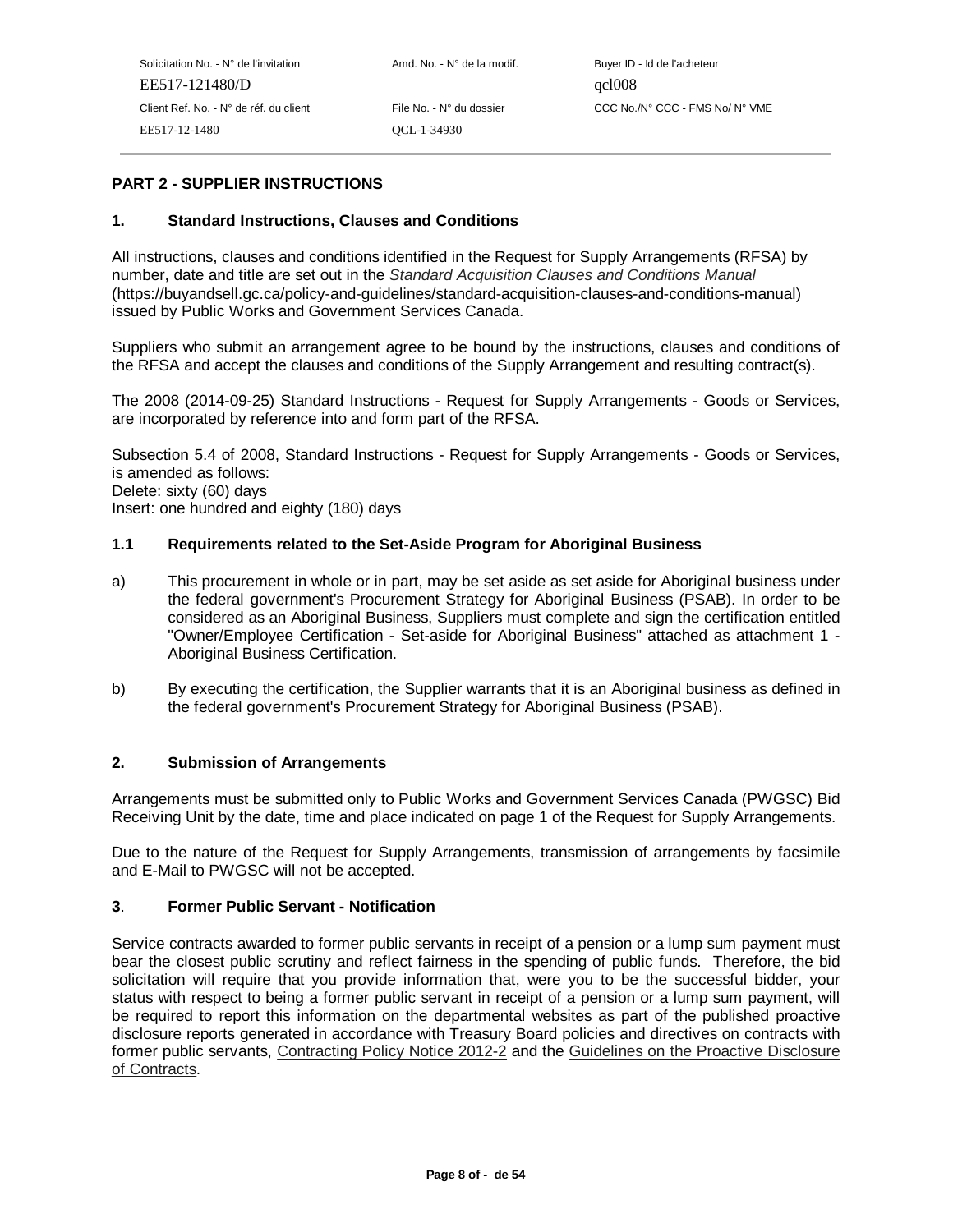## **4. Federal Contractors Program for Employment Equity - Notification**

The Federal Contractors Program (FCP) for employment equity requires that some contractors make a formal commitment to Human Resources and Skills Development Canada (HRSDC) - Labour to implement employment equity. In the event that this Supply Arrangement would lead to a contract subject to the Federal Contractors Program (FCP) for employment equity, the bid solicitation and resulting contract templates would include such specific requirements. Further information on the Federal Contractors Program (FCP) for employment equity can be found on HRDCS-Labour's website.

## **5. Enquiries - Request for Supply Arrangements**

All enquiries must be submitted in writing to the Supply Arrangement Authority no later than **seven (7) calendar days before the Request for Supply Arrangements (RFSA) closing dates specified in article 6. RFSA Evaluation Schedule.** Enquiries received after that time may not be answered.

Suppliers should reference as accurately as possible the numbered item of the RFSA to which the enquiry relates. Care should be taken by suppliers to explain each question in sufficient detail in order to enable Canada to provide an accurate answer. Technical enquiries that are of a proprietary nature must be clearly marked "proprietary" at each relevant item. Items identified as "proprietary" will be treated as such except where Canada determines that the enquiry is not of a proprietary nature. Canada may edit the questions or may request that suppliers do so, so that the proprietary nature of the question is eliminated, and the enquiry can be answered with copies to all suppliers. Enquiries not submitted in a form that can be distributed to all suppliers may not be answered by Canada.

#### **6. Applicable Laws**

The Supply Arrangement (SA) and any contract awarded under the SA must be interpreted and governed, and the relations between the parties determined, by the laws in force in Quebec.

Suppliers may, at their discretion, substitute the applicable laws of a Canadian province or territory of their choice without affecting the validity of the arrangement, by deleting the name of the Canadian province or territory specified and inserting the name of the Canadian province or territory of their choice. If no change is made, it acknowledges that the applicable laws specified are acceptable to the suppliers.

#### **7. Cycles for Qualification**

Due to the resources required to evaluate the proposals, Canada reserves the right to conduct the evaluation of proposals no less than semi-annually (that is, Canada may gather proposals received over a six-month period, in order to conduct the evaluation of the proposals concurrently as part of a single cycle of evaluations).

#### **8. RFSA Evaluation Schedule**

| Semester       | Closing Date  | Time of Closing             | <b>Evaluation Period</b>   |
|----------------|---------------|-----------------------------|----------------------------|
| S <sub>1</sub> | March 2, 2015 | $02:00$ PM                  | March 2 to May 30          |
|                |               | Eastern Standard Time (EST) |                            |
| S <sub>2</sub> | September 1.  | 02:00 PM                    | September 1 to November 28 |
|                | 2015          | Eastern Advance Time (EAT)  |                            |

Semi-annually Evaluation Periods: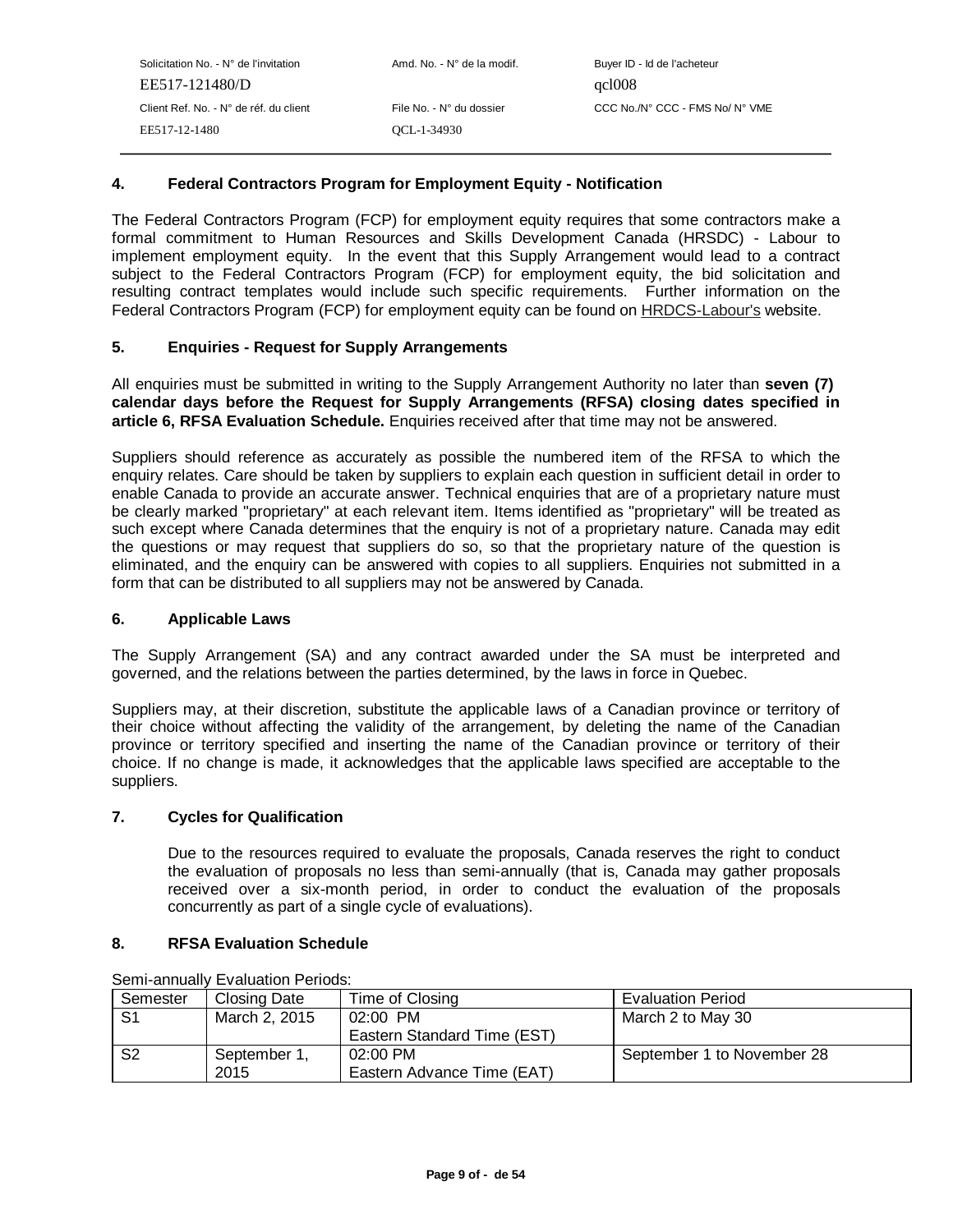# **PART 3 - ARRANGEMENT PREPARATION INSTRUCTIONS**

#### **1. Arrangement Preparation Instructions**

Canada requests that suppliers provide the arrangement in separately bound sections as follows:

Section I: Technical Arrangement (3 hard copies)

Section II: Certifications (1 hard copie)

Canada requests that suppliers follow the format instructions described below in the preparation of the arrangement.

- (a) use 8.5 x 11 inch (216 mm x 279 mm) paper;
- (b) use a numbering system that corresponds to that of the Request for Supply Arrangements.

In April 2006, Canada issued a policy directing federal departments and agencies to take the necessary steps to incorporate environmental considerations into the procurement process Policy on Green **Procurement** 

(http://www.tpsgc-pwgsc.gc.ca/ecologisation-greening/achats-procurement/politique-policy-eng.html). To assist Canada in reaching its objectives, suppliers should:

- 1) use 8.5 x 11 inch (216 mm x 279 mm) paper containing fibre certified as originating from a sustainably-managed forest and containing minimum 30% recycled content; and
- 2) use an environmentally-preferable format including black and white printing instead of colour printing, printing double sided/duplex, using staples or clips instead of cerlox, duotangs or binders.

#### **1.1 Multiple Arrangements**

A Supplier can only submit one arrangement under its own name and one arrangement as part of a Joint Venture.

Each arrangement constitutes a separate arrangement which will be evaluated independently, without regard to the other arrangements submitted by that Supplier. Therefore, each arrangement must be a physically separate and complete document.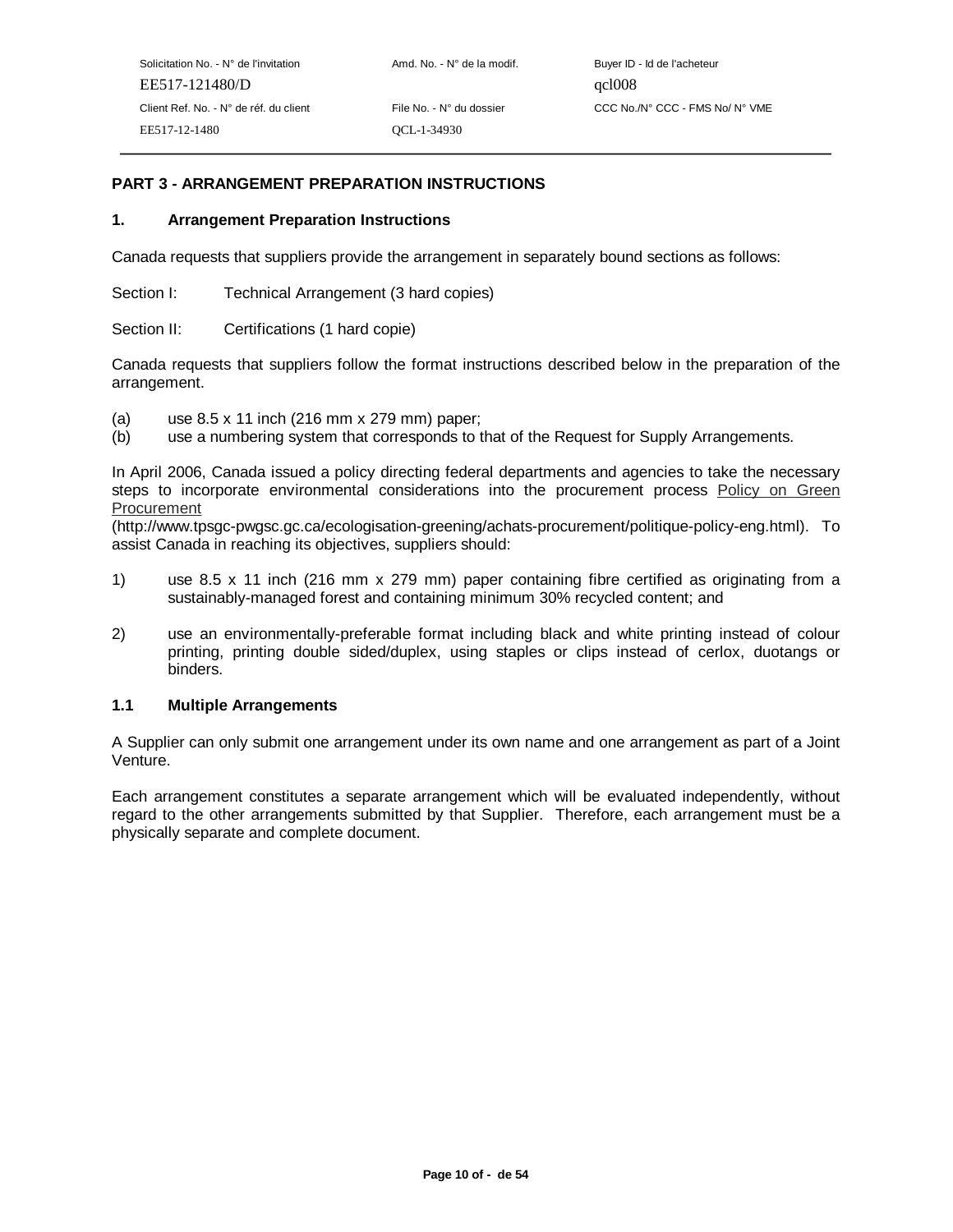| Solicitation No. - N° de l'invitation  | Amd. No. - N° de la modif. | Buyer ID - Id de l'acheteur     |
|----------------------------------------|----------------------------|---------------------------------|
| EE517-121480/D                         |                            | qcl008                          |
| Client Ref. No. - N° de réf. du client | File No. - N° du dossier   | CCC No./N° CCC - FMS No/ N° VME |
| EE517-12-1480                          | OCL-1-34930                |                                 |
|                                        |                            |                                 |

## **Section I: Technical Arrangement**

In the technical arrangement, suppliers should explain and demonstrate how they propose to meet the requirements and how they will carry out the Work.

## **1) Quality and clarity of bid**

The submitted technical bid must contain all of the information stipulated in this document without any superfluous or irrelevant material. It must be of a quality on a par with the standards customarily required for the drafting of study reports, in terms of clarity, appearance of layout, quality of language, and document structure. To facilitate the evaluation of the bid, Canada requests that bidders address topics in the order of the evaluation criteria and under the same headings. To avoid duplication, suppliers may refer to different sections of their bid by identifying the specific paragraph and page number where the topic has already been addressed.

## **2) Specific requirements for proposal format (place in section concerning technical submission of the bid)**

The following guidelines should be followed when preparing the technical bid:

- 1. Minimum font size: 11 point Times or equivalent
- 2. Minimum margins: 12 mm
- 3. One "page" means one side of a sheet of paper
- 4. An 11"x17" fold-out sheet for spreadsheets, organization charts, etc., will be counted as two pages
- 5. The technical bid **must not exceed 25 pages**, including text, tables, organization charts, the summary of the CVs and graphics
- 6. For personnel experience, the Consultant must also provide, in an appendix, the CV of at least one person for each category of personnel. CVs will not be counted in the maximum number of pages. For the optional category of personnel, the Consultant encouraged to submit the CV of any hydrogeologist or geotechnician directly employed by the Consultant, in order to obtain contracts in that subspecialty. A company that does not have employ such specialists will not have its proposal rejected.

The following is not included in the maximum number of pages indicated above:

- Cover letter
- $\bullet$ First page of the request for supply arrangement (RFSA)
- $\bullet$ First page of change(s) to the RFSA

**Consequence of non-compliance: Any pages that exceed the maximum limit indicated above and any other attachments will be extracted from the proposal and will not be forwarded to the PWGSC Evaluation Board for evaluation.**

#### **Section II: Certifications**

Suppliers must submit the certifications required under Part 5.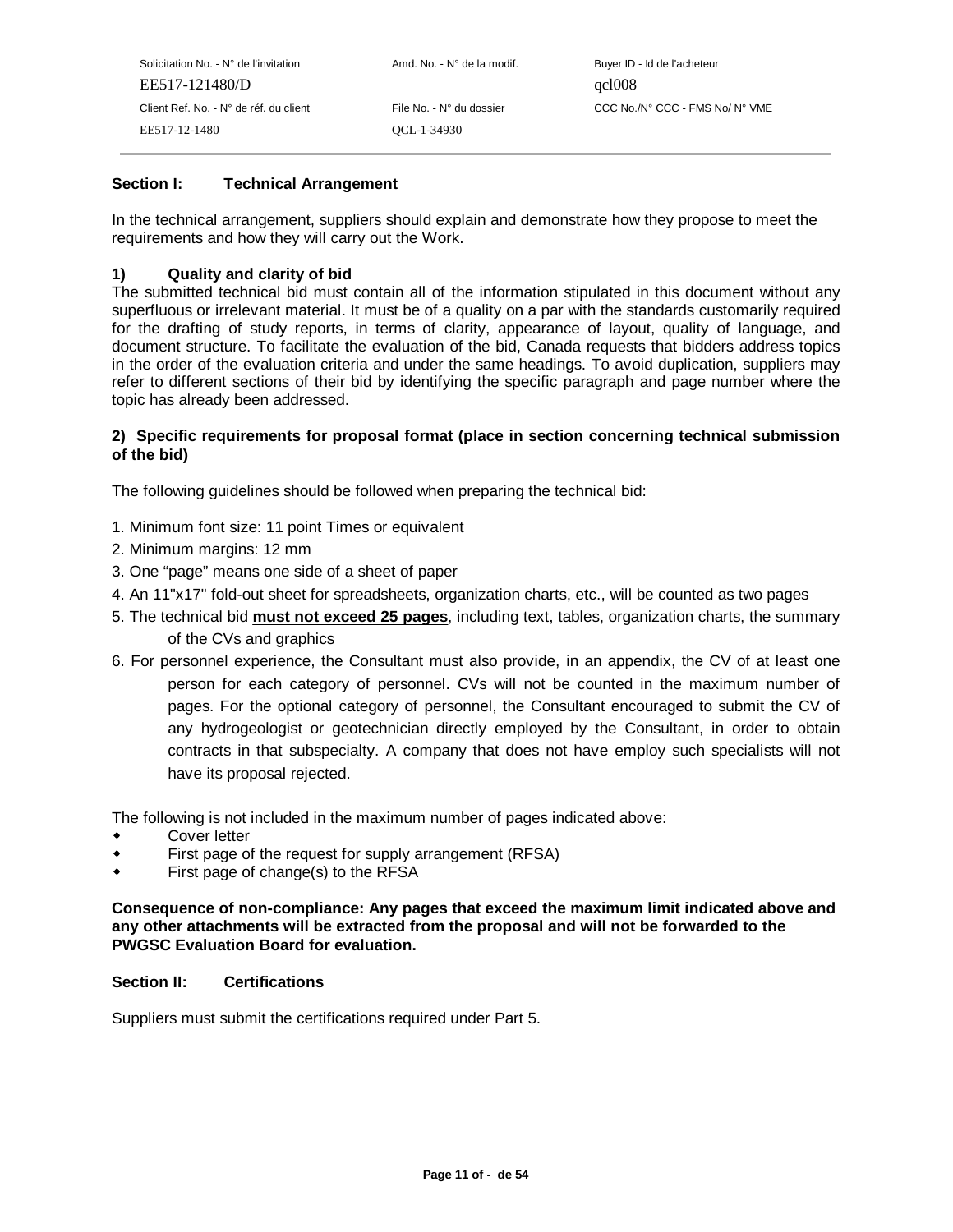## **PART 4 - EVALUATION PROCEDURES AND BASIS OF SELECTION**

#### **1. Evaluation Procedures**

- (a) Arrangements will be assessed in accordance with the entire requirement of the Request for Supply Arrangements including the technical evaluation criteria.
- (b) An evaluation team composed of representatives of Canada will evaluate the arrangements.

#### **1.1. Technical Evaluation**

#### **1.1.1 Mandatory Technical Criteria**

The technical bid must meet all mandatory criteria. If that is the case, the technical bid will be deemed responsive. Failure to meet the mandatory criteria will render the bid non-responsive.

**N.B.:** In this section, the expression "Consultant" refers to Supplier. The definition of Supplier is available at section 4 of 2008 (Standard Instructions - Request for Supply Arrangements - Goods or Services).

#### **1.1.1.1 Comprehension of the scope of services**

The Consultant must demonstrate that it understands the scope of the requested services and the manner in which they are to be delivered. It must also explain how its work teams will be structured and what approach they will employ to deliver the requested services and ensure that the required quality criteria are met. In particular, it should demonstrate that it is familiar with the infrastructure to be verified.

Information to be supplied for each project

- Summary of the scope of the requested services
- $\blacktriangle$  Description of the Consultant's organization and services it offers that are relevant to the statement of work
- Description of the Consultant's service quality assurance and control plan

 $\ddot{\phantom{0}}$ -various project stakeholders Description of the means and methods selected for resolving conflicts among the

#### **1.1.1.2 Consultant's achievements**

The Consultant must demonstrate that it has carried out and successfully completed at least 10 environmental site investigation projects in Canada relevant to the statement of work in the past five years. The Consultant must demonstrate that it has carried out projects of a diverse nature that are comparable and relevant to the statement of work (at least three projects covering the requirements for each of Phase I, II or III, and one site environmental monitoring or remediation monitoring project). Of the 10 projects, at least 5 must have been carried out on behalf of federal departments or agencies.

The expression "has been carried out on behalf of federal departments or agencies" means that the bidder must have been awarded a contract from a federal department or agency where he must have acted as the prime contractor in the project.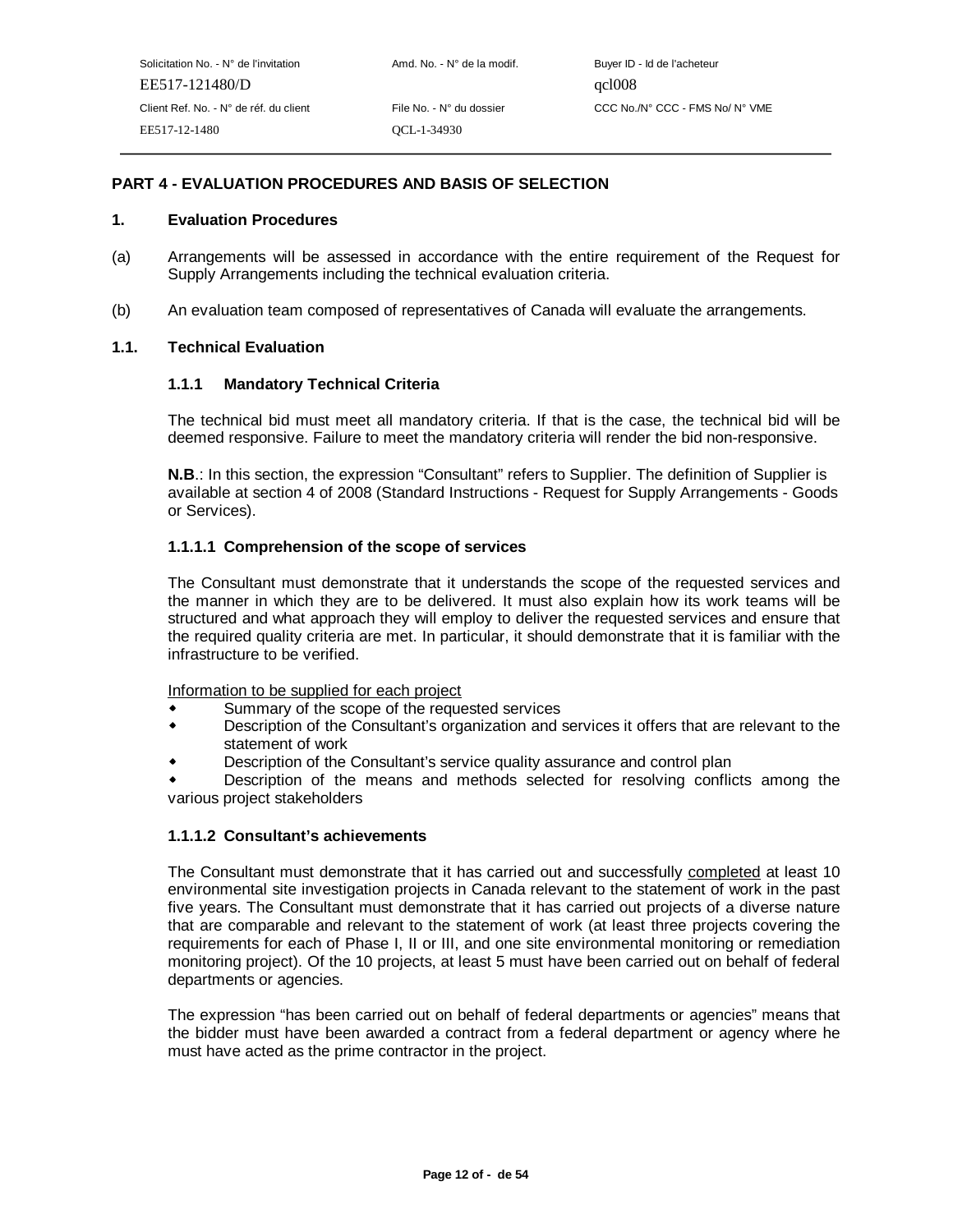Solicitation No. - N° de l'invitation Amd. No. - N° de la modif. Buyer ID - Id de l'acheteur EE517-121480/D qcl008 Client Ref. No. - N° de réf. du client File No. - N° du dossier CCC No./N° CCC - FMS No/ N° VME EE517-12-1480 QCL-1-34930

Clarification: At least 9 projects must cover the requirements for Phases I, II or III. Ideally, 3 projects should be proposed for each of the phases.

Information to be supplied for each project:

- Project title, client and nature (e.g. Phase II)
- $\bullet$ Concise, detailed description of the project and objectives
- $\bullet$  Scope of services rendered that are relevant to the statement of work and documents to be produced as part of the project
- Summary of project costs
- $\bullet$ Summary of project timeline
- $\bullet$  Client references: names, addresses and telephone numbers of clients contacts at working level (references may be checked)
- Names of key Consultant personnel responsible for project delivery

#### **1.1.1.3 Experience of Consultant personnel**

The Consultant must demonstrate that it has the necessary internal staff who are qualified in relation to the services required, to carry out the projects. The Consultant must describe its employees' experience and qualifications for each required category of personnel, as listed below, for the execution of contracts granted under the SA (minimum of one employee per category of personnel).

Required categories of personnel:

- Director/section head (minimum of seven years' experience)
- $\ddot{\phantom{0}}$ Project lead/coordinator or project supervisor (minimum of five years' experience)
- $\ddot{\phantom{0}}$ Intermediate professional (minimum of three years' experience)
- $\bullet$ Senior technician (minimum of two years' experience)

Optional categories of personnel related to contracts requiring specific specialties:

- Hydrogeologist (minimum of seven years' experience)
- $\bullet$ Geotechnician (minimum of seven years' experience)

Information that should be provided in the technical bid for each category of personnel (provide the complete CV in the appendix):

- Academic and professional training
- $\ddot{\bullet}$ Number of years of experience related to the services required
- $\bullet$ Number of years of seniority with the company
- $\bullet$ Main duties within the company
- $\ddot{\phantom{0}}$ Main duties in relation to the statement of work

#### **1.1.1.4 Service management**

The Consultant will explain how it plans to deliver the services, meet the project constraints, and apply service management procedures to ensure the continuity and consistency of production control and the effectiveness of communications, as well as the team structure and management method.

#### Information to be provided: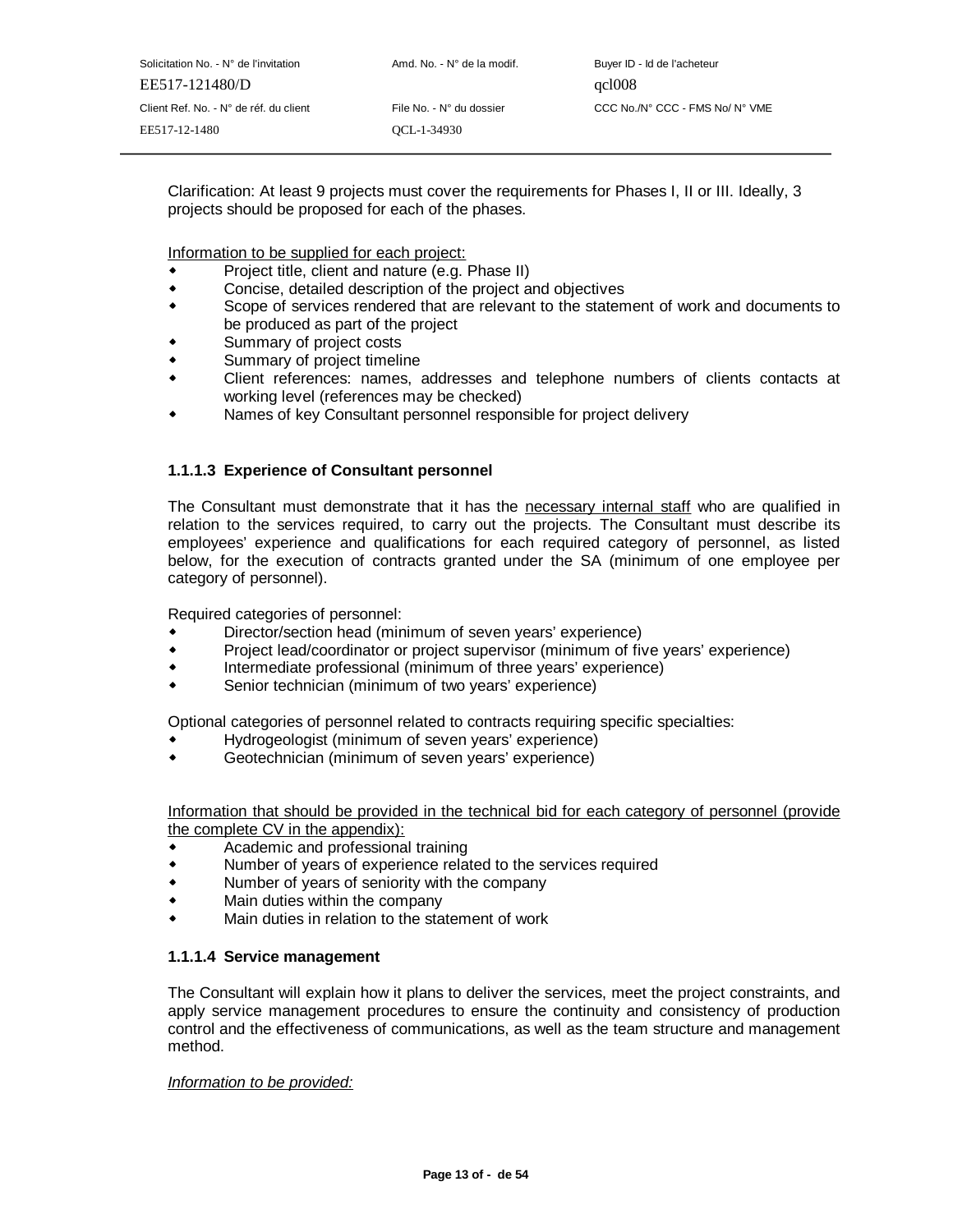| Solicitation No. - $N^{\circ}$ de l'invitation | Amd. No. - N° de la modif. | Buyer ID - Id de l'acheteur     |
|------------------------------------------------|----------------------------|---------------------------------|
| EE517-121480/D                                 |                            | qcl008                          |
| Client Ref. No. - N° de réf. du client         | File No. - N° du dossier   | CCC No./N° CCC - FMS No/ N° VME |
| EE517-12-1480                                  | OCL-1-34930                |                                 |
|                                                |                            |                                 |

- Confirmation of the creation of a full project team, including the names of the Consultant and their role on the project
- Organizational chart indicating the job titles and names of the members of the Consultant's team; the team composition, responsibilities and reporting relationships
- Description of the procedure applied by the Consultant to execute subsequent contracts
- $\bullet$ Planned back-up personnel
- $\bullet$ Profile of key positions (responsibilities and special assignments)
- $\bullet$  Description of a service action plan describing implementation strategies for the main activities and the order in which those activities will be implemented
- Communication strategies
- $\bullet$  Response times: explanation of how requirements pertaining to response times will be met

#### **1.1.1.5 Incorporation of sustainable development into service delivery**

The Consultant must demonstrate the extent of its ability to incorporate sustainable development into the delivery of the contracts awarded to it. It must demonstrate that the company has implemented initiatives in at least four of the following priority sectors:

- Paper recycling
- $\ddot{\phantom{0}}$ Use of recycled paper
- $\ddot{\bullet}$ Reduction of waste during field work
- $\bullet$ Soil recovery
- $\ddot{\phantom{0}}$ Water recovery (if floating phase)
- $\bullet$ Waste removal
- $\bullet$ Use of recoverable materials instead of disposable materials
- $\bullet$ Sustainable development or environmental management policy

#### **2. Basis of Selection**

#### **2.1 Basis of Selection - Mandatory Technical Evaluation Criteria**

An arrangement must comply with the requirements of the Request for Supply Arrangements and meet all mandatory technical evaluation criteria to be declared responsive. A single SA will be issued to the Aboriginal business suppliers who qualify for both Aboriginal and general procurement.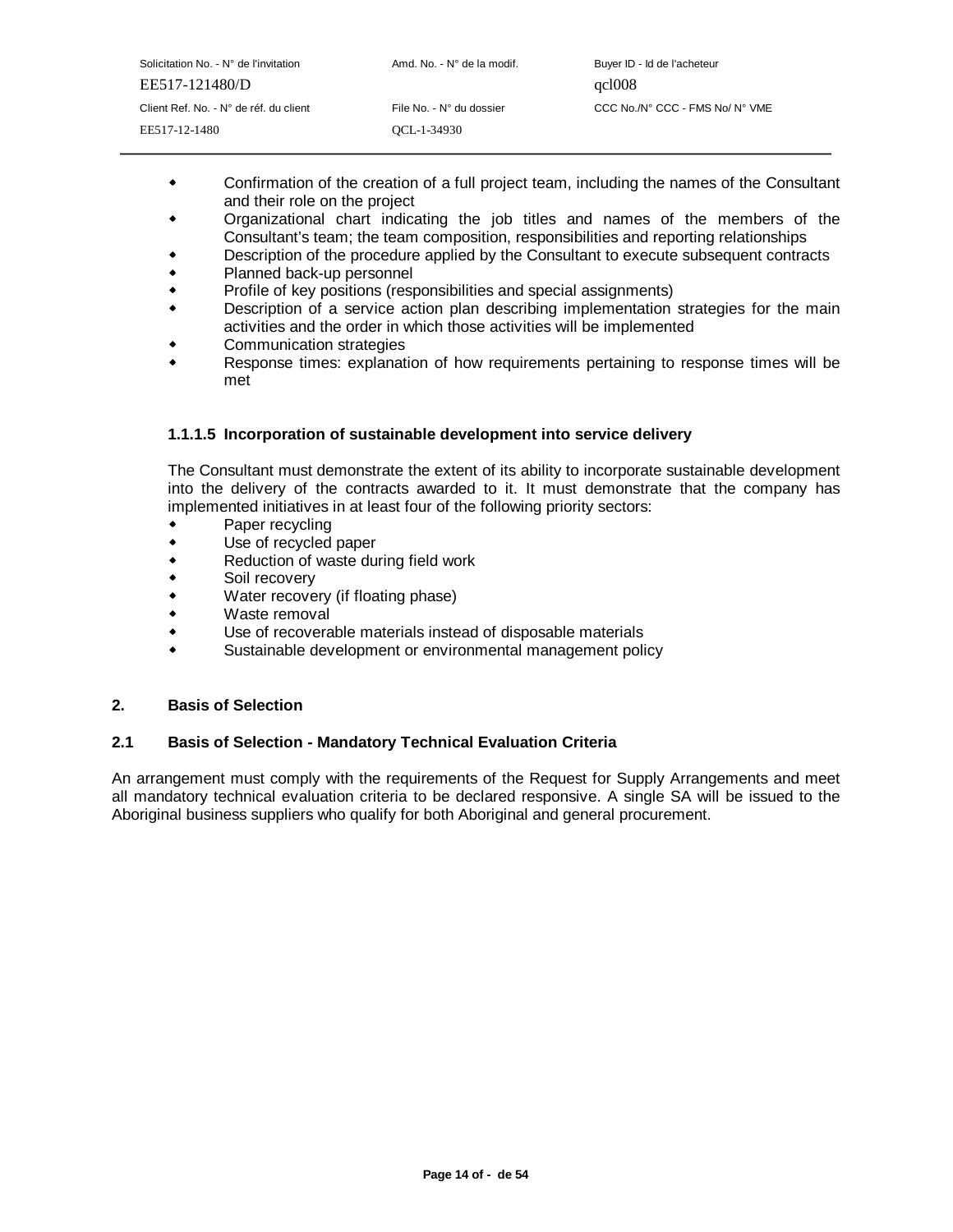Solicitation No. - N° de l'invitation Amd. No. - N° de la modif. Buyer ID - Id de l'acheteur EE517-121480/D qcl008 EE517-12-1480 QCL-1-34930

Client Ref. No. - N° de réf. du client File No. - N° du dossier CCC No./N° CCC - FMS No/ N° VME

# **PART 5 - CERTIFICATIONS**

Suppliers must provide the required certifications and documentation to be issued a supply arrangement (SA).

The certifications provided by suppliers to Canada are subject to verification by Canada at all times. Canada will declare an arrangement non-responsive, or will declare a contractor in default, if any certification made by the Supplier is found to be untrue whether during the arrangement evaluation period, or during the period of any supply arrangement arising from this RFSA and any resulting contracts.

The Supply Arrangement Authority will have the right to ask for additional information to verify the Supplier's certifications. Failure to comply with this request will also render the arrangement non-responsive, or will constitute a default under the Contract.

## **1. Mandatory Certifications Required Precedent to Issuance of a Supply Arrangement**

# **1.1 Code of Conduct and Certifications - Related documentation**

By submitting an arrangement, the Supplier certifies that the Supplier and its affiliates are in compliance with the Code of Conduct and Certifications - Arrangement in Section 01 of Standard Instructions 2008. The related documentation therein required will assist Canada in confirming that the certifications are true.

## **2. Additional Certifications Precedent to Issuance of a Supply Arrangement**

The certifications listed below should be completed and submitted with the arrangement, but may be submitted afterwards. If any of these required certifications is not completed and submitted as requested, the Supply Arrangement Authority will so inform the Supplier and provide the Supplier with a time frame within which to meet the requirement. Failure to comply with the request of the Supply Arrangement Authority and meet the requirements within that time period will render the arrangement non-responsive.

#### **2.1 Set-aside for Aboriginal Business**

If an offeror wants his or her bid to be considered as a Set-aside for Aboriginal Business pursuant to the federal government's Procurement Strategy for Aboriginal Business (PSAB), he or she must fill out and sign the document entitled "Owner/Employee Certification - Set-aside for Aboriginal Business" attached as **attachment 1 - Aboriginal Business Certification**.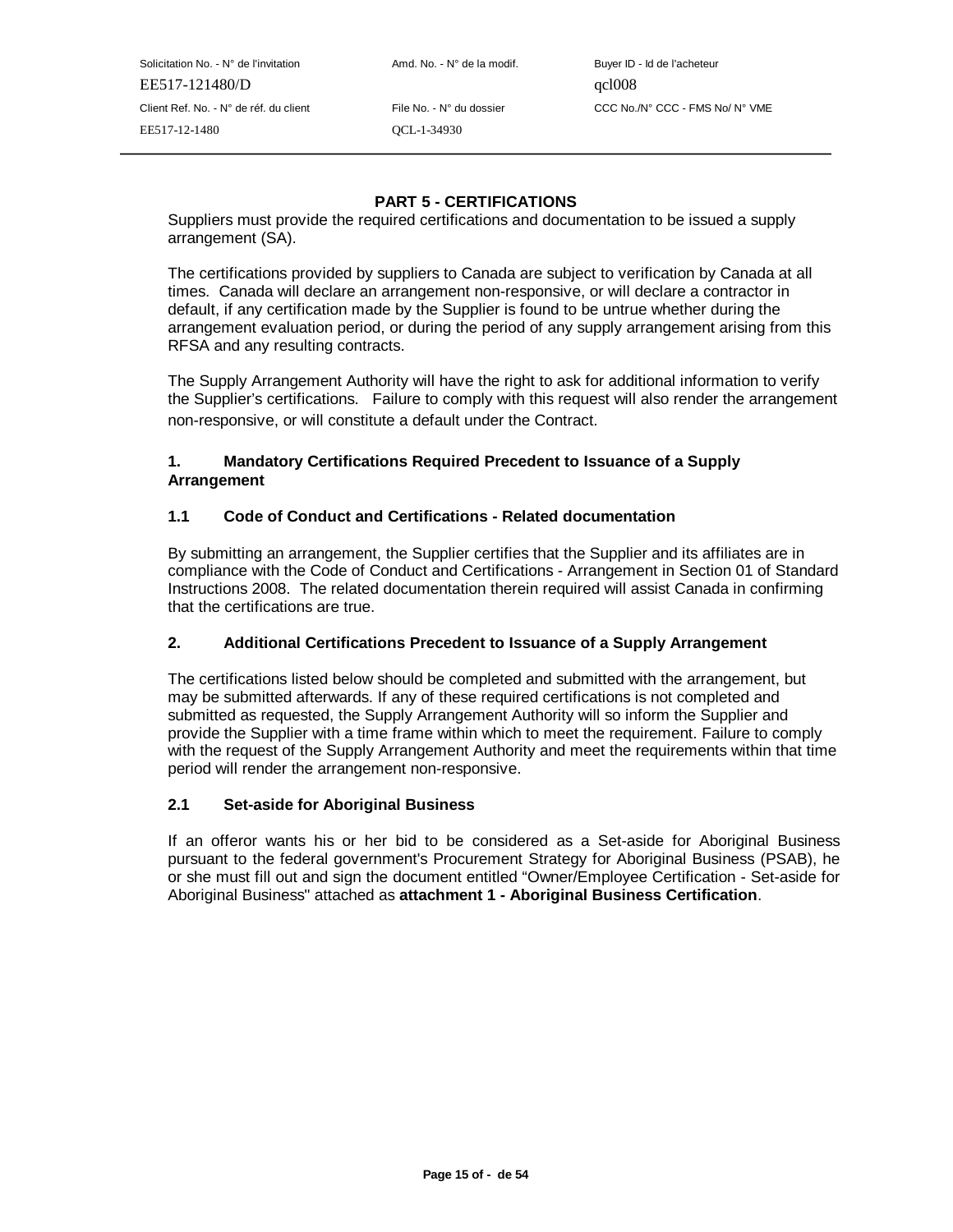## **2.2 Status and Availability of Resources**

**2.2.1** SACC Manual clause S3005T (2008-12-12) Status and Availability of Resources.

# **2.3 Education and Experience**

**2.3.1** SACC Manual clause S1010T (2008-12-12) Education and Experience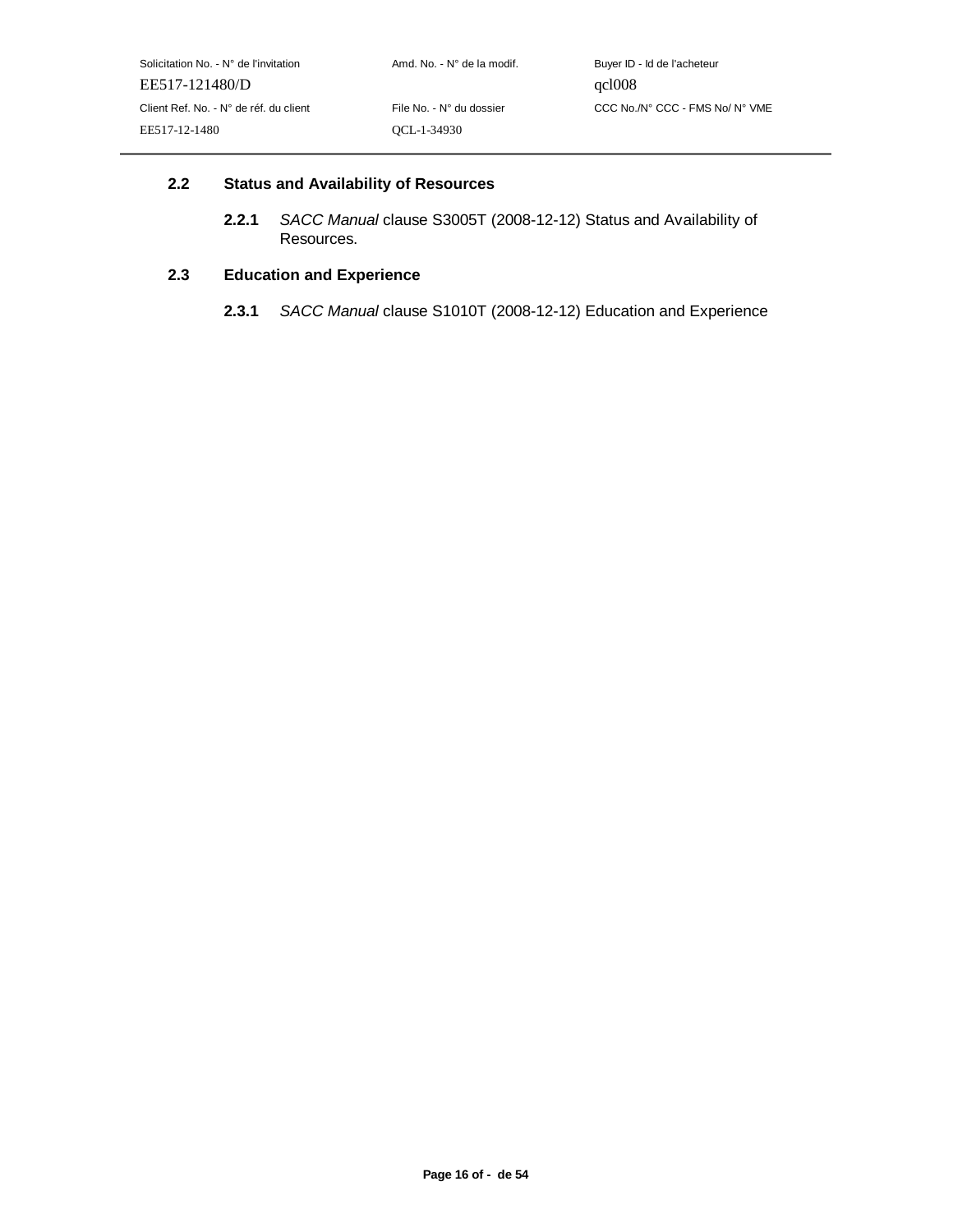Solicitation No. - N° de l'invitation  $A \cap A \cap A$  Amd. No. - N° de la modif. Buyer ID - Id de l'acheteur EE517-121480/D qcl008 EE517-12-1480 QCL-1-34930

Client Ref. No. - N° de réf. du client File No. - N° du dossier CCC No./N° CCC - FMS No/ N° VME

## **Attachment 1**

#### **Aboriginal Business Certification**

This attachment must be filled out by offerors who want to qualify for an SA for Aboriginal businesses.

#### **Set-aside for Aboriginal Business**

- 1. A portion of this procurement is set aside under the federal government's Procurement Strategy for Aboriginal Business, as detailed in Annex 9.4 Requirements for the Set-aside Program for Aboriginal Business, of the Supply Manual.
- 2. The Supplier:
	- (i) certifies that it meets, and will continue to meet throughout the duration of the Arrangement, the requirements described in the above-mentioned annex.
	- (ii) agrees that any subcontractor it engages under the Arrangement must satisfy the requirements described in the above-mentioned annex.
	- (iii) agrees to provide to Canada, immediately upon request, evidence supporting any subcontractor's compliance with the requirements described in the above-mentioned annex.
- 3. The Supplier must check the applicable box below:
	- (i) ( ) The Supplier is an Aboriginal business that is a sole proprietorship, band, limited company, co-operative, partnership or not-for-profit organization.

**OR**

- (ii) ( ) The Supplier is either a joint venture consisting of two or more Aboriginal businesses or a joint venture between an Aboriginal business and a non-Aboriginal business.
- 4. The Supplier must check the applicable box below:
	- (i) ( ) The Aboriginal business has fewer than six full-time employees.

**OR**

- (ii) ( ) The Aboriginal business has six or more full-time employees.
- 5. The Supplier must, upon request by Canada, provide all information and evidence supporting this certification. The Supplier must ensure that this evidence will be available for audit during normal business hours by a representative of Canada, who may make copies and take extracts from the evidence. The Supplier must provide all reasonably required facilities for any audits.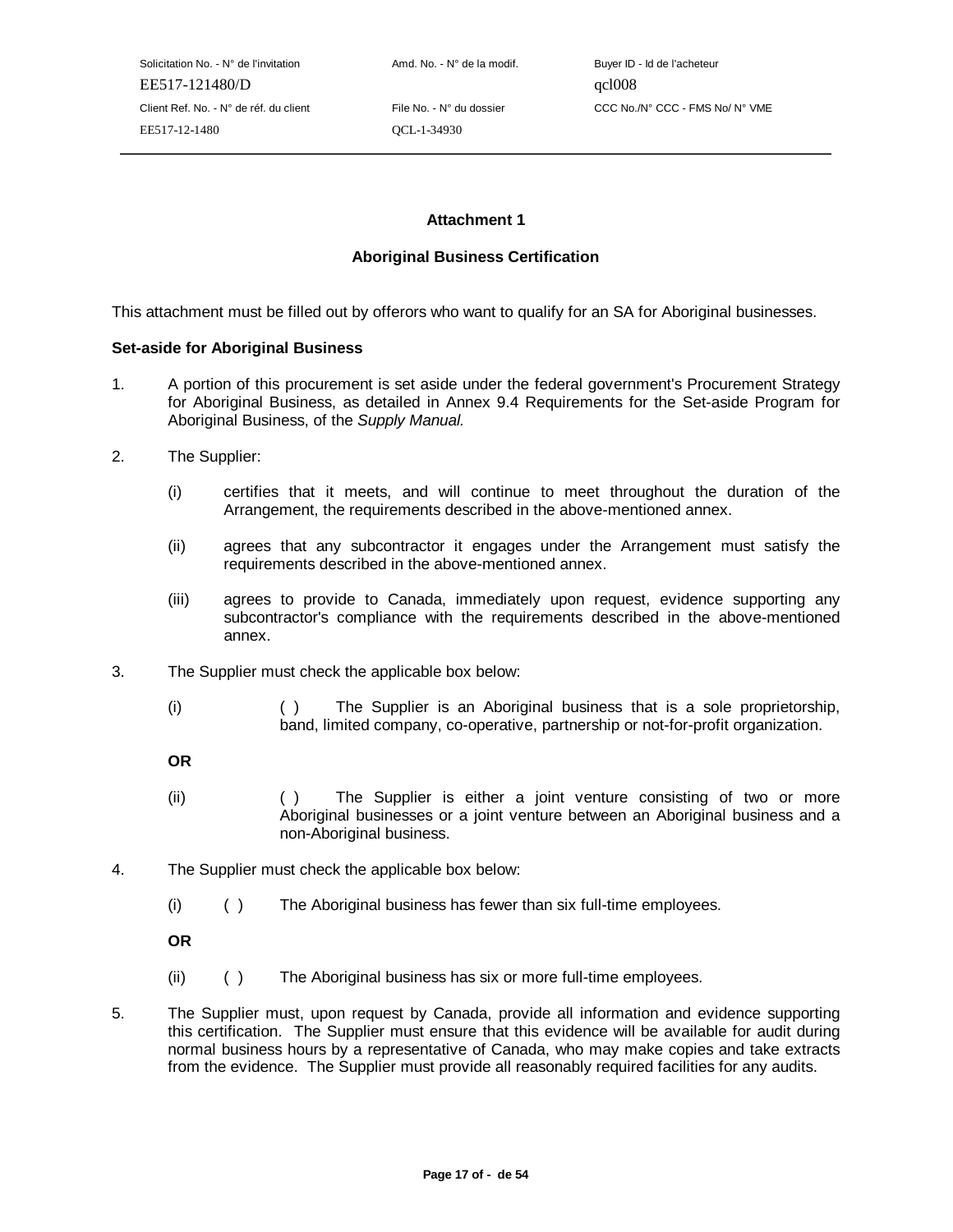6. By submitting an arrangement, the Supplier certifies that the information submitted by the Supplier in response to the above requirements is accurate and complete.

## **Owner/Employee Certification - Set-aside for Aboriginal Business**

If requested by the Supply Arrangement Authority, the Supplier must provide the following certification for each owner and employee who is Aboriginal:

- "1. I am \_\_\_\_\_\_\_\_\_\_\_ (**insert** "an owner" **and/or** "a full-time employee") of \_\_\_\_\_\_\_\_\_\_\_\_\_\_\_\_\_ (**insert name of business**), and an Aboriginal person, as defined in Annex 9.4 of the Supply Manual, entitled "Requirements for the Set-aside Program for Aboriginal Business" .
- 2. I certify that the above statement is true and consent to its verification upon request by Canada.

\_\_\_\_\_\_\_\_\_\_\_\_\_\_\_\_\_\_\_\_\_\_\_\_\_\_\_\_\_\_\_\_ Printed name of owner and/or employee

\_\_\_\_\_\_\_\_\_\_\_\_\_\_\_\_\_\_\_\_\_\_\_\_\_\_\_\_\_ Signature of owner and/or employee

 $\_$ 

Date"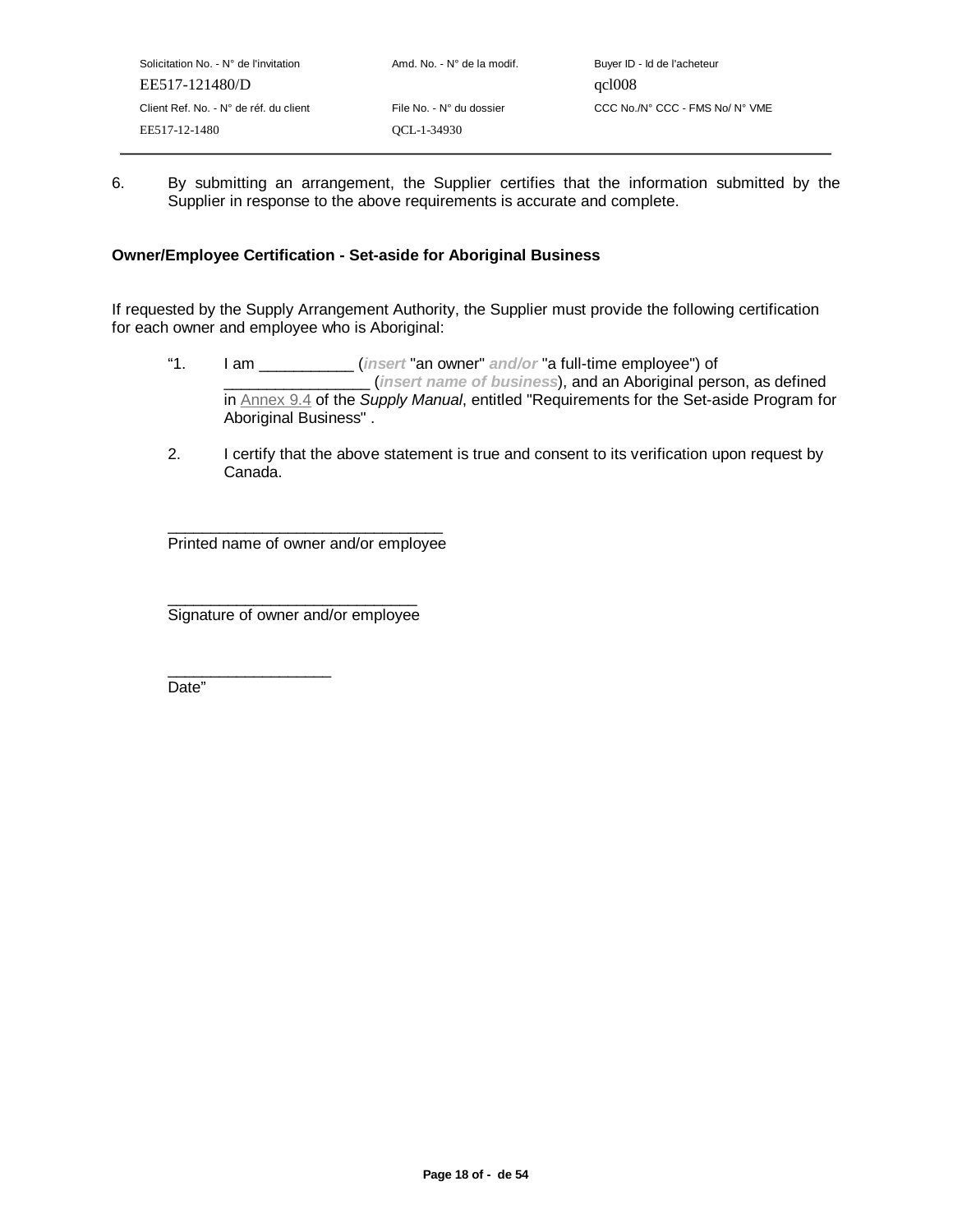# **PART 6 - SUPPLY ARRANGEMENT AND RESULTING CONTRACT CLAUSES**

## **A. SUPPLY ARRANGEMENT**

#### **1. Arrangement**

The Supply Arrangement covers the Work described in the Statement of Work at Annex **A**.

## **2. Standard Clauses and Conditions**

All clauses and conditions identified in the Supply Arrangement and resulting contract(s) by number, date and title are set out in the Standard Acquisition Clauses and Conditions Manual (https://buyandsell.gc.ca/policy-and-guidelines/standard-acquisition-clauses-and-conditions-manual) issued by Public Works and Government Services Canada.

## **2.1 General Conditions**

2020 (2014-09-25) General Conditions - Supply Arrangement - Goods or Services, apply to and form part of the Supply Arrangement.

# **2.2 Supply Arrangement Reporting**

## **Periodic Usage Reports - Supply Arrangement**

The Supplier must compile and maintain records on its provision of goods, services or both to the federal government under contracts resulting from the Supply Arrangement. This data must include all purchases paid for by a Government of Canada Acquisition Card.

The Supplier must provide this data in accordance with the reporting requirements. If some data is not available, the reason must be indicated. If no goods or services are provided during a given period, the Supplier must still provide a "NIL" report.

The data must be submitted, when requested, to the Supply Arrangement Authority.

## **If the Offeror fails to provide the completed reports in accordance with the instructions above, Canada may set aside the SA and take corrective measures in relation to the Offeror's performance.**

**Example of the information required in these reports :**

#### **REPORT**

# **SUPPLY ARRANGEMENTS (SA)**

#### **# EE517-121480/00\_\_/QCL,**

#### **ENVIRONMENTAL SITE ASSESSMENT SERVICES**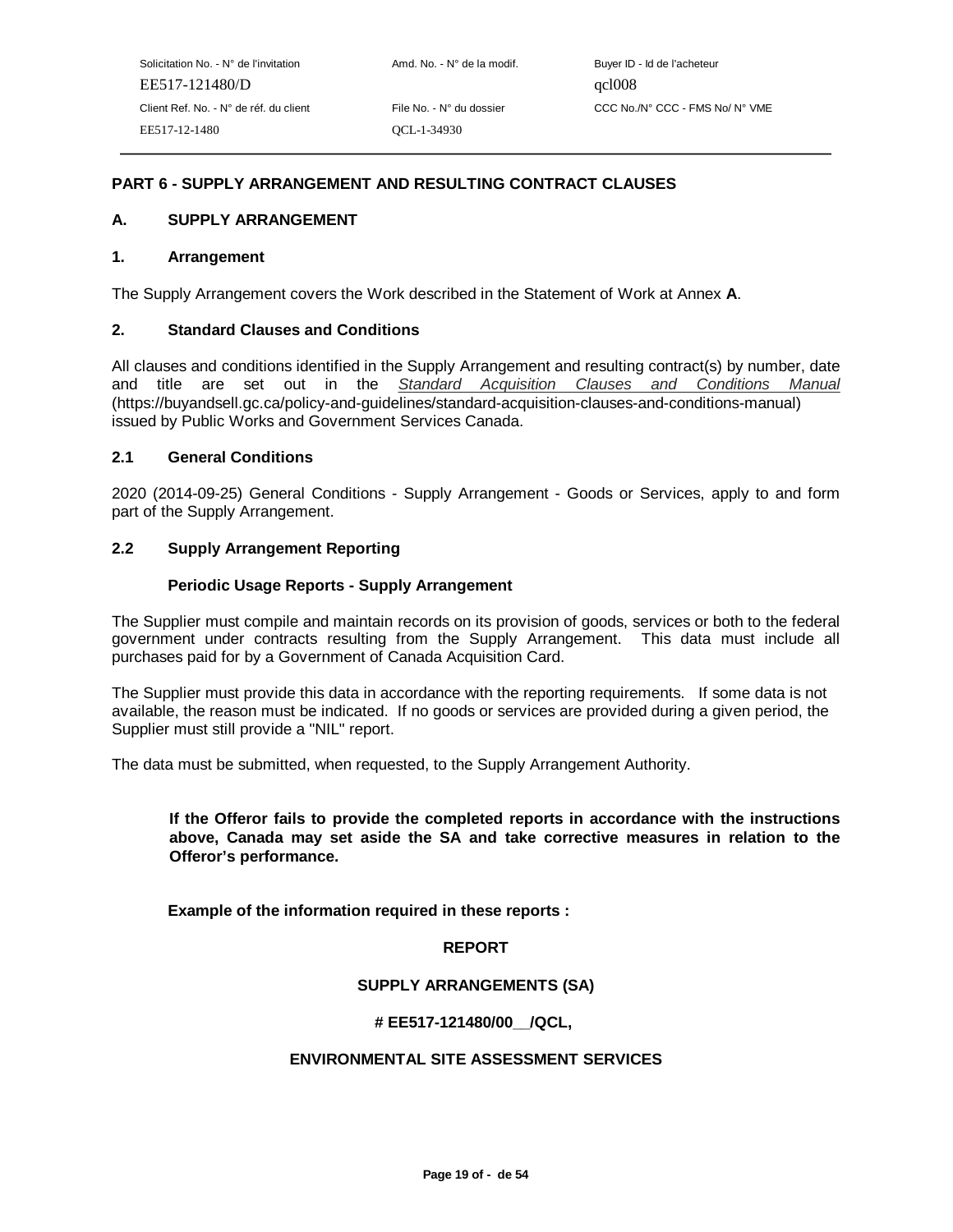| Solicitation No. - $N^{\circ}$ de l'invitation | Amd. No. - N° de la modif. | Buyer ID - Id de l'acheteur     |
|------------------------------------------------|----------------------------|---------------------------------|
| EE517-121480/D                                 |                            | qcl008                          |
| Client Ref. No. - N° de réf. du client         | File No. - N° du dossier   | CCC No./N° CCC - FMS No/ N° VME |
| EE517-12-1480                                  | OCL-1-34930                |                                 |

# **Offeror** : \_\_\_\_\_\_\_\_\_\_\_\_\_\_\_\_\_\_\_\_

**Reporting Period** : from \_\_\_\_\_\_\_\_\_\_\_\_\_\_\_ to \_\_\_\_\_\_\_\_\_\_\_\_\_\_\_

| <b>Billing month</b> | Number of<br>Call-up | <b>Amount in dollar</b> |
|----------------------|----------------------|-------------------------|
|                      |                      | \$                      |
|                      |                      | \$                      |
|                      |                      | \$                      |
|                      |                      | \$                      |
|                      |                      | \$                      |
|                      |                      | \$                      |
|                      |                      | \$                      |
|                      | Total amount:   \$   |                         |

Signature : \_\_\_\_\_\_\_\_\_\_\_\_\_\_\_\_\_\_\_\_\_\_\_ Date (YYYY-MM-DD) : \_\_\_\_\_\_\_\_\_\_\_\_\_\_\_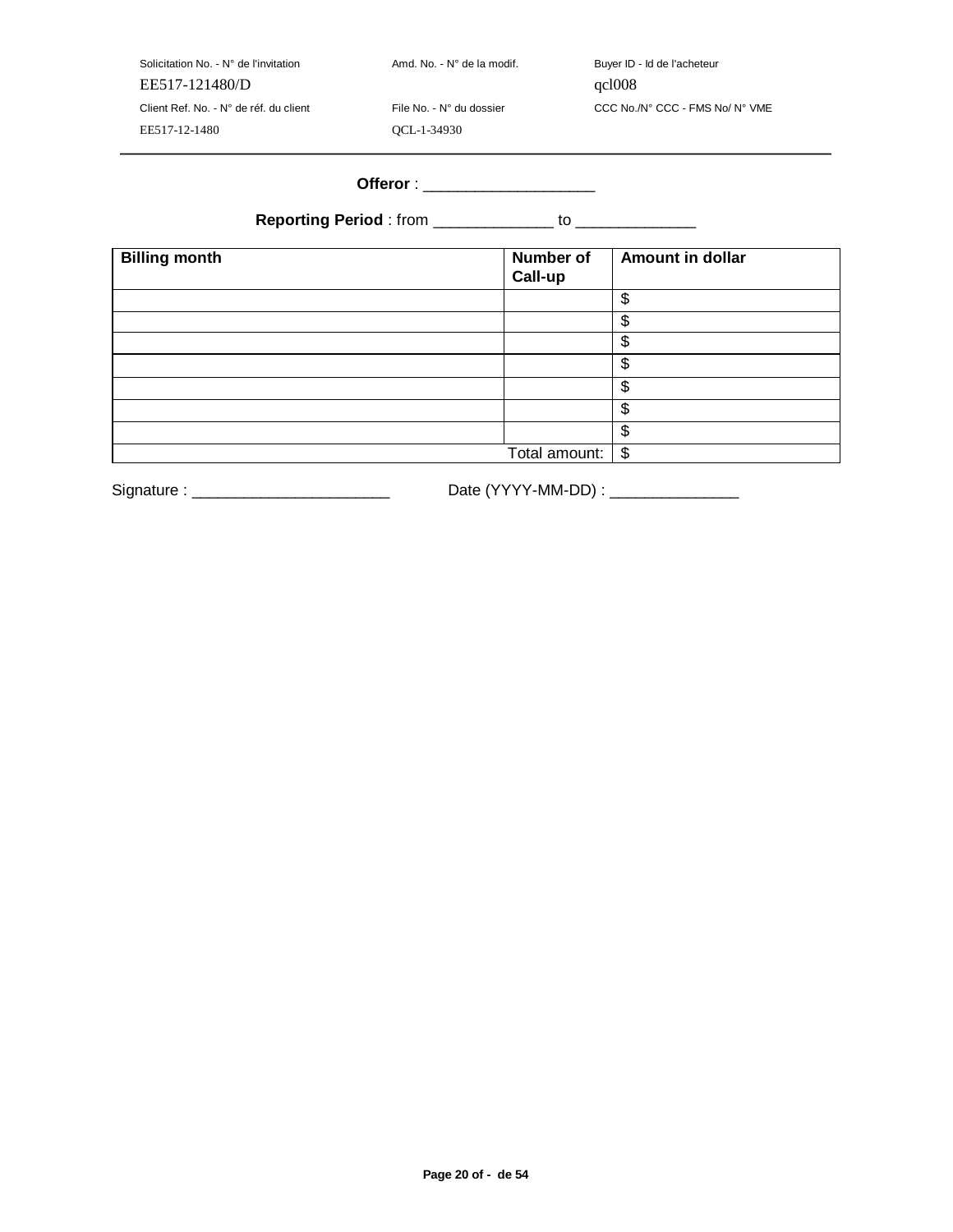# **3. Term of Supply Arrangement**

## **3.1 Period of the Supply Arrangement**

The period for awarding contracts under the Supply Arrangement is **from the date of SA to September 30, 2017 inclusive.**

#### **4. Authorities**

#### **4.1 Supply Arrangement Authority**

The Supply Arrangement Authority is:

Josée Roy Public Works and Government Services Canada Acquisitions Branch 1550 D'Estimauville Avenue Quebec QC G1J 0C7

Telephone: (418) 649-2932 Facsimile: (418) 648-2209 E-mail address: Josee.roy@tpsgc-pwgsc.gc.ca

The Supply Arrangement Authority is responsible for the issuance of the Supply Arrangement, its administration and its revision, if applicable.

#### **4.2 Supplier's Representative**

| Name:                |  |
|----------------------|--|
| Title:               |  |
| Organization: ______ |  |
| Address:             |  |

| Telephone:      |  |
|-----------------|--|
| Facsimile:      |  |
| E-mail address: |  |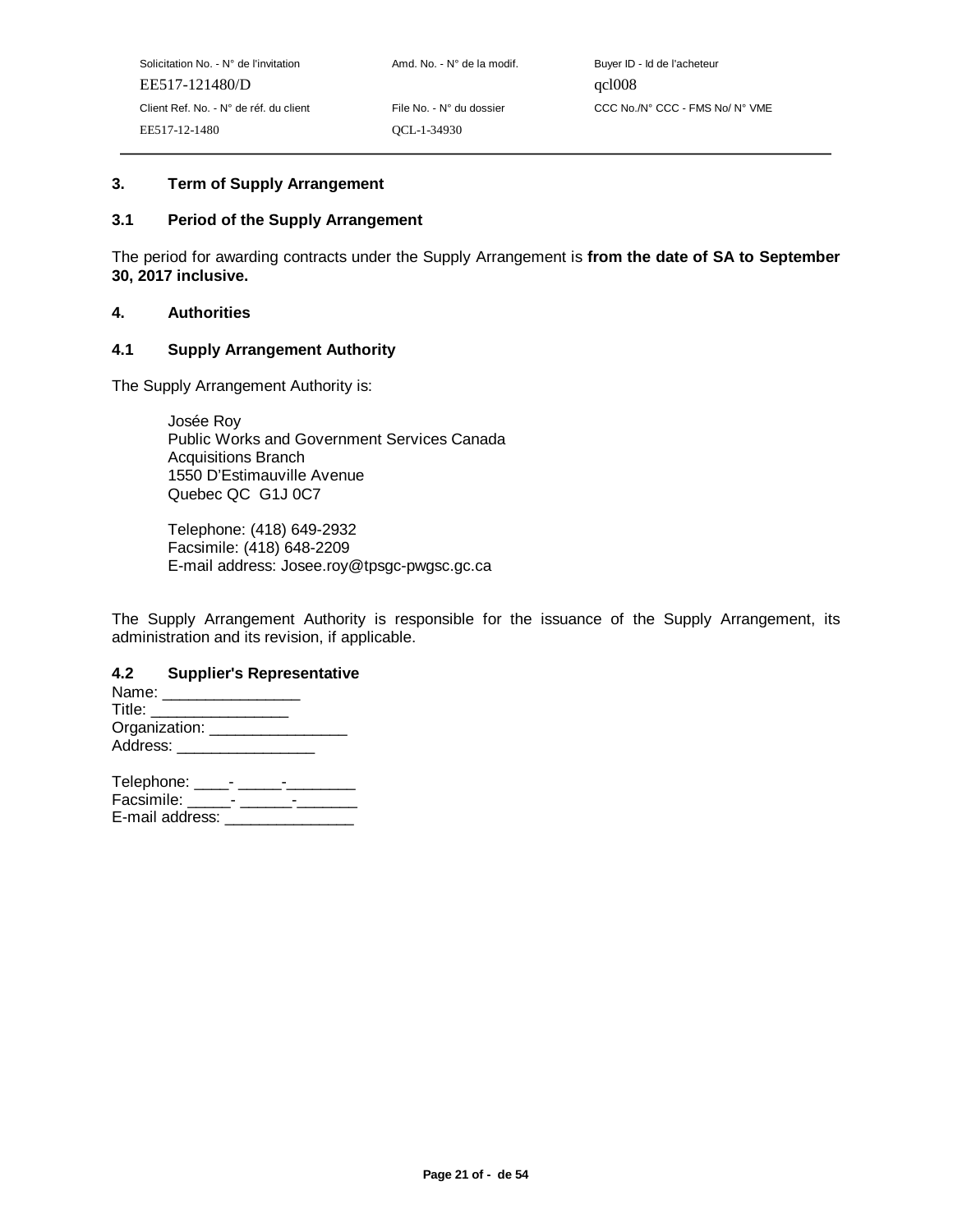#### **5. Identified Users**

## The Identified User is : **Public Works and Government Services (PWGSC) Quebec Region's. 6. On-going Opportunity for Qualification**

A Request for Supply Arrangements (RFSA) has been issued in accordance with the process set out below to allow new suppliers to become qualified. Existing qualified Active Suppliers, who have been issued a supply arrangement, will not be required to submit a new arrangement.

**Permanent Notice**: A permanent notice is posted on the GETS for the duration of the Supply Arrangement Period describing this procurement vehicle which invites additional suppliers to submit proposals to become Suppliers and to be awarded SAs for the provision of Services.

**New Suppliers:** Throughout the Supply Arrangement Period, new suppliers may submit bids to become Suppliers. No existing Supplier will be removed from the qualified supplier list because of the addition of new Suppliers.

**Number of Supply Arrangements:** The Supplier acknowledges that Canada may issue an unlimited number of Supply Arrangements and may continue to issue Supply Arrangements to suppliers throughout the Supply Arrangement Period.

Failure to Qualify: PWGSC will notify all suppliers that fail to qualify and identify the reason their proposal has been non-compliant.

During the 6 months following notice to a supplier of its failure to qualify, that supplier may submit additional documentation supporting its qualification. Provided the Supplier advises PWGSC, within such period, that it considers its proposal complete, PWGSC will then, subject to Canada's right to conduct evaluations in cycles, re-evaluation the updated proposal.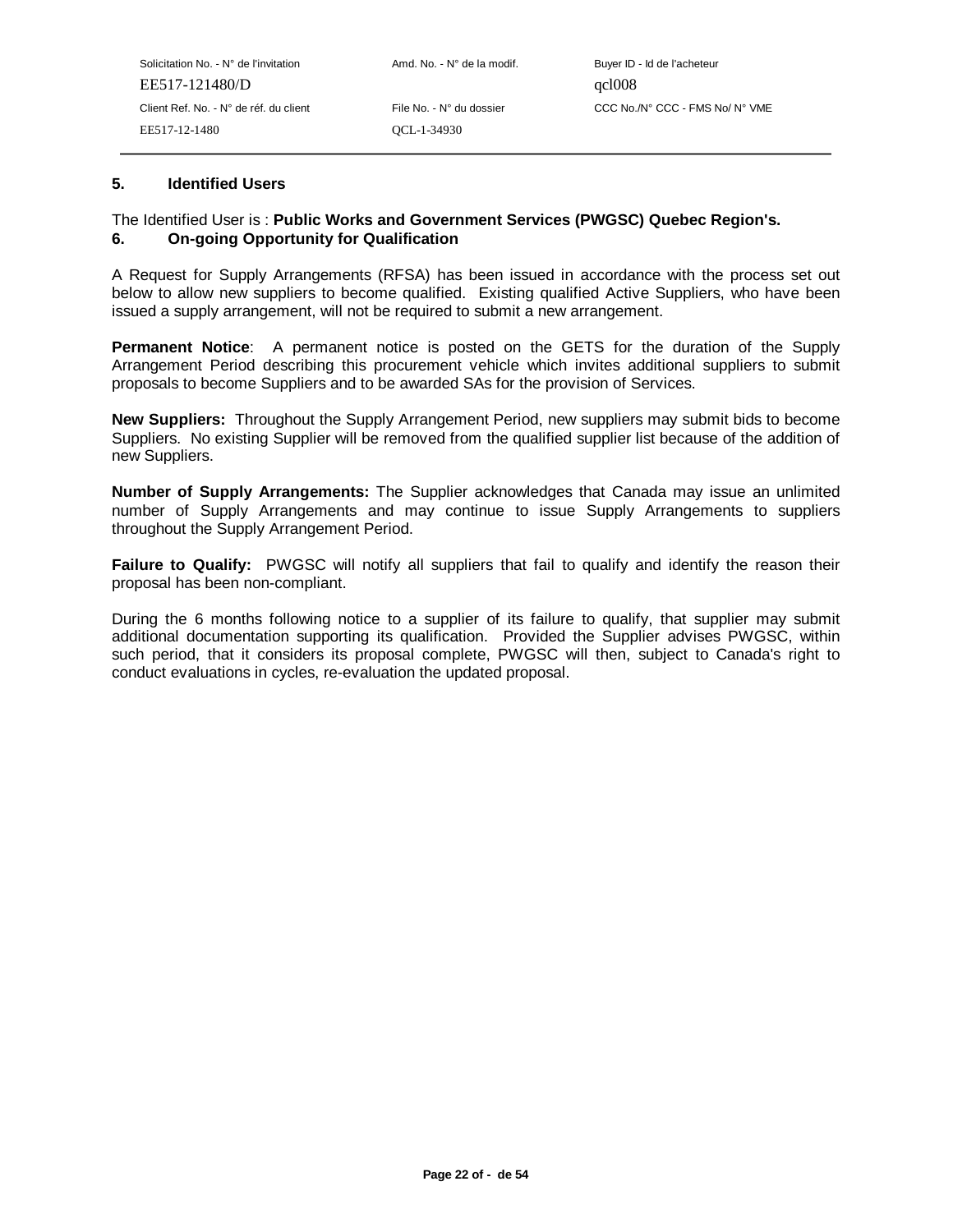| Amd. No. - N° de la modif.<br>Buyer ID - Id de l'acheteur   |
|-------------------------------------------------------------|
| qcl008                                                      |
| CCC No./N° CCC - FMS No/ N° VME<br>File No. - N° du dossier |
|                                                             |
|                                                             |

## **7. Priority of Documents**

If there is a discrepancy between the wording of any documents that appear on the list, the wording of the document that first appears on the list has priority over the wording of any document that subsequently appears on the list.

- (a) the articles of the Supply Arrangement;
- (b) the general conditions 2020 (2014-09-25) General Conditions Supply Arrangement Goods or **Services**
- (c) Annex A, Statement of Work; (if applicable)
- (d) the Supplier's arrangement dated \_\_\_\_\_\_\_\_\_\_ (insert date of arrangement) (if the arrangement was clarified or amended, insert at the time of issuance of the arrangement: "as clarified on \_\_\_\_\_\_\_" **or** "as amended \_\_\_\_\_\_\_\_\_". (Insert date(s) of clarification(s) or amendment(s), if applicable).

## **8. Certifications**

## **8.1 Compliance**

Compliance with the certifications and related documentation provided by the Supplier in the arrangement is a condition of the Supply Arrangement (SA) and subject to verification by Canada during the term of the SA and of any resulting contract that would continue beyond the period of the SA. If the Supplier does not comply with any certification, provide the related documentation or if it is determined that any certification made by the Supplier in the arrangement is untrue, whether made knowingly or unknowingly, Canada has the right to terminate any resulting contract for default and suspend or cancel the SA.

#### **8.2 Aboriginal Business Certification** (if applicable)

- 1. The Contractor warrants that its certification of compliance is accurate and complete and in accordance with the "Requirements for the Set-aside Program for Aboriginal Business" detailed in Annex 9.4 of the Supply Manual.
- 2. The Contractor must keep proper records and documentation relating to the accuracy of the certification provided to Canada. The Contractor must obtain the written consent of the Contracting Authority before disposing of any such records or documentation before the expiration of six (6) years after final payment under the Contract, or until settlement of all outstanding claims and disputes, under the Contract, whichever is later. All such records and documentation must at all times during the retention period be open to audit by the representatives of Canada, who may make copies and take extracts. The Contractor must provide all reasonably required facilities for any audits.
- 3. Nothing in this clause must be interpreted as limiting the rights and remedies which Canada may otherwise have pursuant to the Contract.

#### **9. Applicable Laws**

The Supply Arrangement (SA) and any contract resulting from the SA must be interpreted and governed, and the relations between the parties determined, by the laws in force in Quebec.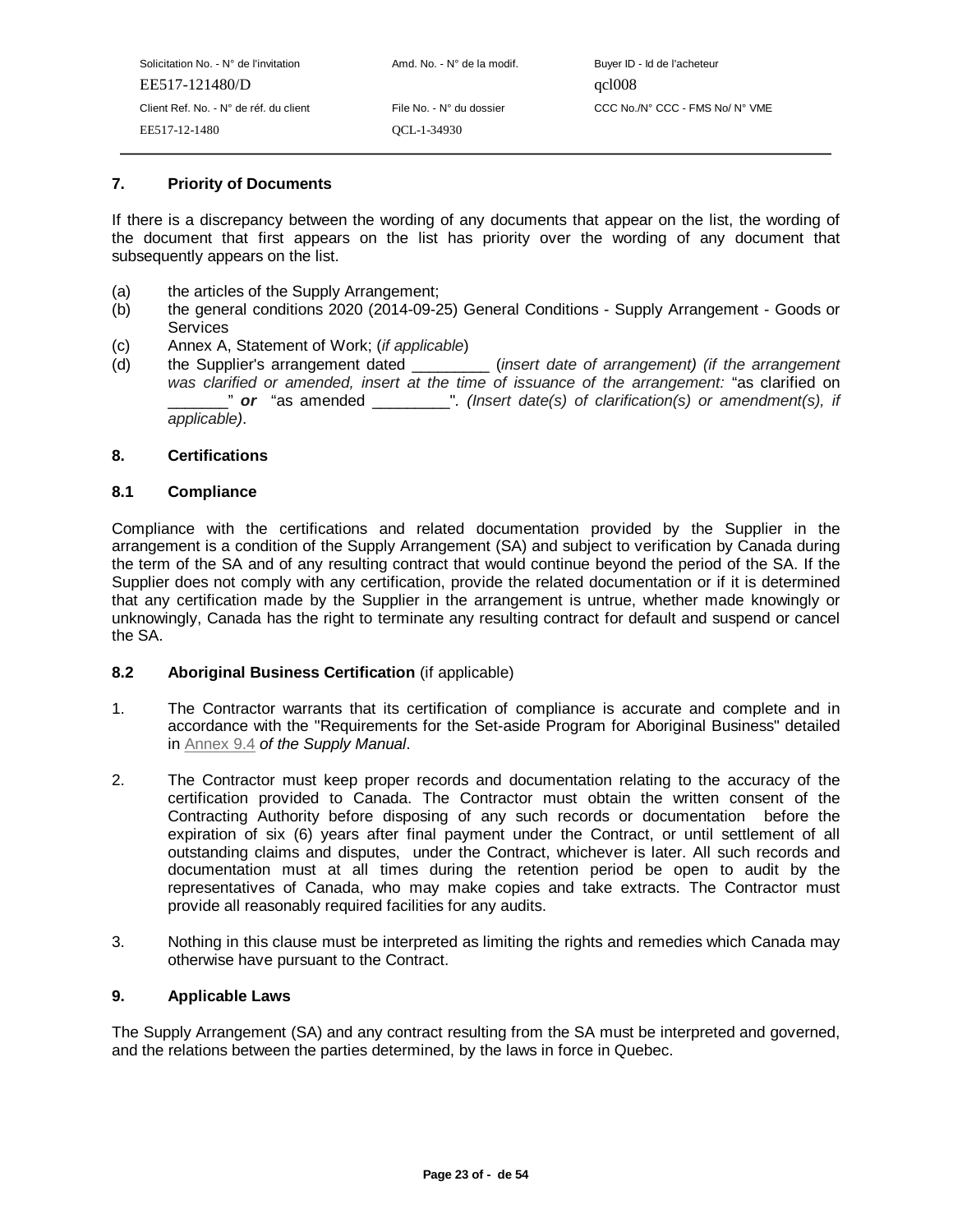| Solicitation No. $\cdot$ N° de l'invitation | Amd. No. - N° de la modif. | Buyer ID - Id de l'acheteur     |
|---------------------------------------------|----------------------------|---------------------------------|
| EE517-121480/D                              |                            | qcl008                          |
| Client Ref. No. - N° de réf. du client      | File No. - N° du dossier   | CCC No./N° CCC - FMS No/ N° VME |
| EE517-12-1480                               | OCL-1-34930                |                                 |
|                                             |                            |                                 |

## **10. Insurance requirement**

The Contractor is responsible for deciding if insurance coverage is necessary to fulfill its obligation under the Contract and to ensure compliance with any applicable law. Any insurance acquired or maintained by the Contractor is at its own expense and for its own benefit and protection. It does not release the Contractor from or reduce its liability under the Contract.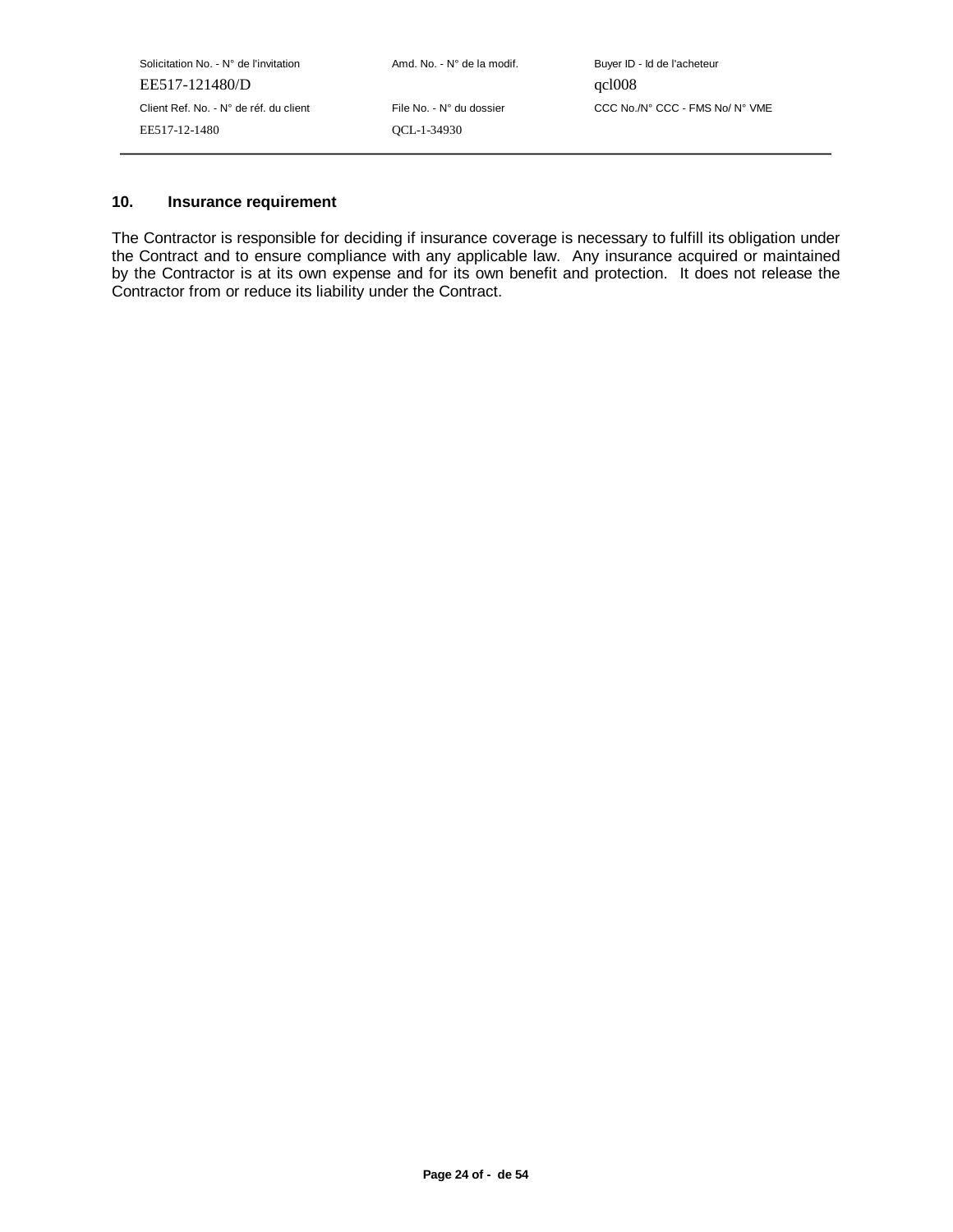## **B. BID SOLICITATION**

#### **1. Bid Solicitation Documents**

Canada will use the bid solicitation template MC- for medium complexity requirements available in the Standard Acquisition Clauses and Conditions Manual (https://buyandsell.gc.ca/policy-and-guidelines/standard-acquisition-clauses-and-conditions-manual).

The bid solicitation will contain as a minimum the following:

- (a) a complete description of the Work to be performed;
- (b) 2003, Standard Instructions Goods or Services Competitive Requirements; **OR** 2004, Standard Instructions - Goods or Services - Non-competitive Requirements;
- (c) bid preparation instructions;
- (d) instructions for the submission of bids (address for submission of bids, bid closing date and time);
- (e) evaluation procedures and basis of selection;
- (f) certifications (if applicable);
- (g) conditions of the resulting contract.

#### **2. Bid Solicitation Process**

**2.1** Bid solicitations will be issued to the suppliers to whom an SA has been issued, for specific needs under the SA.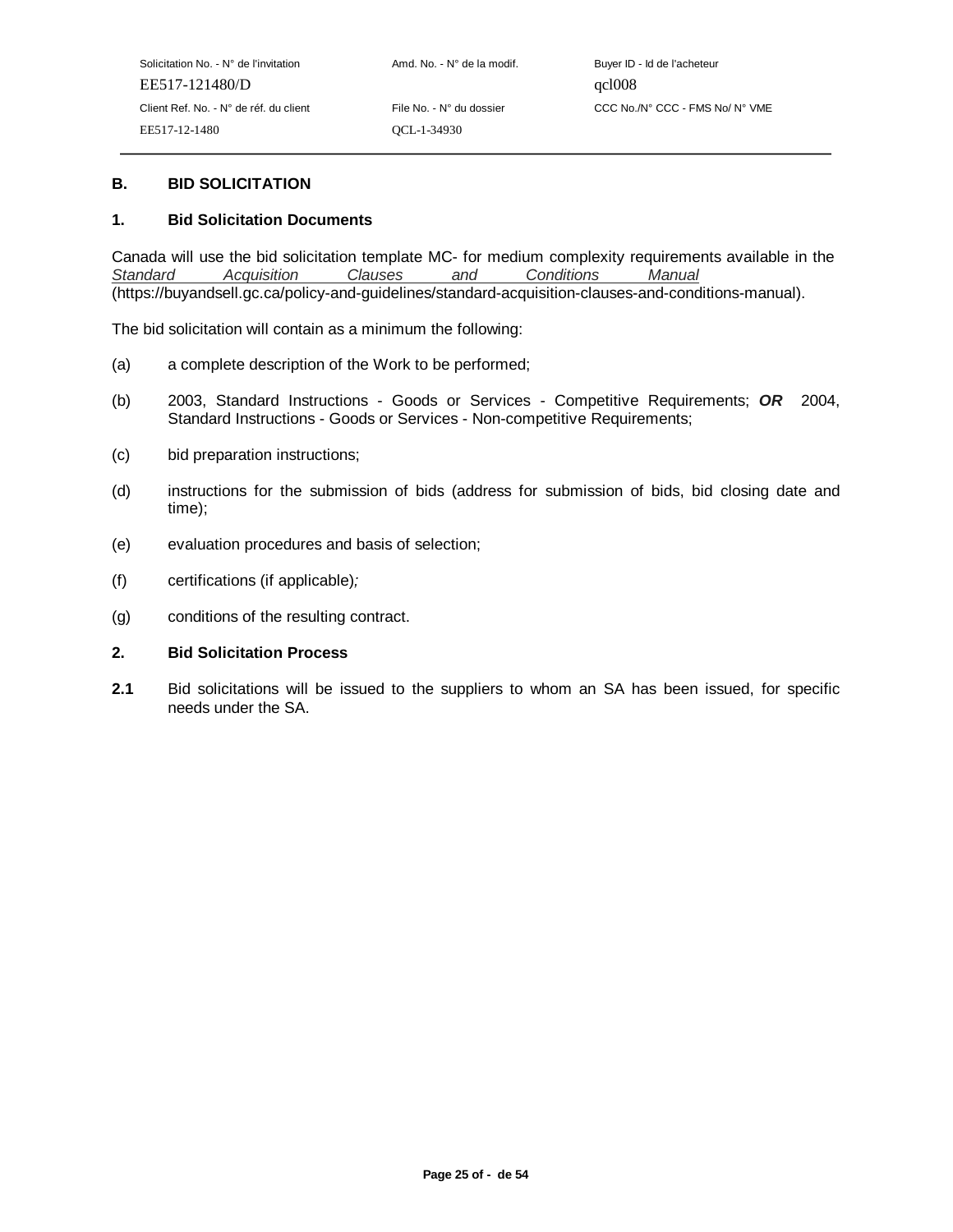| Solicitation No. - N° de l'invitation  | Amd. No. - N° de la modif. | Buyer ID - Id de l'acheteur     |
|----------------------------------------|----------------------------|---------------------------------|
| EE517-121480/D                         |                            | qcl008                          |
| Client Ref. No. - N° de réf. du client | File No. - N° du dossier   | CCC No./N° CCC - FMS No/ N° VME |
| EE517-12-1480                          | OCL-1-34930                |                                 |
|                                        |                            |                                 |

**2.2** The bid solicitation will be sent directly to active, qualified suppliers or will be published through the Government Electronic Tendering Service (GETS), according to the following table:

|                                                                      | Need valued at 0 to<br>\$15,000 (Applicable<br><b>Taxes included). Addition</b><br>of modifications of up to<br>\$25,000 (Applicable<br>Taxes included)<br>including the Call-up | Need valued between<br>\$15,001 and the NAFTA<br>threshold (Applicable<br>Taxes included)                      | <b>Need above</b><br>the NAFTA<br>threshold<br>(GST included)                                                      |
|----------------------------------------------------------------------|----------------------------------------------------------------------------------------------------------------------------------------------------------------------------------|----------------------------------------------------------------------------------------------------------------|--------------------------------------------------------------------------------------------------------------------|
| <b>Bid solicitation</b><br>process                                   | The bid solicitation will be<br>sent directly to suppliers.                                                                                                                      | The bid solicitation will be<br>sent directly to suppliers.                                                    | A notice will be<br>published on<br>the GETS. The<br>bid solicitation<br>will be sent<br>directly to<br>suppliers. |
| Number of<br>suppliers for all<br><b>bids</b>                        | One (1) supplier who will be<br>determined by rotation<br>or                                                                                                                     | Three (3) pre-selected<br>suppliers on rotation $+$ at<br>least two suppliers chosen<br>by the designated user | All suppliers                                                                                                      |
| (except for<br>hydrogeologist or<br>geotechnical<br>engineer service | if we believe it is efficient<br>and cost-effective to do so,<br>we can have a competitive<br>process.                                                                           | Total = at least 5                                                                                             |                                                                                                                    |
| requests)                                                            | One pre-selected supplier<br>on rotation + one or more<br>suppliers chosen by the<br>designated user                                                                             |                                                                                                                |                                                                                                                    |
|                                                                      | Total = at least 2                                                                                                                                                               |                                                                                                                |                                                                                                                    |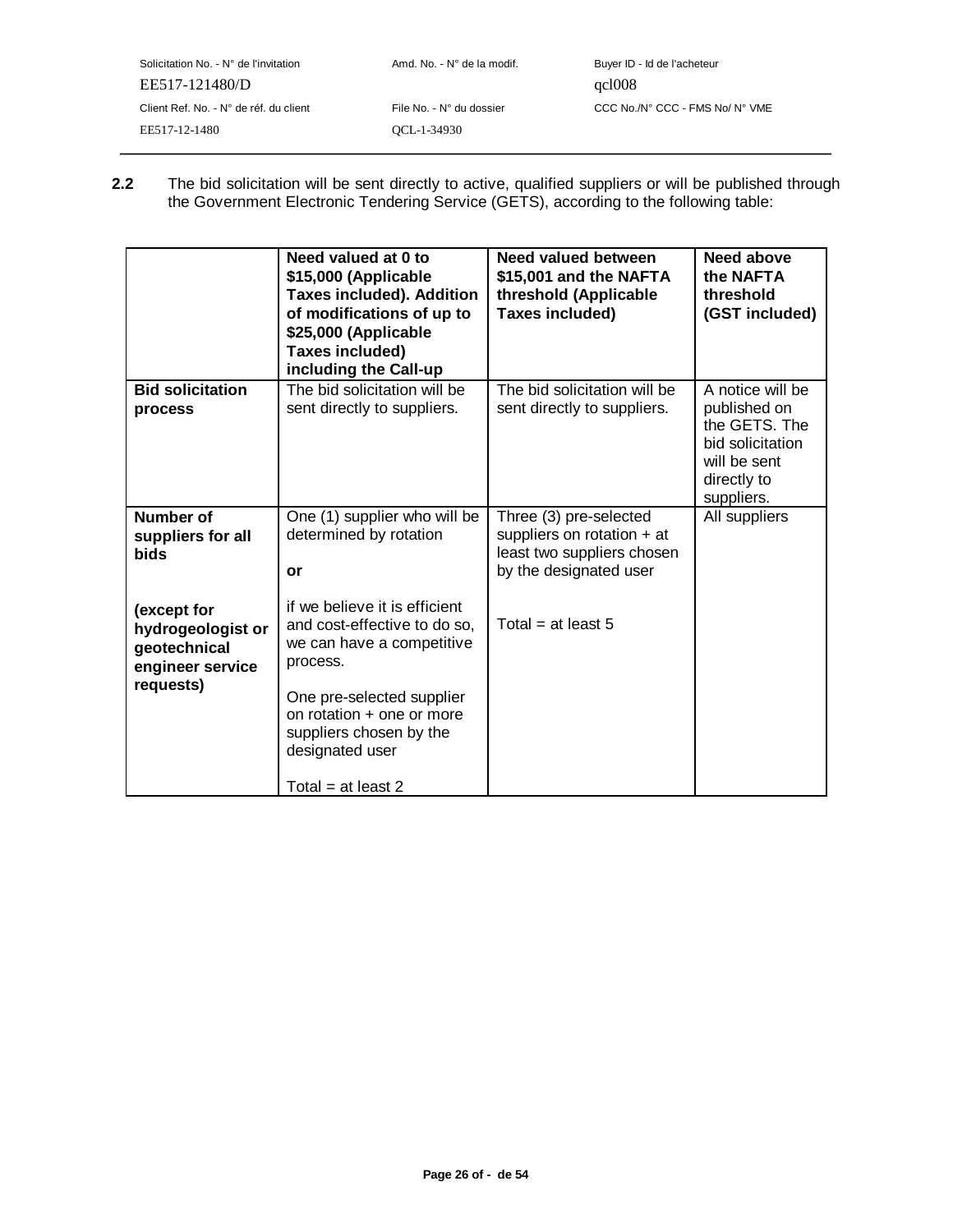Solicitation No. - N° de l'invitation  $A \cap A \cap A$  Amd. No. - N° de la modif. Buyer ID - Id de l'acheteur EE517-121480/D qcl008 Client Ref. No. - N° de réf. du client File No. - N° du dossier CCC No./N° CCC - FMS No/ N° VME EE517-12-1480 QCL-1-34930

|                                                                   | Need valued at 0 to<br>\$15,000 (Applicable<br><b>Taxes included). Addition</b><br>of modifications of up to<br>\$25,000 (Applicable<br>Taxes included)<br>including the Call-up | Need valued between<br>\$15,001 and the NAFTA<br>threshold (Applicable<br>Taxes included)                                                                                                                                               | Need above<br>the NAFTA<br>threshold<br>(GST included) |
|-------------------------------------------------------------------|----------------------------------------------------------------------------------------------------------------------------------------------------------------------------------|-----------------------------------------------------------------------------------------------------------------------------------------------------------------------------------------------------------------------------------------|--------------------------------------------------------|
| Minimum period<br>for submitting a<br>bid                         | The designated user<br>determines the number of<br>calendar days when the bid<br>solicitation is issued. If it is<br>not urgent, at least 48<br>business hours.                  | The designated user<br>determines the number of<br>calendar days when the bid<br>solicitation is issued<br>depending on how difficult<br>it is to fill out the basis of<br>payment. If it is not urgent,<br>at least 48 business hours. | Minimum of 15<br>calendar days                         |
|                                                                   |                                                                                                                                                                                  |                                                                                                                                                                                                                                         |                                                        |
| <b>SPECIALITY</b>                                                 |                                                                                                                                                                                  |                                                                                                                                                                                                                                         |                                                        |
| For all hydrogeologist or geotechnical engineer service requests: |                                                                                                                                                                                  |                                                                                                                                                                                                                                         |                                                        |
|                                                                   | For needs valued between 0 and the NAFTA threshold (Applicable Taxes included), all suppliers                                                                                    |                                                                                                                                                                                                                                         |                                                        |

qualified for hydrogeologist or geotechnical engineer services will be invited to bid.

#### **3. Rotational selection method**

#### **3.1 Supply Arrangement (SA) number for each supplier**

For the awarding of supply arrangements, a number will be randomly assigned to each supplier.

Each supplier will be given a number produced randomly using the RAND() function in Excel (http://office.microsoft.com/en-ca/excel-help/rand-HP005209229.aspx?CTT=1).

Suppliers will be ranked on the basis of these numbers. The first SA will be awarded to the supplier with the lowest number, the second to the supplier with the second lowest number and so on.

#### **3.2 Regular supplier rotation table**

#### **3.2.1 For needs valued at 0 to \$15,000 (Applicable Taxes included), the rotation will be carried out in the following manner:**

| <b>Solicitation Number</b> | <b>Supplier Number</b> |
|----------------------------|------------------------|
|                            | Supplier 001           |
|                            | Supplier 002           |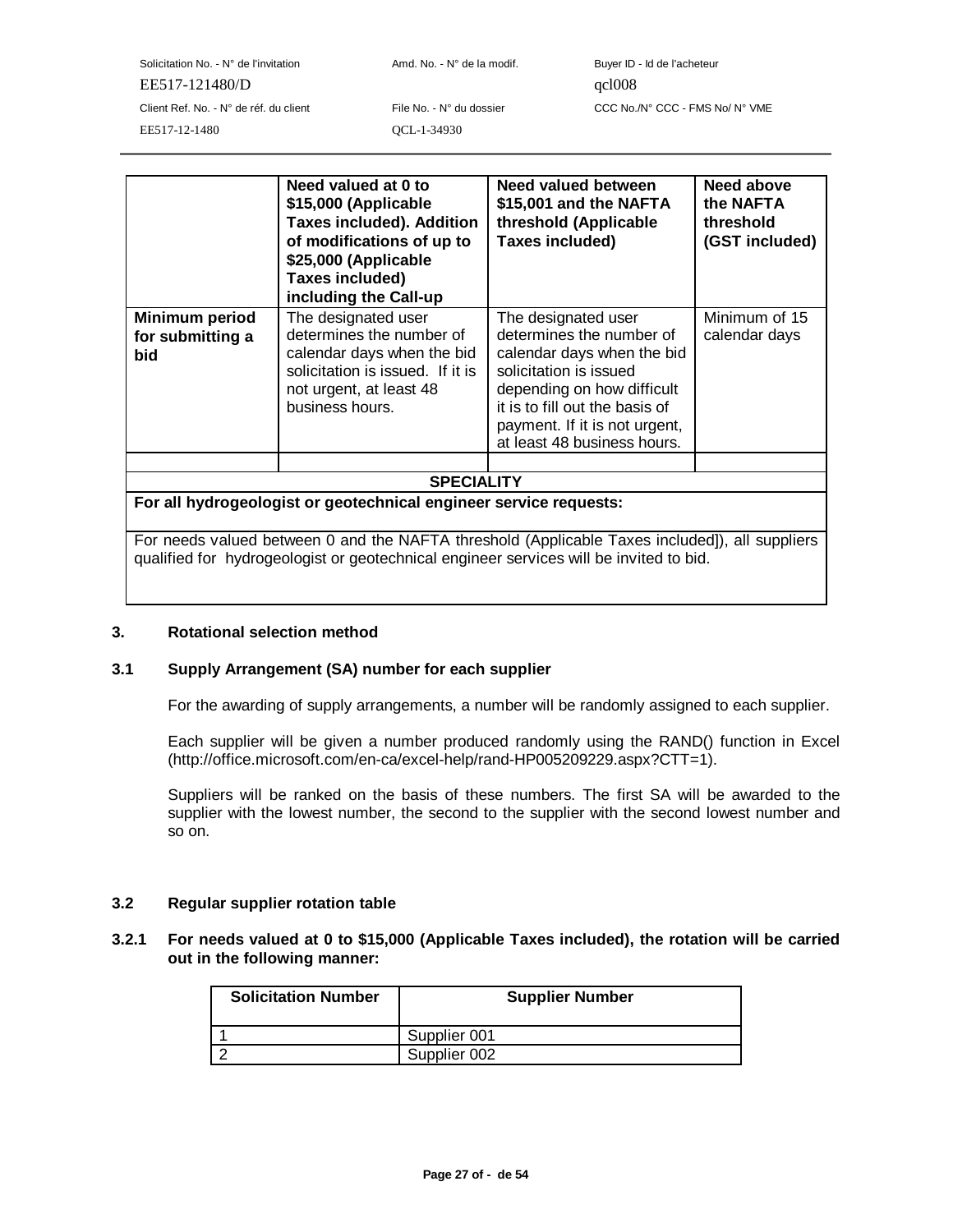Solicitation No. - N° de l'invitation  $A \cap A$ nd. No. - N° de la modif. Buyer ID - Id de l'acheteur EE517-121480/D qcl008 Client Ref. No. - N° de réf. du client File No. - N° du dossier CCC No./N° CCC - FMS No/ N° VME EE517-12-1480 QCL-1-34930

|                                                                               | Supplier 003                |  |
|-------------------------------------------------------------------------------|-----------------------------|--|
|                                                                               | Supplier 004                |  |
| 5                                                                             | Supplier 005                |  |
| 6                                                                             | Supplier 006                |  |
|                                                                               | Supplier 006                |  |
| 8                                                                             | Supplier 008                |  |
| 9                                                                             | Supplier 009                |  |
| 10                                                                            | Supplier 010 (new supplier) |  |
| All new suppliers who are qualified during the period of the SA will be       |                             |  |
| added to this rotation. Once all suppliers have had a turn, we will start the |                             |  |
| rotation over at number one (1).                                              |                             |  |

Note: In this example, initially, we have nine suppliers and, thanks to the ongoing qualification process, a tenth supplier is added at the end of the rotation.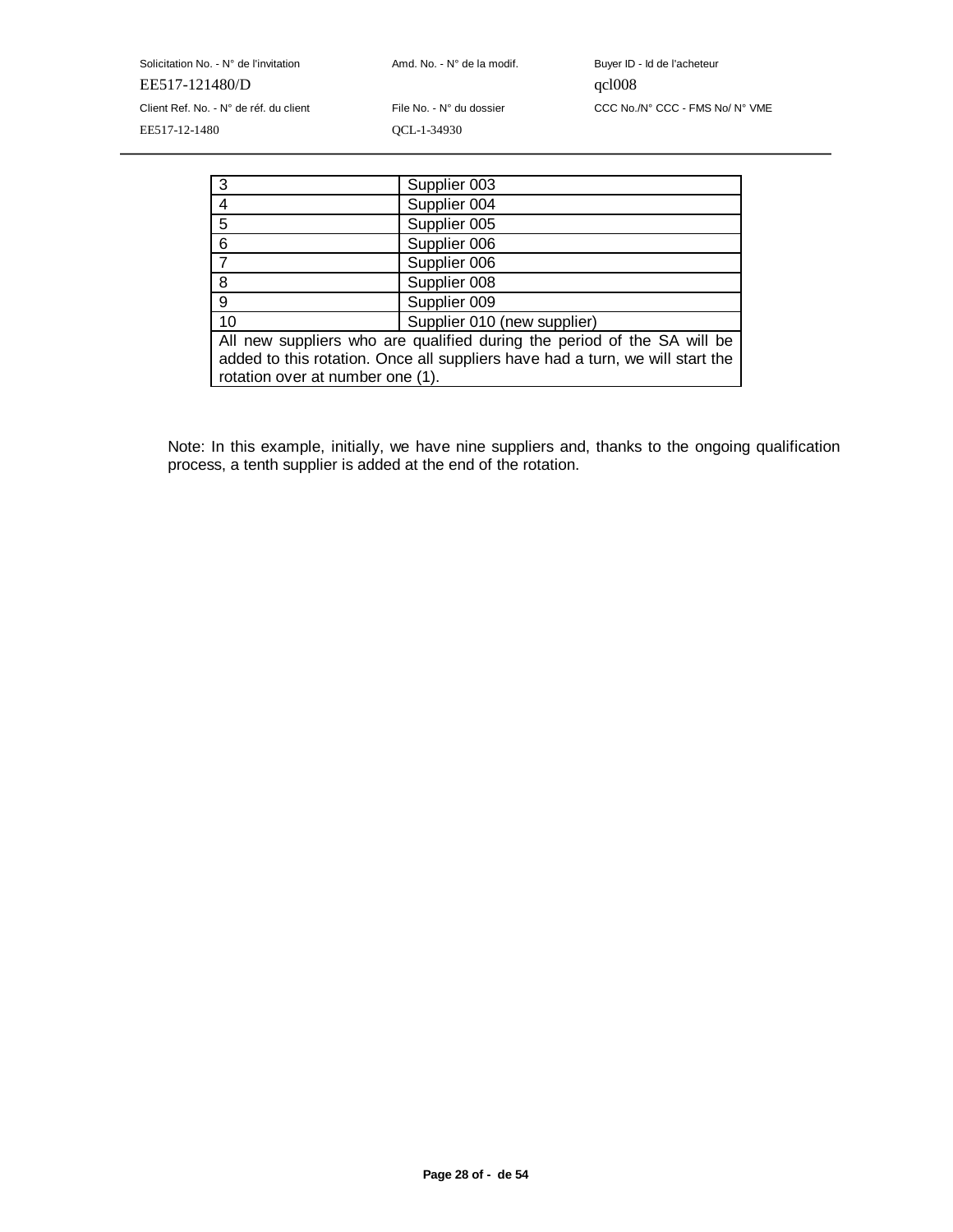# **3.2.2 For needs valued between \$15,001 and the NAFTA threshold, (Applicable Taxes included), the rotation will be carried out in the following manner:**

| <b>Solicitation</b><br><b>Number</b>                                                                                                                                | <b>Supplier Number</b>      | <b>Supplier</b><br><b>Number</b> | <b>Supplier</b><br><b>Number</b> |
|---------------------------------------------------------------------------------------------------------------------------------------------------------------------|-----------------------------|----------------------------------|----------------------------------|
|                                                                                                                                                                     |                             | 2                                | 3                                |
| $\mathbf 2$                                                                                                                                                         | 4                           | 5                                | 6                                |
| 3                                                                                                                                                                   | 7                           | 8                                | 9                                |
|                                                                                                                                                                     |                             | 2                                | 3                                |
| 5                                                                                                                                                                   | 4                           | 5                                | 6                                |
| 6                                                                                                                                                                   |                             | 8                                | 9                                |
| 7                                                                                                                                                                   | <b>10 (new</b><br>supplier) | 1                                | 2                                |
| 8                                                                                                                                                                   | 3                           | 4                                | 5                                |
| 9                                                                                                                                                                   | 6                           | 7                                |                                  |
| All new suppliers who are qualified during the period of the SA will be added to<br>this rotation, being assigned the number that follows the last supplier number. |                             |                                  |                                  |

**Regular supplier rotation table (including Aboriginal suppliers)** 

Note: In this example, initially, we have nine suppliers and, thanks to the ongoing qualification process, a tenth supplier is added at the end of the rotation.

#### **3.3 Rotation table for Aboriginal suppliers only**

For all solicitations reserved for Aboriginal suppliers, the same rotation will be used as that for regular suppliers as set out in sections 3.2.1 and 3.2.2. Aboriginal suppliers will have the same SA number as the one assigned to them as regular suppliers.

#### **3.4 General information**

Bid solicitations made by the designated user as part of this SA will be established using PWGSC's PWGSC-TPSGC 9400-3, Bid Solicitation form. The contracts will be drafted using the PWGSC-TPSGC 9400-4, Contract form.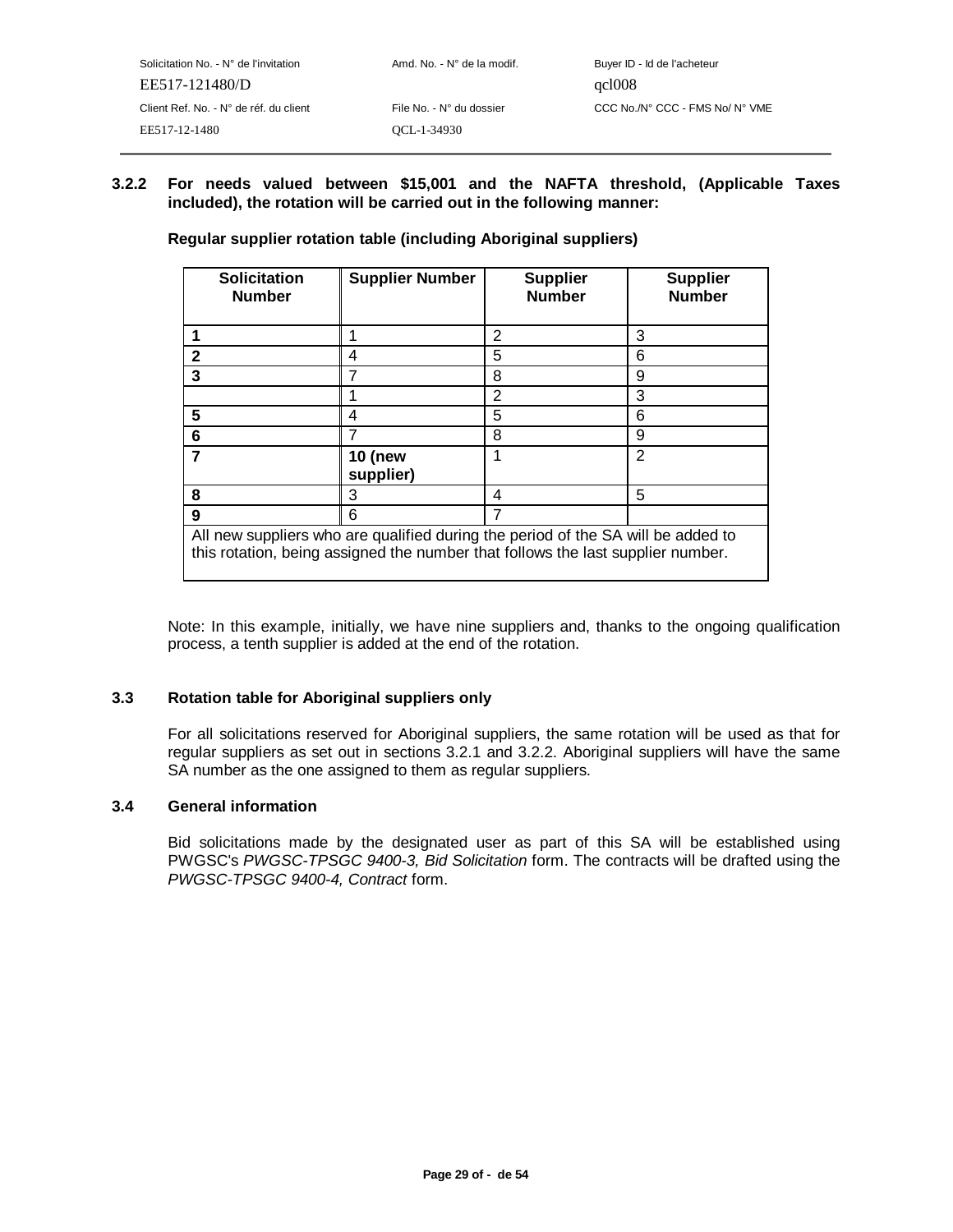# **C. RESULTING CONTRACT CLAUSES**

#### **1. General**

The conditions of any contract awarded under the Supply Arrangement will be in accordance with the resulting contract clauses of the template used for the bid solicitation.

For any contract to be awarded using:

(a) MC (for medium complexity requirements), general conditions 2010B will apply to the resulting contract.

The above template is set out in the Standard Acquisition Clauses and Conditions Manual (https://buyandsell.gc.ca/policy-and-guidelines/standard-acquisition-clauses-and-conditions-manual issued by Public Works and Government Services Canada.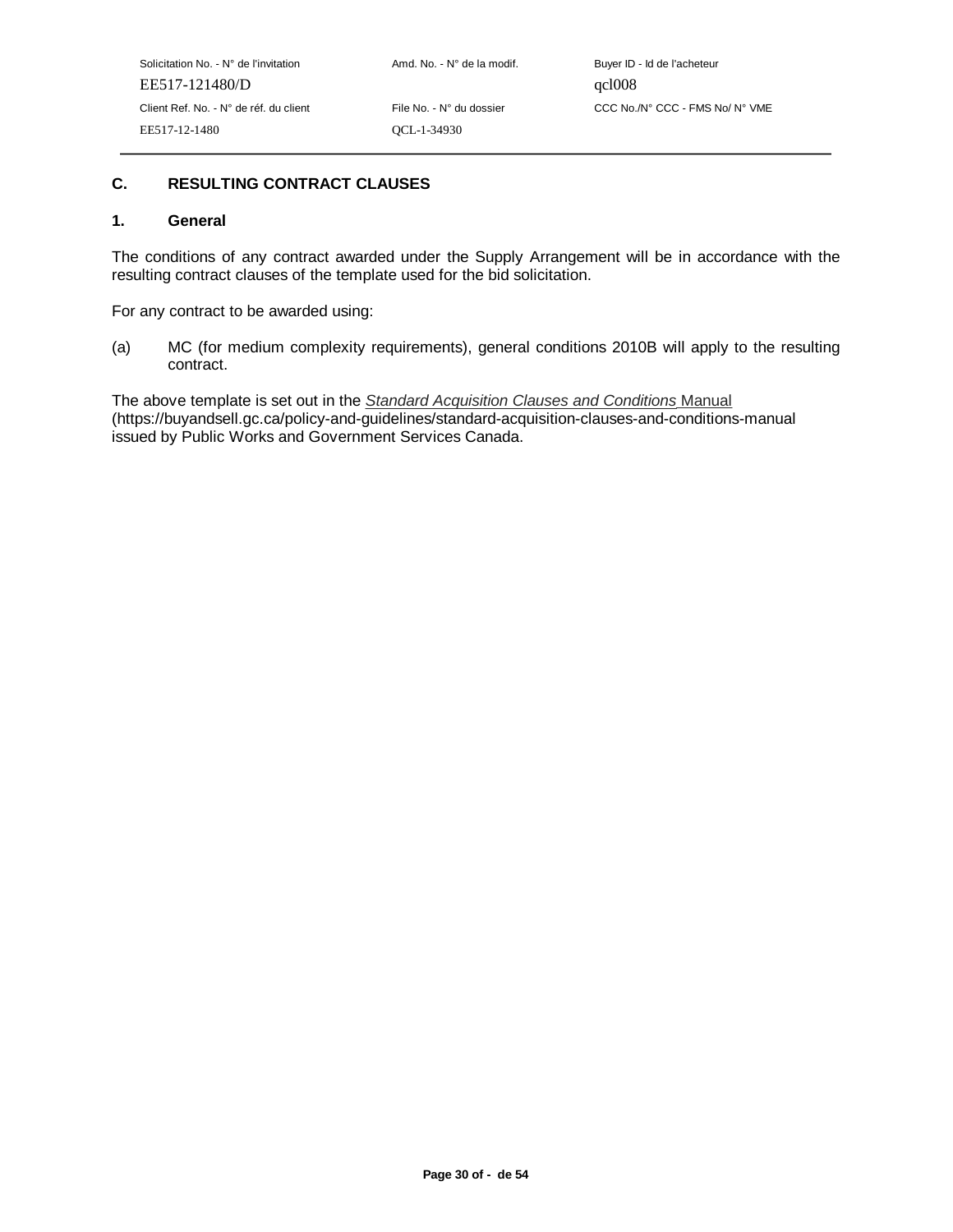Solicitation No. - N° de l'invitation Amd. No. - N° de la modif. Buyer ID - Id de l'acheteur EE517-121480/D qcl008 EE517-12-1480 QCL-1-34930

Client Ref. No. - N° de réf. du client File No. - N° du dossier CCC No./N° CCC - FMS No/ N° VME

#### **ANNEX "A"**

## **STATEMENT OF WORK**

i) Public Works and Government Services Canada (PWGSC) will call upon several businesses as needs arise to work on environmental site assessment projects according to the specifications in section (iii) below (Specifications) entitled "Environmental site envistigation, June 26, 2012."

#### (ii) **Geographical areas**

The area covered by this Supply Arrangement (SA) is delimited by the Quebec provincial border with the exception of the following areas:

- The area covered by the Comprehensive Land Claim Settlement Area (CLCSA) James Bay and Northern Quebec Agreement (JBNQA), as set out in the Treasury Board of Canada Secretariat's Contracting Policy Notice 1997-8 of December 10, 1997.
- (iii) Specifications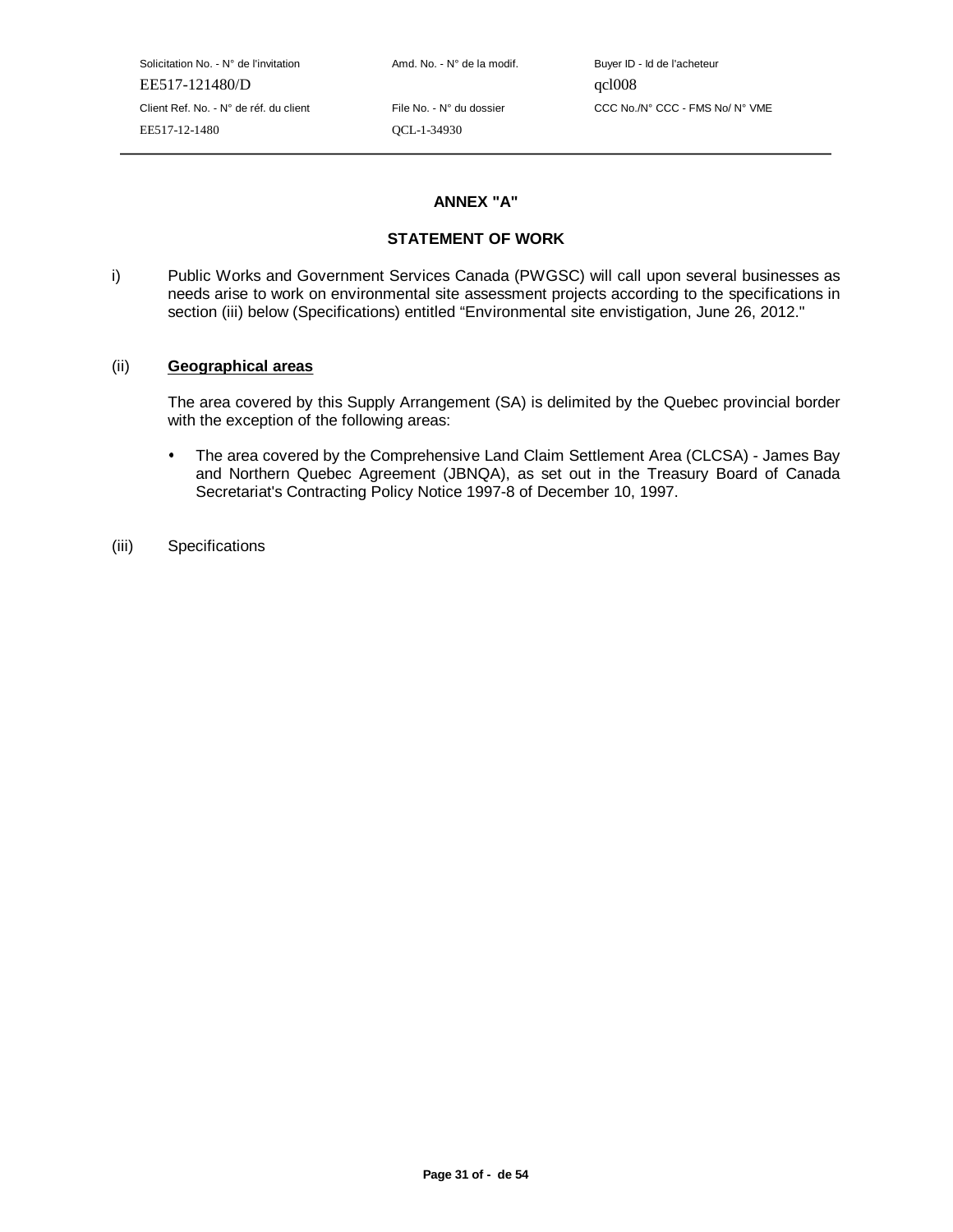Solicitation No. - N° de l'invitation  $A \cap A \cap A$  Amd. No. - N° de la modif. Buyer ID - Id de l'acheteur EE517-121480/D qcl008 Client Ref. No. - N° de réf. du client File No. - N° du dossier CCC No./N° CCC - FMS No/ N° VME EE517-12-1480 QCL-1-34930

**TECHNICAL SPECIFICATIONS**

# **ENVIRONMENTAL SITE INVESTIGATION**

**June 26, 2012**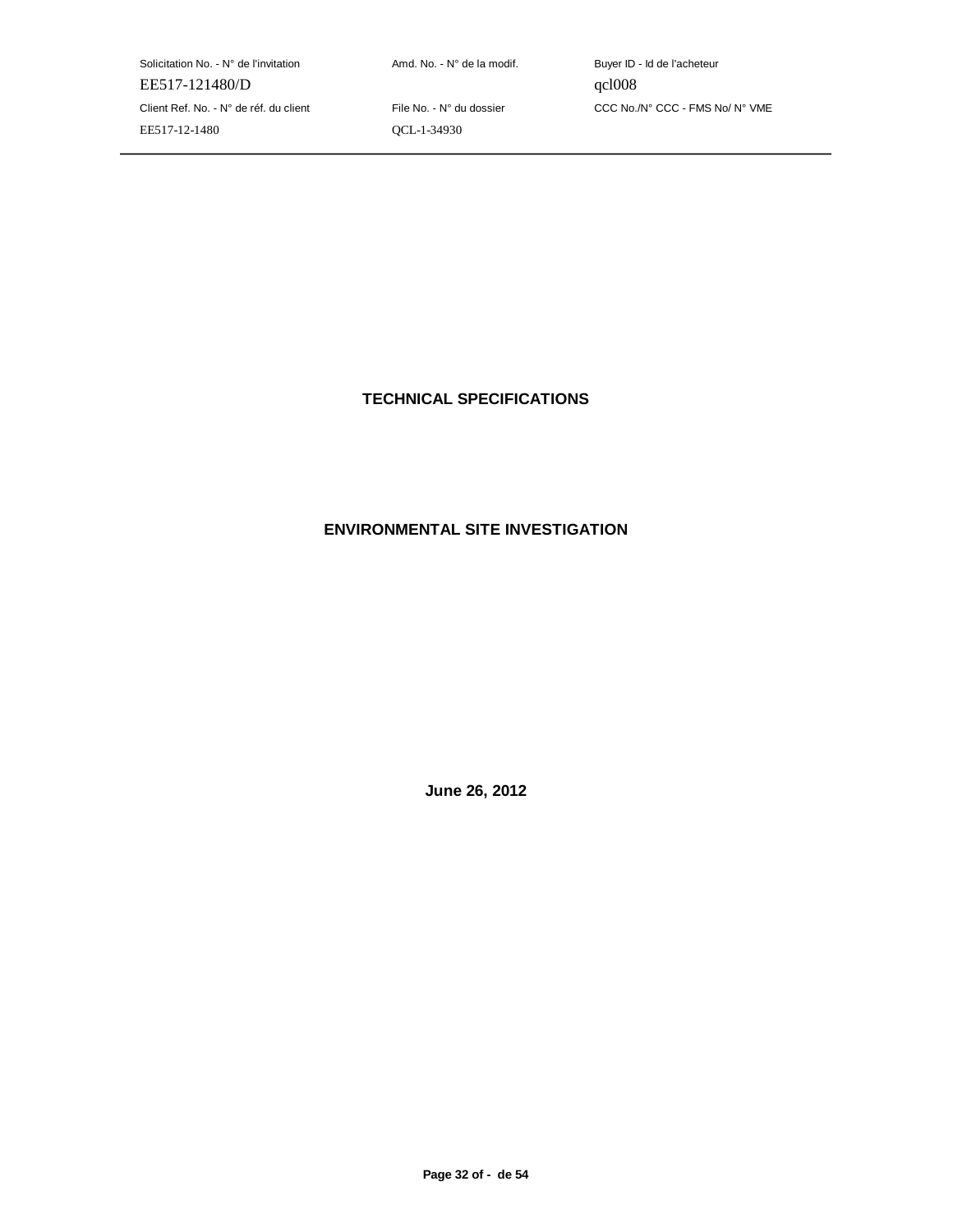| Solicitation No. - N° de l'invitation  | Amd. No. - N° de la modif. | Buyer ID |
|----------------------------------------|----------------------------|----------|
| EE517-121480/D                         |                            | qc1008   |
| Client Ref. No. - N° de réf. du client | File No. - N° du dossier   | CCC No.  |
| EE517-12-1480                          | OCL-1-34930                |          |

Amd. No. - N° de la modif. Buyer ID - Id de l'acheteur File No. - N° du dossier CCC No./N° CCC - FMS No/ N° VME

# **TABLE OF CONTENTS**

- 1. General information
	- 1.1 Background<br>1.2 Site descript
	- 1.2 Site description<br>1.3 Overall objective
	- Overall objective
	- 1.4 Specific objectives of the work
- 2. Statement of work
	- 2.1 Site information assessment (Phase I)
	- 2.2 Reconnaissance testing (Phase II)
	- 2.3 Detailed testing (Phase III)
	- 2.4 Environmental monitoring
	- 2.5 Remediation monitoring
	- 2.6 Soil, groundwater, surface water and sediment sampling protocol
	- 2.6.1 Phase II and III soil, groundwater and surface water sampling protocol 2.6.2 Sediment sampling protocol
	- 2.6.2 Sediment sampling protocol<br>2.7 Sample analysis
	- Sample analysis
	- 2.8 Interpretation of results
- 3. Ressources dedicated to delivering conracts
- 4. Materials and equipment
- 5. Site accessibility
- 6. Interruptions
- 7. Deliverables
	- 7.1 Report
	- 7.2 Environmental records
	- 7.3 Site plans
	- 7.4 Photographic records<br>7.5 Files
	- **Files**
- 8. Health and safety program
- 9. Sustainable development
- 10. Confidentiality of information
- 11. Reference documents

Appendix 1 Health and safety program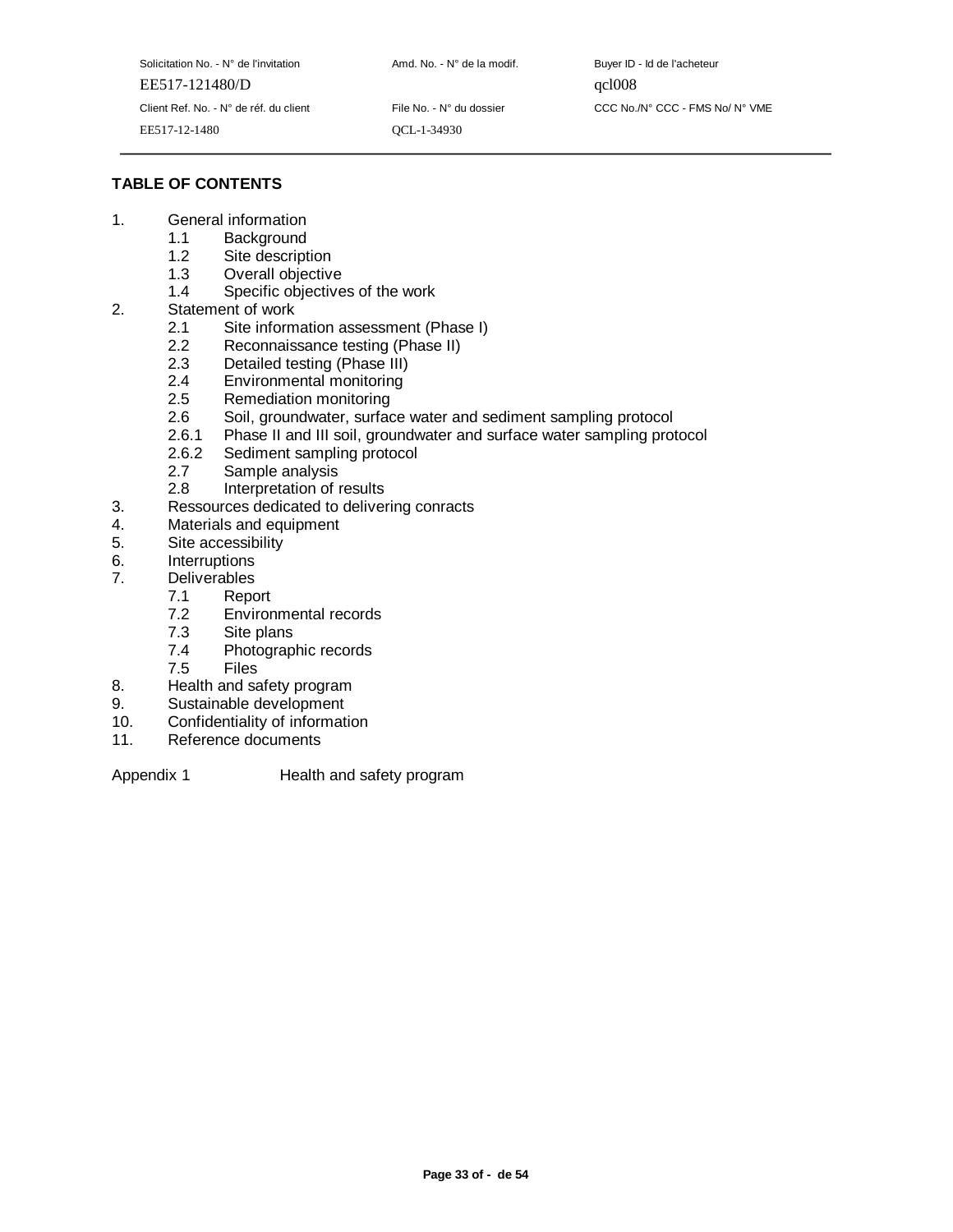#### **1. General information**

#### **1.1 Background**

Various federal departments and agencies regularly entrust Public Works and Government Services Canada (PWGSC), Environmental Services, with the management of site investigation work (Phase I, II or III, environmental monitoring or remediation monitoring) with a view to transferring or acquiring sites or determining environmental liabilities for the sites.

In certain cases, past activities associated with operations and maintenance of facilities at federally owned sites have resulted in contamination of soil, groundwater, surface water and sediments. There are multiple types and sources of contamination, varying from site to site. Debris such as construction waste and waste fill materials may also be found at some sites.

#### **1.2 Site description**

The federal departments and agencies own a number of types of sites used for the various activities for which they are responsible. All of the federal facilities in the Quebec Region could be the subject of work. Some of these sites are located along shores or coasts, including:

- $\bullet$ Wharf structures
- $\ddot{\bullet}$ Day beacons
- $\ddot{\bullet}$ Front and rear range lights
- $\ddot{\bullet}$ Wharf lights
- $\ddot{\bullet}$ Radar / telecommunication sites
- $\ddot{\bullet}$ Storage sites
- $\ddot{\phantom{0}}$ **Lightstations**
- $\bullet$ Marine communications and traffic services (MCTS) stations
- $\blacklozenge$ Hydrometric gauging stations
- $\ddot{\bullet}$ National wildlife areas
- $\ddot{\phantom{0}}$ Other equipment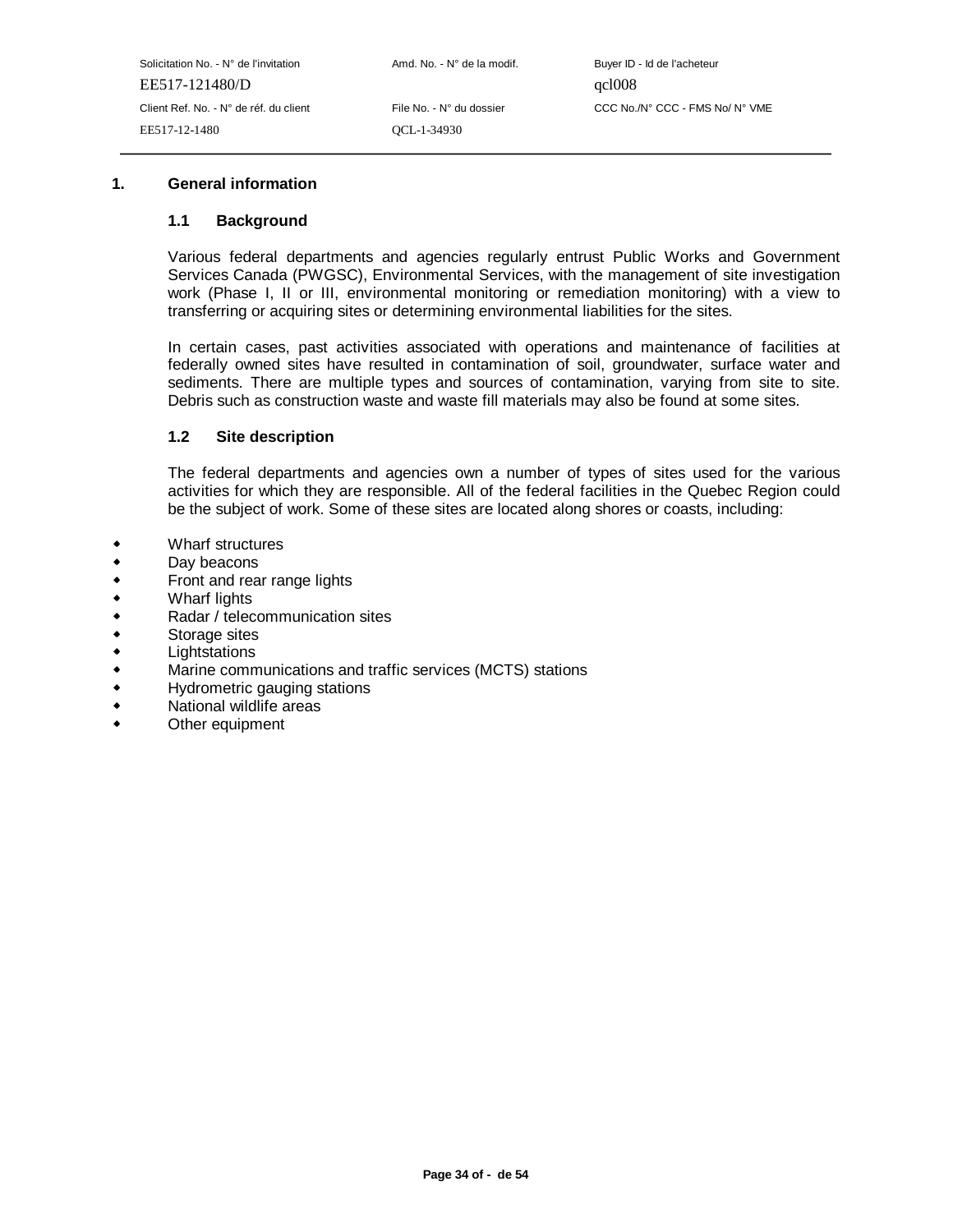#### Others are located on land, including:

- $\ddot{\bullet}$ Urban buildings (municipality in the regions)
- $\blacklozenge$ **Warehouses**
- $\ddot{\bullet}$ Airports
- $\ddot{\bullet}$ Weather stations
- $\ddot{\bullet}$ Storage tank systems for petroleum products and allied products
- $\ddot{\bullet}$ Vacant lots
- $\ddot{\bullet}$ Access roads
- $\ddot{\bullet}$ Correctional facilities
- $\ddot{\bullet}$ Maintenance facilities
- $\bullet$ Military bases

#### **1.3 Overall objective**

The overall objective is to identify and characterize contaminated sites in order to assess and manage the associated environmental risks. For this purpose, we rely on the National Classification System for Contaminated Sites (CCME 2008) and the Canadian Environmental Quality Guidelines (CCME) and strive to ensure compatibility with the MDDEP Soil Protection and Contaminated Sites Rehabilitation Policy (1998, updated in 2001).

#### **1.4 Specific objectives of the work**

Phase I environmental site assessments (ESAs) and reconnaissance testing (Phase II) are planned. Certain sites may require detailed testing (Phase III) or remediation monitoring and environmental monitoring.

#### For each site, the specific objectives of the planned work are as follows:

- Conduct, if necessary, a Phase I, II or III assessment according to the definition set out in the Guidance Document on the Management of Contaminated Sites in Canada (CCME 1997) and depending on the site's history.
- Classify the sites according to the National Classification System for Contaminated Sites (CCME 2008) under the Federal Contaminated Sites Action Plan (FCSAP).
- Prepare a full report on the work carried out.
- $\ddot{\bullet}$ Develop recommendations.
- $\ddot{\phantom{0}}$  Prepare an indicative estimate of the financial liability associated with the contamination of the sites according to the requirements of the Treasury Board of Canada Secretariat (Remediation Liabilities Related to Contaminated Sites: A Supplement to the Financial Information Strategy (FIS) Manual).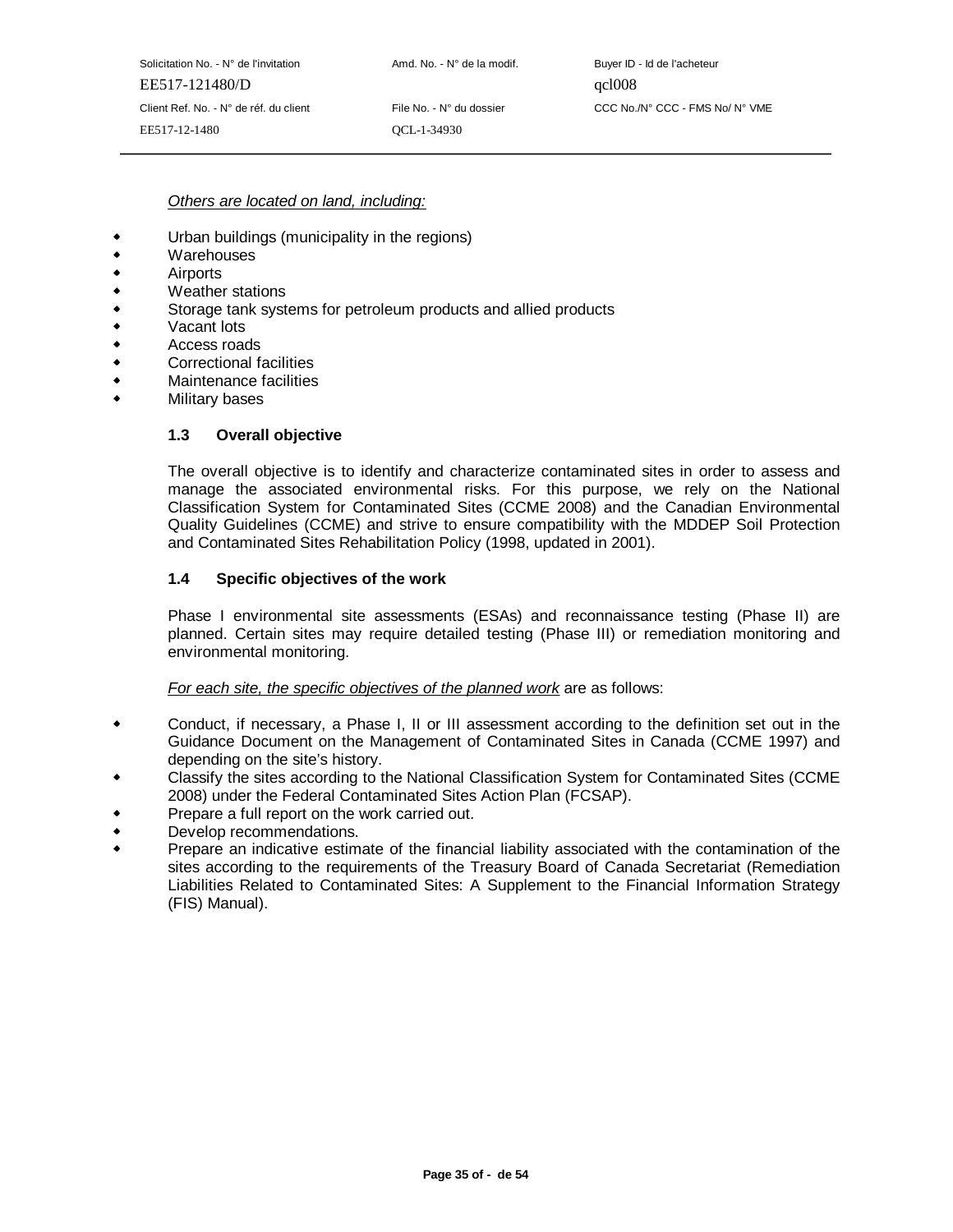#### **2. Statement of work**

In the planned work, the Consultant must conduct the environmental assessment of sites undergoing Phase I, II and III ESAs and perform remediation monitoring and environmental monitoring. The Consultant will have to analyze existing information on the site and conduct a site visit to collect the data required to achieve the general and specific project objectives. For certain tasks, the Consultant may require the specialized services of a hydrogeologist or a geotechnician.

## **2.1 Site information assessment (Phase I)**

The objective of the Phase I ESA is to identify the environmental risks (actual and potential) associated with the site under study with respect to current and/or past activities. The Phase I ESA must be carried out in accordance with the requirements of CSA-Z768-01 (2012) and MDDEP's Site Characterization Guide. Note that the environmental information available for certain sites may be minimal.

## **2.2 Reconnaissance testing (Phase II)**

The objective of Phase II is to characterize the contamination (identify the presence and nature of the contaminants, estimate the general extent) and identify site conditions that may affect the contamination in order to determine whether an additional step of detailed characterization (Phase III, Detailed Testing) is necessary.

In this phase, the work involves visiting the sites, conducting a full inspection, and collecting descriptive data and samples. Depending on the results for the data collected on site, it may be necessary to investigate the groundwater at certain sites. The Consultant must therefore:

- Describe all visible signs of contamination (appearance, odour, extent, VOC levels, organoleptic indicators, etc.).
- Describe, locate and estimate the volume of any waste, debris or fill materials observed.
- $\ddot{\bullet}$ Take digital photographs to support the observations and areas identified
- $\ddot{\bullet}$ Collect samples (see section 2.6).
- $\ddot{\bullet}$ Analyze some or all of the collected samples (see section 2.7).
- $\bullet$  Interpret the results of the soil, groundwater, surface water and sediment quality analyses according to federal and provincial requirements.
- Classify the sites according to the National Classification System for Contaminated Sites or the Aquatic Sites Classification System under the FCSAP.
- Complete or produce plans of each site, including environmental observations, signs of contamination, and areas sampled.
- Produce a full report on the work carried out.
- $\bullet$ Complete an environmental record, if necessary.

#### **2.3 Detailed testing (Phase III)**

The objective of Phase III is to analyze existing information on the sites and conduct a site visit to collect the data required to achieve the general and specific objectives of the program.

This will generally involve developing a site characterization plan based on the existing data. The objective is to characterize the site contamination, identify the contaminated areas and contamination volumes, and develop a specific response plan, including a budget estimate. The field work will consist of implementing the detailed characterization plan. The results will then be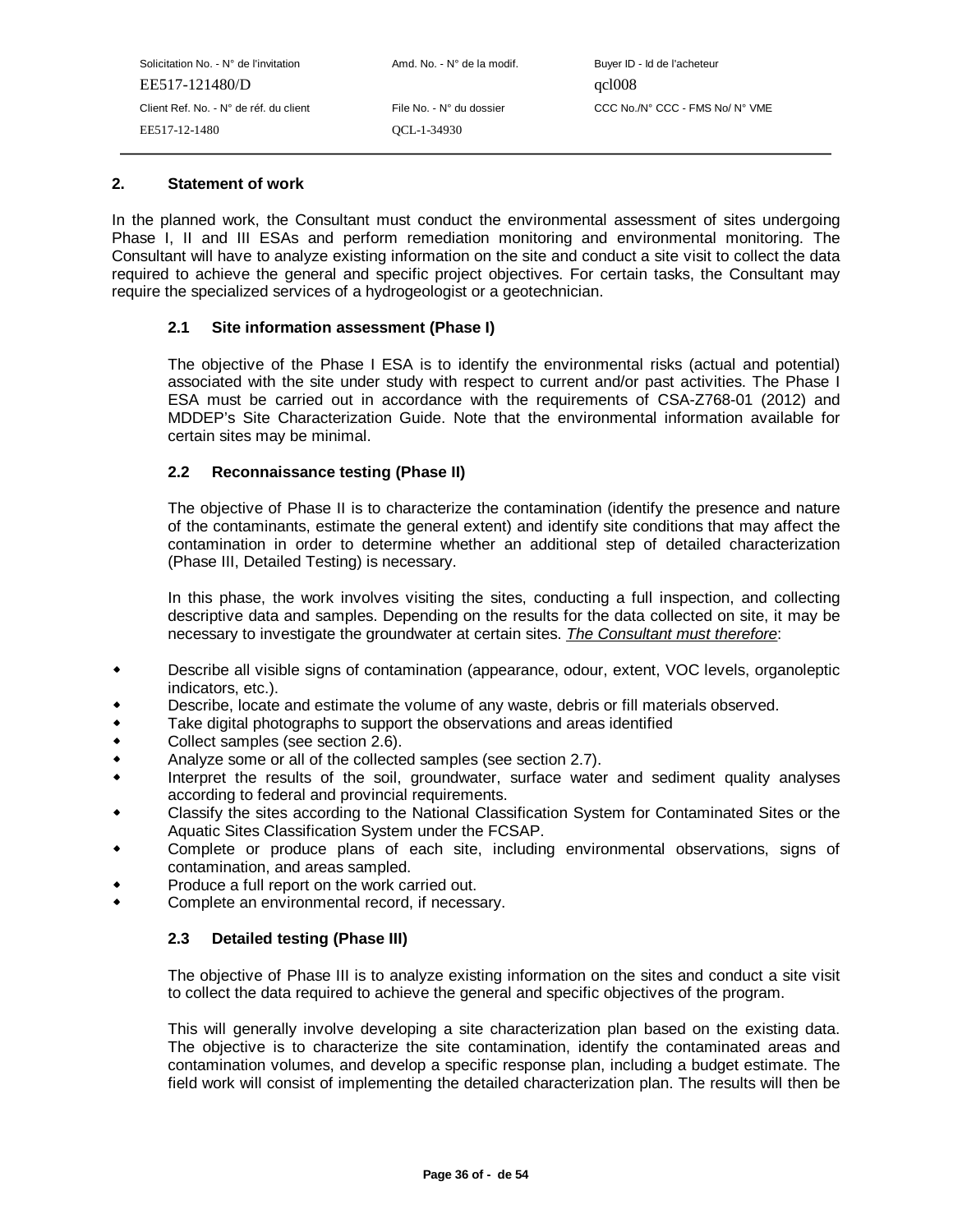| Solicitation No. - N° de l'invitation  | Amd. No. - N° de la modif. | Buyer ID - Id de l'acheteur     |
|----------------------------------------|----------------------------|---------------------------------|
| EE517-121480/D                         |                            | qcl008                          |
| Client Ref. No. - N° de réf. du client | File No. - N° du dossier   | CCC No./N° CCC - FMS No/ N° VME |
| EE517-12-1480                          | OCL-1-34930                |                                 |
|                                        |                            |                                 |

used to prepare a precise description of the contamination at the site and develop the decontamination scenario.

#### The main steps of the work are as follows:

- Analyze all known data on the sites.
- $\ddot{\phantom{0}}$  Develop a detailed contamination characterization plan (technical approach and methodology, number and locations of samples, parameters analyzed, quality assurance program, etc.).
- Obtain approval of the characterization plan; at sites with groundwater contamination, it will be necessary to select a methodology that can be used to determine the extent of the contamination (floating phase, direction of flow, etc.).
- Carry out sample characterization and sample analysis.
- $\bullet$ Estimate the volume of contaminated soil according to provincial and federal criteria.
- $\ddot{\bullet}$ Analyze and interpret the results.
- $\ddot{\phantom{0}}$  Classify the sites according to the National Classification System for Contaminated Sites or the Aquatic Sites Classification System under the FCSAP.
- Prepare an indicative estimate of the financial liability associated with the contamination of the sites according to the requirements of the Treasury Board of Canada Secretariat (Remediation Liabilities Related to Contaminated Sites: A Supplement to the Financial Information Strategy (FIS) Manual).
- Complete an environmental record for the site, if necessary.
- $\ddot{\bullet}$ Develop a remediation or response plan.
- $\ddot{\bullet}$ Prepare a cost estimate for the decontamination or response work.
- $\bullet$ Produce a full report on the work carried out.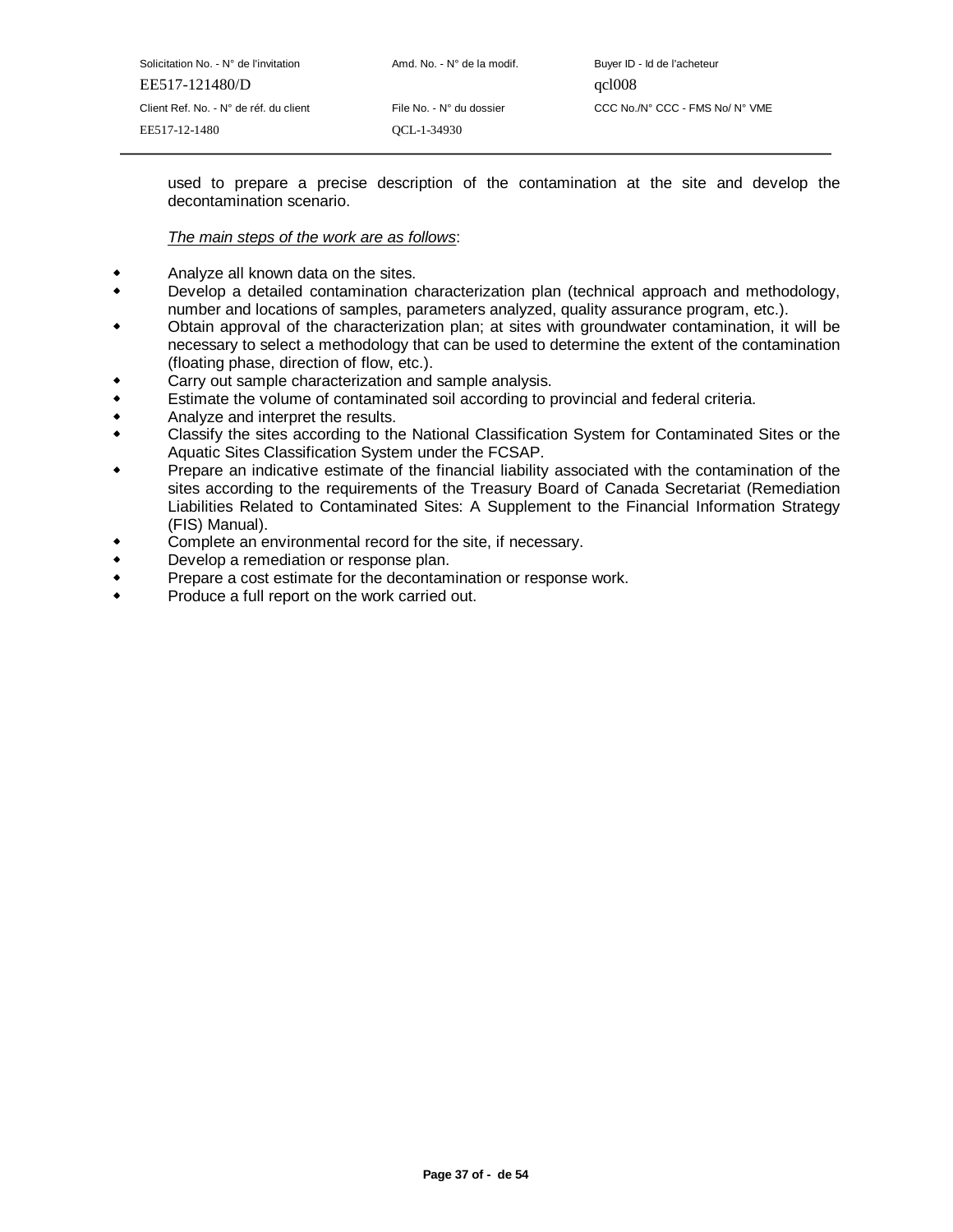# **2.4 Environmental monitoring**

The objective of the environmental monitoring is to track the evolution, during or following environmental investigation or remediation, of an environmental problem previously identified in the characterization phase. Environmental monitoring consists primarily of collecting groundwater and surface water samples but can also involve collecting soil and sediment samples.

## The tasks that the Consultant may be required to perform include, but are not limited to the following:

- Analyze all known data on the sites.
- $\ddot{\bullet}$  Develop a detailed environmental monitoring protocol (technical approach and methodology, number and locations of samples, parameters analyzed, quality assurance program, etc.).
- Obtain approval of the monitoring protocol.
- $\ddot{\bullet}$ Collect samples.
- $\ddot{\bullet}$ Analyze some or all of the collected samples.
- $\ddot{\bullet}$  Interpret the results of the soil, groundwater, surface water and sediment quality analyses according to federal and provincial requirements.
- Complete or produce plans of each site, including environmental observations, signs of contamination, and areas sampled.
- Make recommendations on next steps for monitoring, determine the need for it, and suggest possible solutions to short- or medium-term contamination problems that have been identified.
- Produce a full report on the work carried out.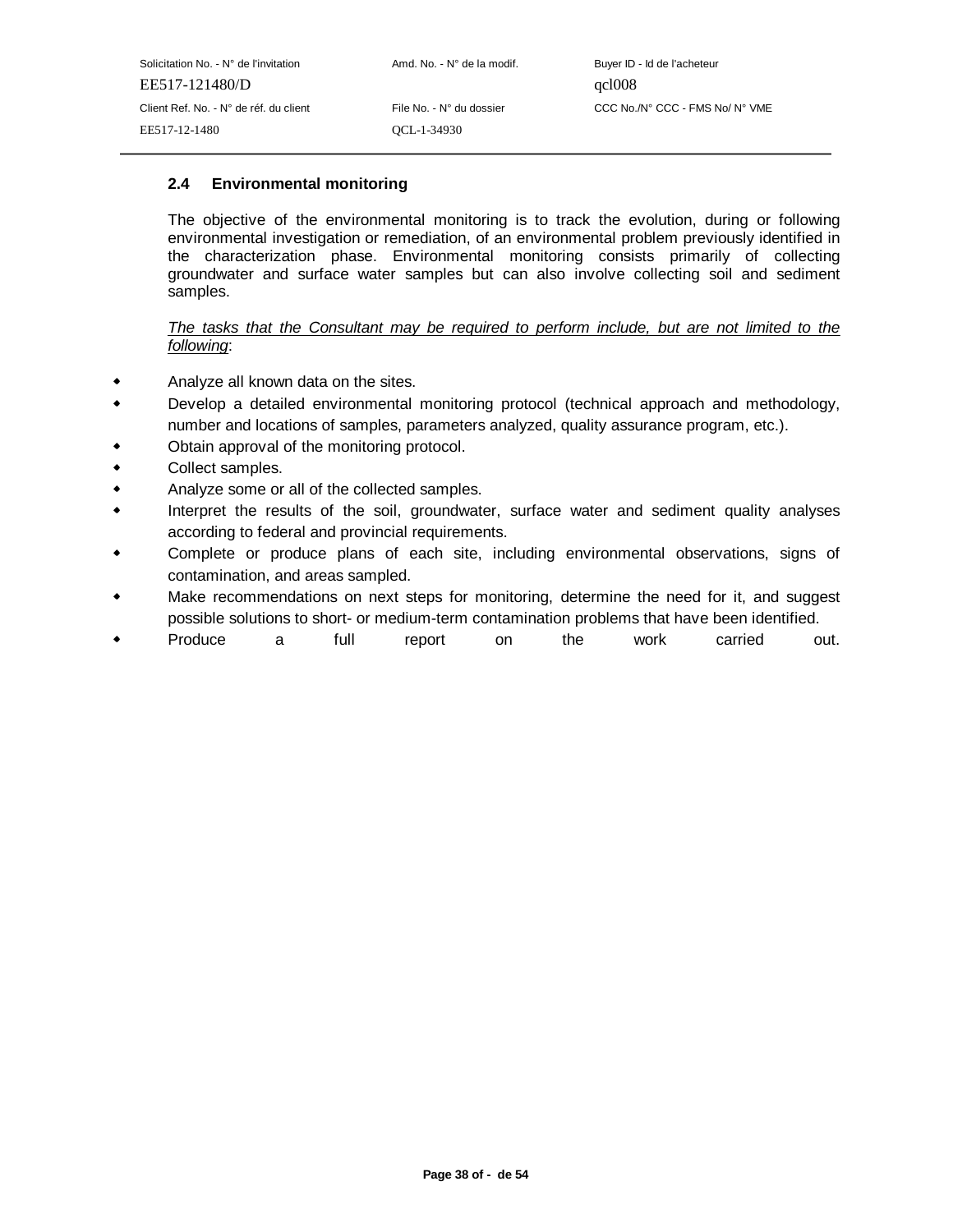## **2.5 Remediation monitoring**

The objective of remediation monitoring is to ensure that the work carried out by a specialized contractor hired by PWGSC meets the technical specifications and complies with applicable regulations.

## The tasks that the Consultant may be required to perform include, but are not limited to the following:

- Analyze all known data on the sites, including plans and remediation specifications.  $\bullet$
- $\ddot{\phantom{0}}$  Review the contractor's health and safety program and prepare comments and recommendations for its approval.
- Organize, facilitate and prepare the minutes of start-up and progress meetings.
- $\bullet$ Oversee the excavation, segregation and disposal of contaminated soil.
- $\ddot{\phantom{0}}$  Track by lot, on a daily basis, the amount of fill stockpiled and the amount of fill disposed of off site, reused on the site and brought to the site (according to fill quality).
- Oversee stockpiling operations to ensure that they are carried out properly.
- $\bullet$  Collect and analyze soil samples from the temporary stockpiles and from the walls and bottoms of all excavated areas.
- Oversee operations related to the management of water accumulated in excavated areas.
- $\bullet$ Oversee filling, compaction and grading operations.
- - Prepare the necessary documents for the transportation of contaminated soil (transportation manifests), confirm that all shipments are being sent to authorized disposal sites, and recover all transportation manifests after the loads have been weighed.
- Interpret the results of the soil, groundwater, surface water and sediment quality analyses according to federal and provincial requirements.
- Prepare a full report on the work carried out.
- $\ddot{\bullet}$  Complete the evaluation grid for the mitigation measures set out in the environmental impact assessment report.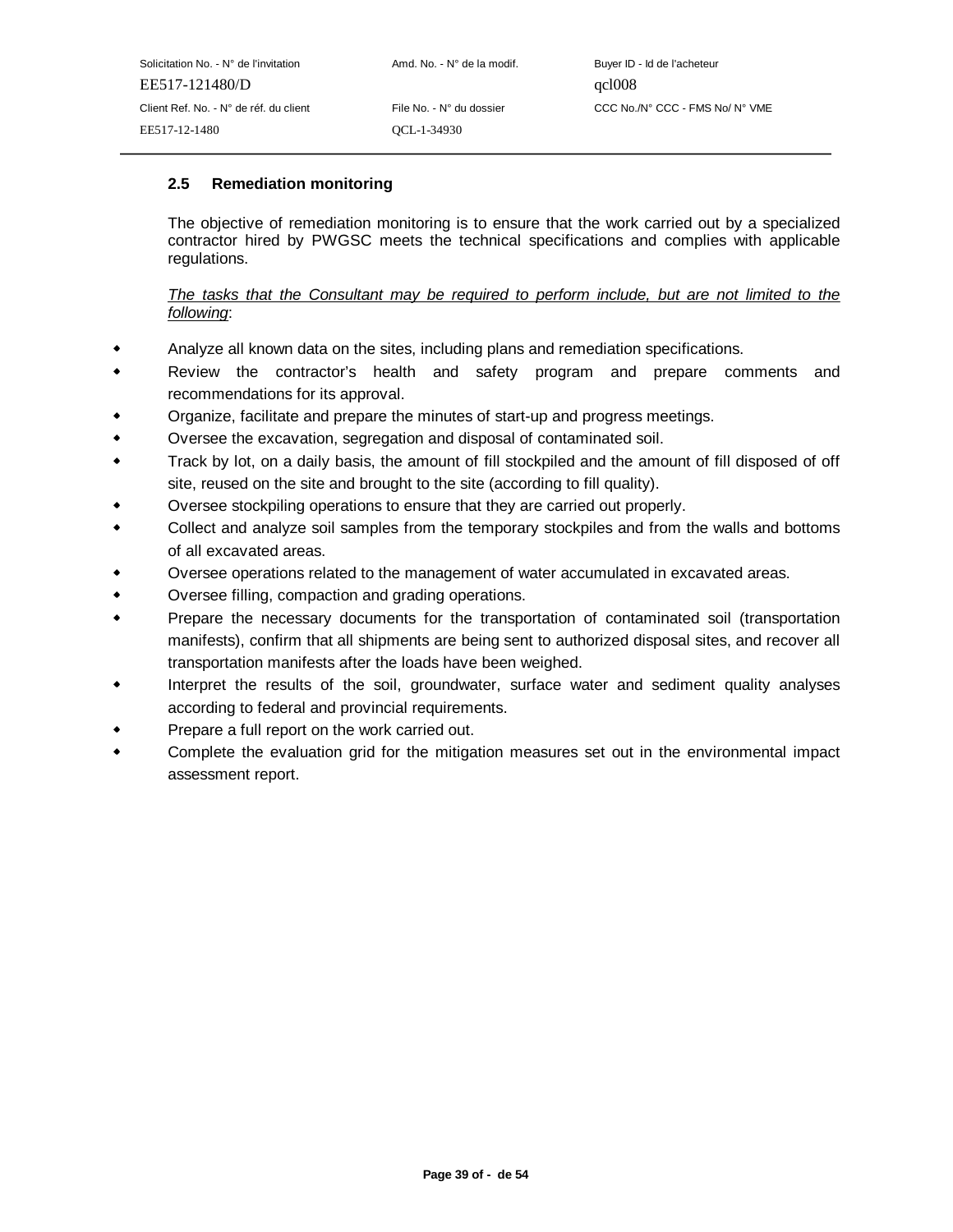## **2.6 Soil, groundwater, surface water and sediment sampling protocol**

The sampling protocol will consist of two separate methodological approaches:

- The first will deal with Phases II and III.
- $\bullet$ The second will deal with sediment sampling.

These approaches are described below.

#### **2.6.1 Phase II and III soil, groundwater and surface water sampling protocol**

In Phase II, sites with visible signs of contamination will be sampled to verify whether contamination is present, identify its nature and estimate its extent. The presence of facilities and indicators of past activities will also guide the collection of samples. The number and locations of the samples will be set out in the work document specific to each contract (statement of work). For sites with no signs of contamination, samples may be collected at random or according to a sampling scheme prepared by PWGSC.

The particular site characteristics or on-site observations may warrant collecting a greater number of samples, sampling at a greater depth, or sampling using equipment different from that indicated in the initial statement of work. If so, such work must first be approved by the PWGSC project authority.

For Phase III sites, environmental monitoring, or remediation monitoring, the Consultant will develop a detailed characterization plan based on previous results using any relevant provincial or federal guides necessary. The technical and methodological approach will be established, as will the sampling plan and quality control program. This plan must be approved prior to implementation. The Consultant must be sure to collect all samples that may prove necessary for site characterization. The report must include the environmental sample collection date and position. Sampling locations at the site must therefore be indicated, with the coordinates expressed using the Quebec Plane Coordinate System (QPCS, NAD83 Datum). The position of the samples will therefore be known in terms of latitude and longitude (degrees, minutes and seconds) and in terms of X (east), Y (north) and Z (elevation) coordinates. Note that the position must be accurate to within at least 1 m. The equipment used and the context of the measurement must be described in the proposal. The PWGSC project authority must approve the positioning equipment before the start of the field work.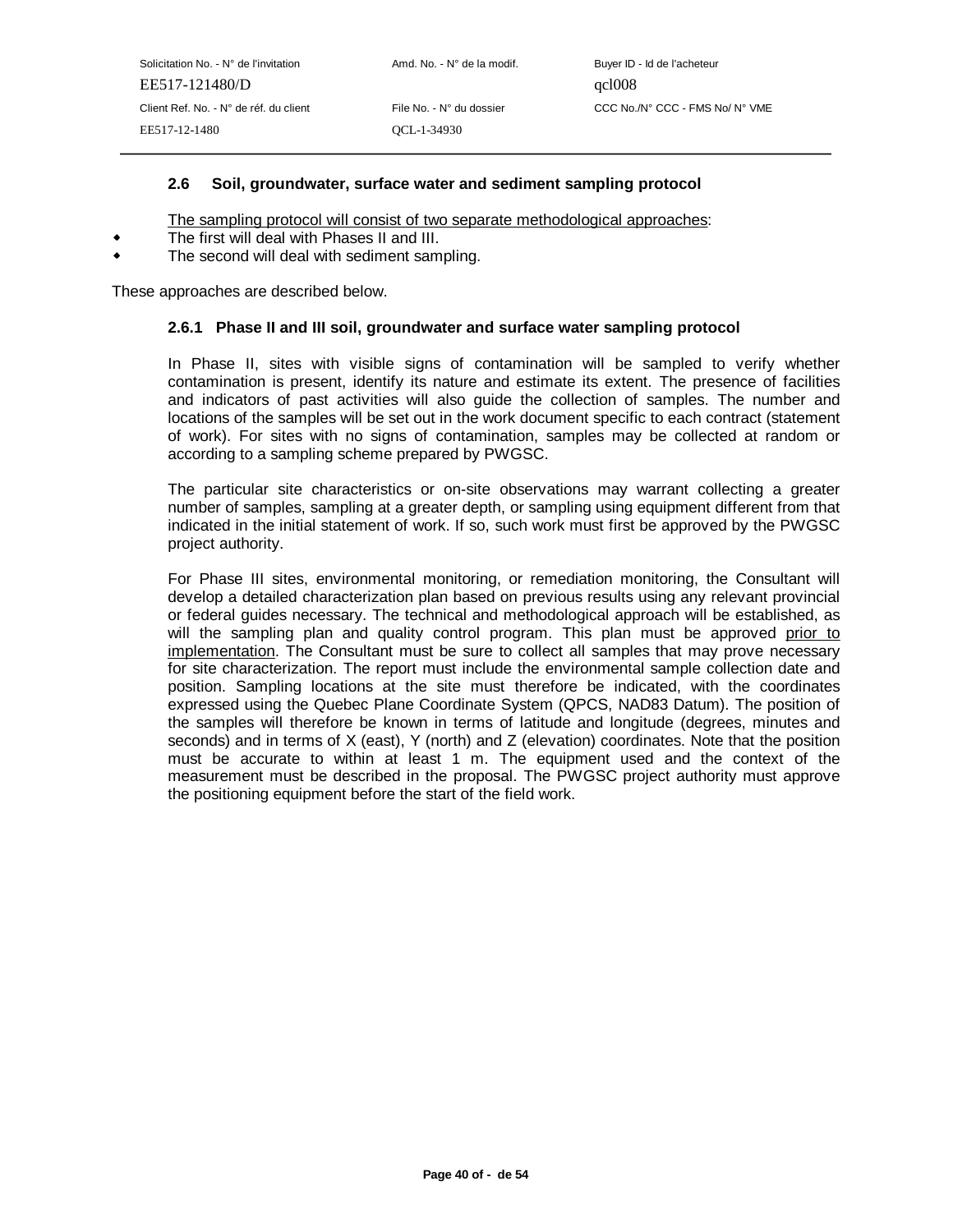#### **2.6.2 Sediment sampling protocol**

Depending on the nature of the contract (characterization with a view to dredging and disposal at sea or on land, etc.), the sampling plan will be proposed by the Consultant or provided by PWGSC. All samples must be collected and stored in accordance with Environment Canada's Sediment Sampling Guide for Dredging and Marine Engineering Projects (2002) or Guidance Document on Collection and Preparation of Sediments for Physicochemical Characterization and Biological Testing (Report EPS1/RM/29) (1994).

As for the Phase II and III sampling protocols, the report must also include the environmental sample collection date and position. Furthermore, the Consultant must submit photographs of the various sectors at the time of sampling and certain samples to illustrate the materials that may potentially be dredged and materials exhibiting special characteristics.

#### **2.7 Sample analysis**

Sample analysis must be conducted by an MDDEP-accredited laboratory and comply with the methods prescribed by the organizations responsible for establishing quality criteria (CCME, MDDEP, Environment Canada).

In most cases, the soil analysis parameters will be the usual metals, namely silver, arsenic, barium, cadmium, cobalt, chromium, copper, tin, manganese, mercury, molybdenum, nickel, lead, selenium and zinc.

For hydrocarbons, fractions (F1–F4), PHCs (C10–C50), BTEX and PAHs are generally required. However, depending on the activities that have occurred at the site in question, other analyses may also be required (dioxins and furans, RDX, sulphurs, etc.).

Otherwise, the site characteristics and indicators observed will determine the list of parameters to be analyzed. Should additional parameters (PCBs, glycol, etc.) be necessary, the PWGSC project authority must approve the analyses before they are conducted.

The groundwater and surface water analyses conducted will depend on the type of contaminant present in the soil and/or the contamination source, if known.

Samples must be analyzed in a logical manner based on field observations (surface area, signs of contamination) and the specific objectives of the study (Phase II or III).

Unless already specified in the statement of work specific to the contract, the decision to analyze the samples must first be approved by the PWGSC project authority.

For dredging or a marine engineering project, the following sediment analyses are required:

- Metals (arsenic, cadmium, chromium, copper, mercury, nickel, lead, zinc)
- $\bullet$ Total organic carbon
- $\bullet$ PAHs
- $\ddot{\phantom{0}}$ PCBs (congeners)
- $\ddot{\phantom{0}}$ PHCs C10–C50
- $\bullet$ Particle size distribution and settling velocity distribution

In the context of a characterization for the purposes of applying for a disposal at sea permit, the laboratory responsible for the analyses may be asked to provide information about the analyses and answer questions from the regulatory bodies. The chemical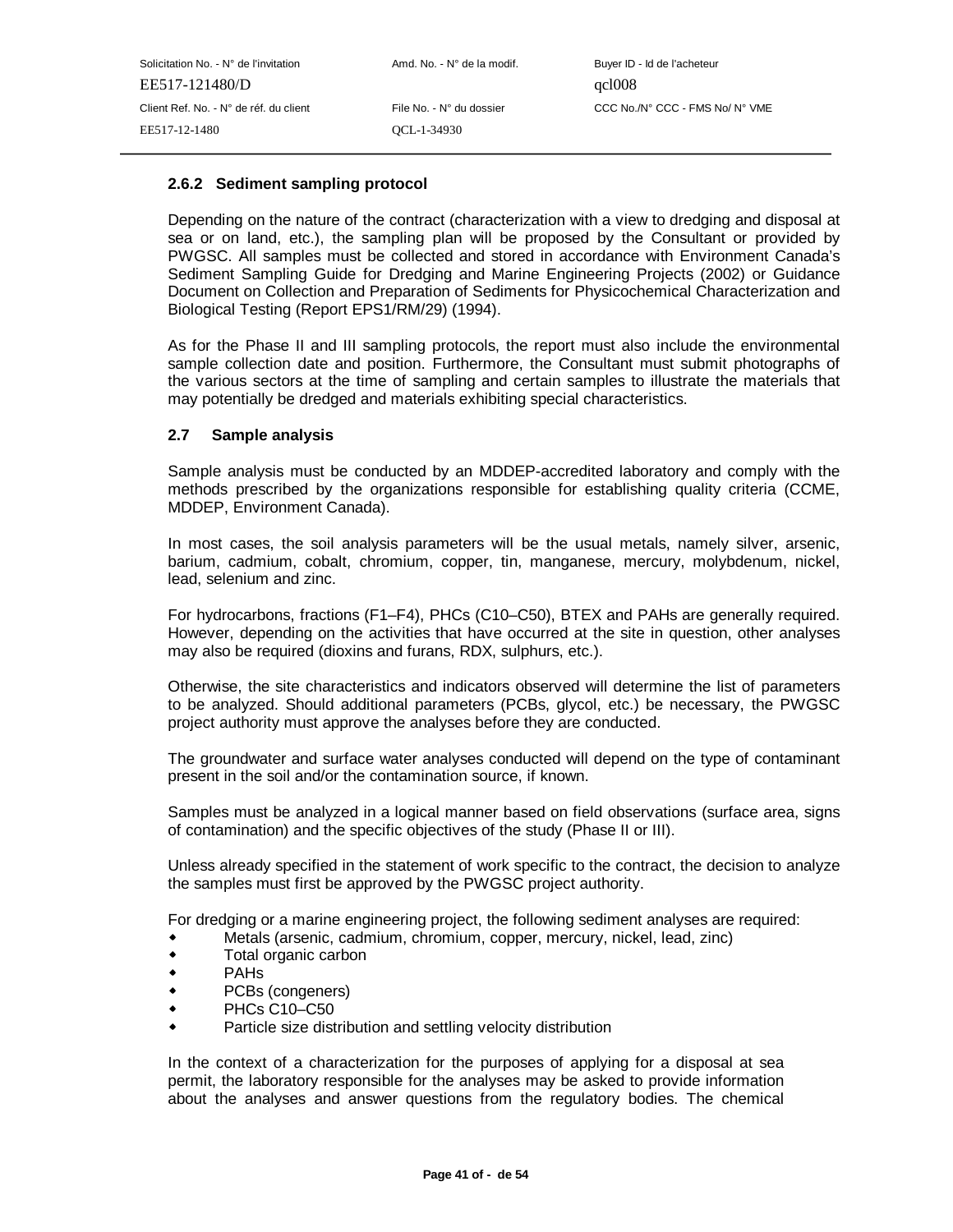| Solicitation No. - N° de l'invitation  | Amd. No. - N° de la modif. | Buyer ID - Id de l'acheteur     |
|----------------------------------------|----------------------------|---------------------------------|
| EE517-121480/D                         |                            | qcl008                          |
| Client Ref. No. - N° de réf. du client | File No. - N° du dossier   | CCC No./N° CCC - FMS No/ N° VME |
| EE517-12-1480                          | OCL-1-34930                |                                 |
|                                        |                            |                                 |

analysis and quality control certificates must be submitted in accordance with Environment Canada standards. Furthermore, the laboratory must use a certified sediment reference material (CRM) in its quality controls for this matrix. A description of the samples at the time of their arrival at the laboratory will also be required.

## **2.8 Interpretation of results**

The results of the soil, sediment, groundwater and surface water sample analyses will be interpreted according to the quality criteria, standards or recommendations of CCME, Environment Canada, Health Canada and MDDEP.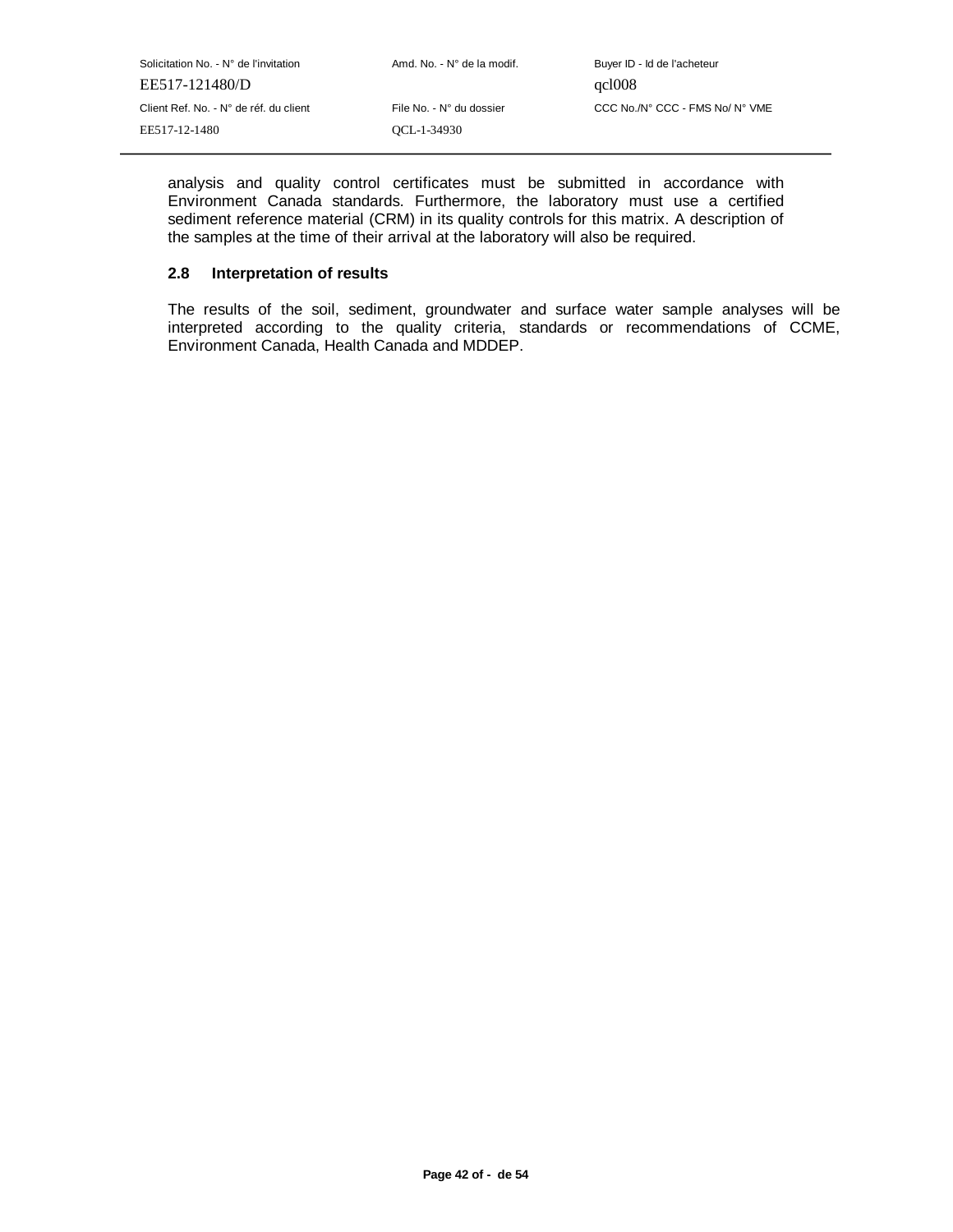#### **3. Resources dedicated to delivering contracts**

The consultant must dedicate the skilled resources that are required within the firm or company in relation to the services required for project delivery. To deliver contracts that will be awarded under an SA, the dedicated persons must have at least the following experience for each personnel category listed below:

Personnel categories required:

- Director / section head (minimum of seven years'experience)
- Project authority / project co-ordinator or supervisor (minimum of five years' experience)
- Intermediate professional (minimum of three years'experience)
- Senior technician (minimum of two years'experience)

Optional personnel categories in relation to contracts requiring specific specialties:

- Hydrogeologists (minimum of seven years'experience)
- Geotechnical engineer (minimum of seven years'experience)

#### **4. Materials and equipment**

The Consultant must provide all materials and equipment needed to carry out the work and will be responsible for ensuring that the equipment is in good working order.

#### **5. Site accessibility**

The sites are accessible by road, boat or helicopter. The Consultant is responsible for providing its own transportation without PWGSC support and must cover all travel costs. The choice of the method of transportation is up to the Consultant but must be approved by the PWGSC project authority.

#### **6. Interruptions**

If, during the implementation of a contract, a trip is temporarily interrupted (due to weather conditions, for example), the additional expenses may be reimbursed (subject to the approval of the PWGSC project authority), but professional fees will not. The Consultant's employees must be able to use the free time to carry out contract-related work (compiling data, writing reports, etc.).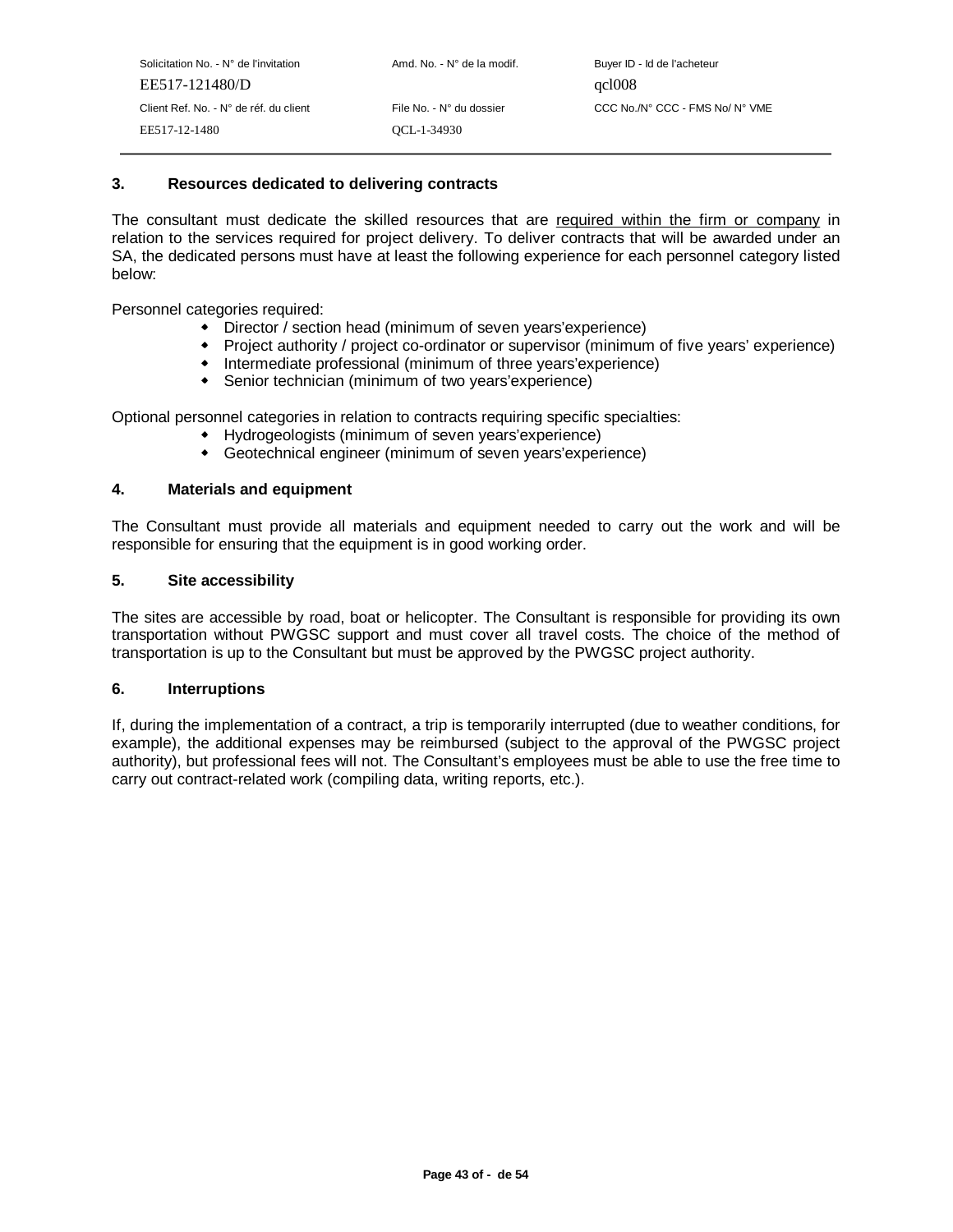| Solicitation No. - N° de l'invitation  | Amd. No. - N° de la modif. | Buyer ID - Id de l'acheteur     |
|----------------------------------------|----------------------------|---------------------------------|
| EE517-121480/D                         |                            | qcl008                          |
| Client Ref. No. - N° de réf. du client | File No. - N° du dossier   | CCC No./N° CCC - FMS No/ N° VME |
| EE517-12-1480                          | OCL-1-34930                |                                 |

# **7. Deliverables**

After completing the environmental investigation, follow-up or environmental monitoring at the contaminated sites, the Consultant must produce a report, environmental records (if necessary), site plans, photographic records, maps, and digital files for all of the sites, as well as any other deliverables specified in the requests for proposals stemming from this SA.

## **7.1 Report**

#### The report must include, but not be limited to, the following:

- Project background, including a general description of the work and objectives
- $\ddot{\phantom{0}}$ History of the field work and essential previous data (if applicable)
- $\bullet$  Field methodology (approach, strategy, sample nomenclature, quality control program, etc.)
- For each site, the complete inspection results and analysis results, a description of the work carried out and the associated cost (amount spent specifically for that site)
- Site plans, to scale, of the identified contaminated areas and sampling locations
- $\bullet$ The file of photographs of the contaminated areas (hard copy)
- $\ddot{\phantom{0}}$  For each sample, the position (latitude/longitude), origin (walls, surface, etc.), stratigraphy, depth and date
- Discussion of quality control and the reliability of the results
- $\ddot{\phantom{0}}$  Site classification according to the CCME's National Classification System for Contaminated Sites
- Recommendation on whether detailed characterization (Phase III) is necessary
- $\bullet$  Indicative estimate of the financial liability associated with the contamination of the site according to the requirements of the Treasury Board of Canada Secretariat (Remediation Liabilities Related to Contaminated Sites: A Supplement to the Financial Information System (FIS) Manual)
- For sites that will undergo Phase III, a description of the decontamination or response scenario and a breakdown of associated costs
- Review of the work carried out for this project (summary table)
- $\bullet$ Conclusions and general recommendations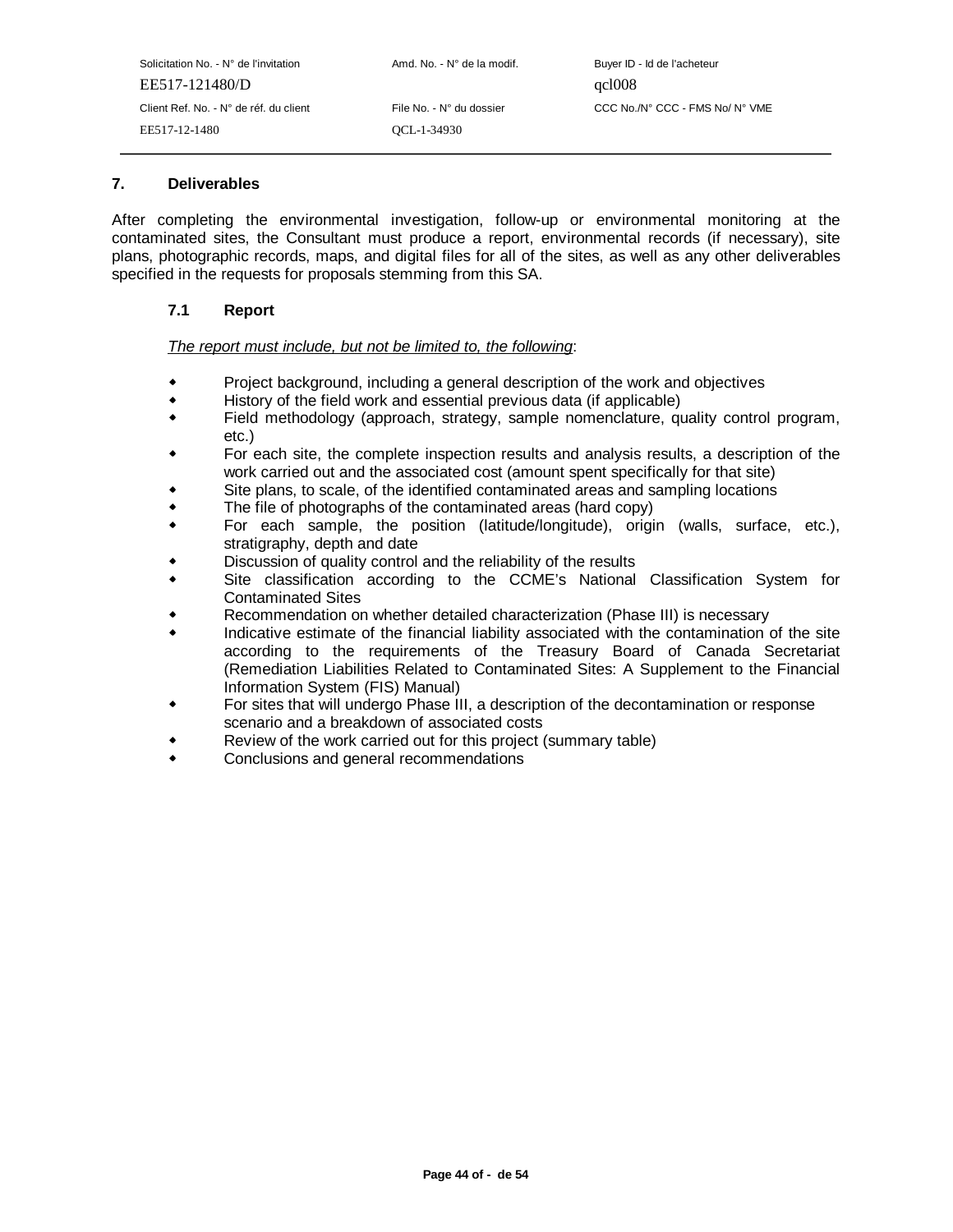| Solicitation No. - N° de l'invitation  | Amd. No. - N° de la modif. | Buyer ID - Id de l'acheteur |
|----------------------------------------|----------------------------|-----------------------------|
| EE517-121480/D                         |                            | qcl008                      |
| Client Ref. No. - N° de réf. du client | File No. - N° du dossier   | CCC No./N° CCC - FMS N      |
| EE517-12-1480                          | OCL-1-34930                |                             |
|                                        |                            |                             |

FMS No/ N° VME

The report appendices must include, but not be limited to, the following:

- 
- Site classification<br>Analysis certificates, including quality control certificates
- List of electronic files and a short description of their content
- Photographs of the site and of certain sampling points
- Photographs of the site and of certain sampling points<br>• Report on surveys and construction of monitoring well Report on surveys and construction of monitoring well

The preliminary report must be submitted in electronic and/or hard-copy format. The preliminary report must be equivalent to a final report in terms of presentation quality and content.

Special attention must be paid to the writing style (clear, concise and well structured) and the quality of the French (spelling mistakes, syntax, etc.). After any changes to the preliminary report have been accepted, the final report must be submitted in at least three hard copies (unless otherwise indicated) with figures and colour photographs, and in electronic format.

## **7.2 Environmental records**

In certain cases, the Consultant will be required to compile, for each site visited, all of the information collected (including photographs, maps, plans, site classification according to the National Classification System for Contaminated Sites under the FCSAP, and costs) on electronic environmental records, using a format provided by PWGSC. The Consultant may consult these records upon request. All information requested on these records must be completed.

#### **7.3 Site plans**

The position of the samples and the boundaries of the contaminated area (approximate or exact, depending on the characterization phase) must be overlaid on the site plan. Two types of files must be submitted: a plan of the entire site, and enlargements of the sampled areas. Where possible, PWGSC will provide its plans of the planned work sites in AutoCAD format.

The Consultant will have to produce plans of any sites for which PWGSC does not have an electronic plan. The plans (enlargements and entire site) of all sites must be inserted in the electronic documents. The enlargements of the contaminated sites must be incorporated into the report.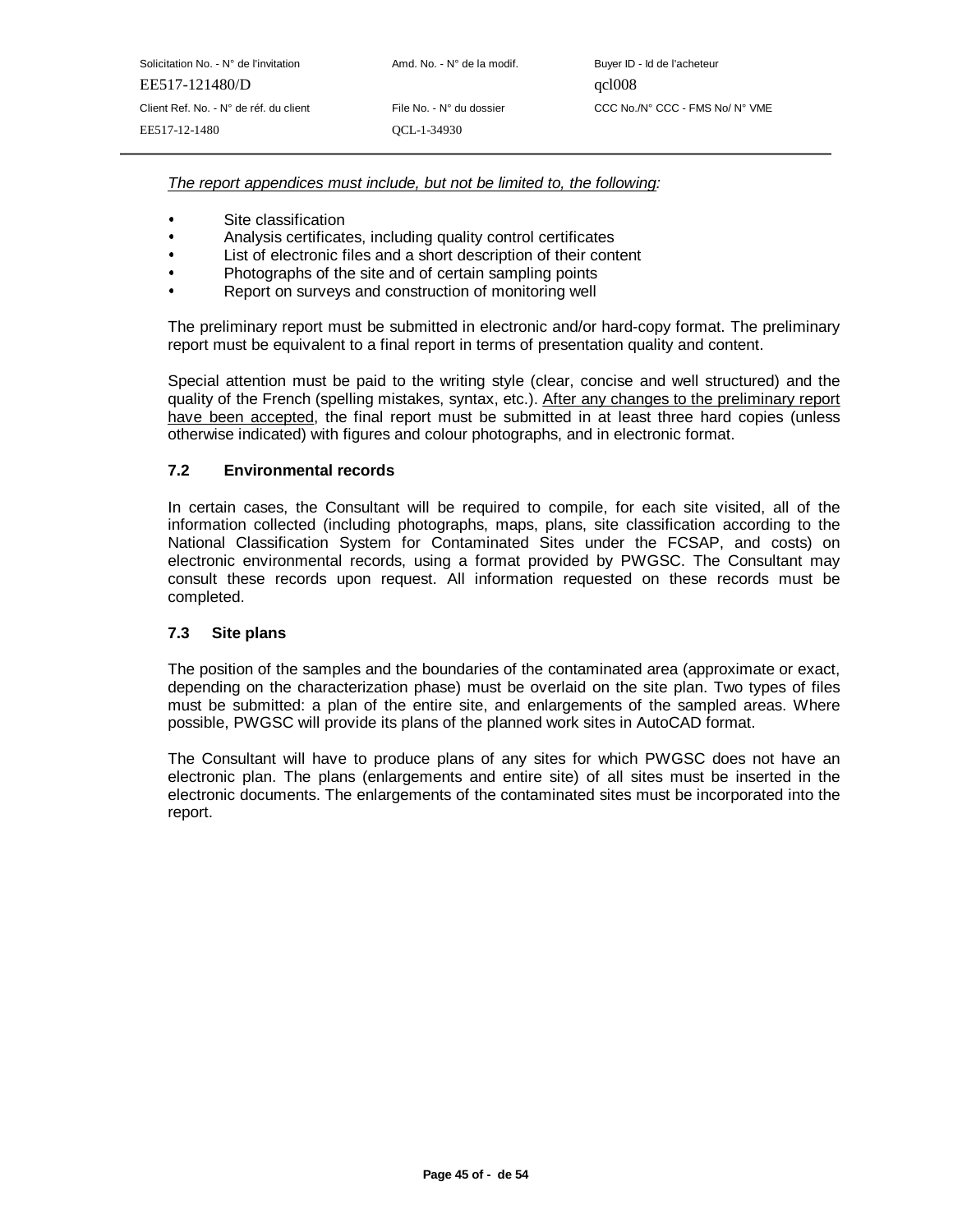## **7.4 Photographic records**

The collection of samples and the locations of the contaminated areas must be supported by photographic records, which will be incorporated into the environmental records (if necessary). The photographs of the contaminated sites must be incorporated into the report. The subject of the photographs must be directly related to the signs of contamination identified in the field. The photographs must be taken using a digital camera so that the Consultant can verify their quality directly at the site and, if necessary, retake certain photographs (image too dark, poor angle, poor framing, etc.). This approach will eliminate the processing steps and make it easier to transfer and save the photographs.

#### **7.5 Files**

The reports, plans and photographs must be submitted in electronic format, in two copies, on at least two separate CD-ROMs. All of these files must be compiled and submitted in a PDF document (Adobe Reader) called "consolidated file." The different file types must be placed in separate folders with meaningful names. The plans must be submitted with the files in AutoCAD format. The file formats must adhere to the following guidelines:

| File              | Format | Software      |
|-------------------|--------|---------------|
| Report            | .doc   | MS Word       |
| Plan              | .dwq   | AutoCAD       |
| Photograph        | .jpg   |               |
| Consolidated file | pdf    | Adobe Acrobat |

In certain cases (marine infrastructure), the nomenclature of the files will be prescribed by PWGSC. The description of the nomenclature will then be explained in the statement of work specific to the contract.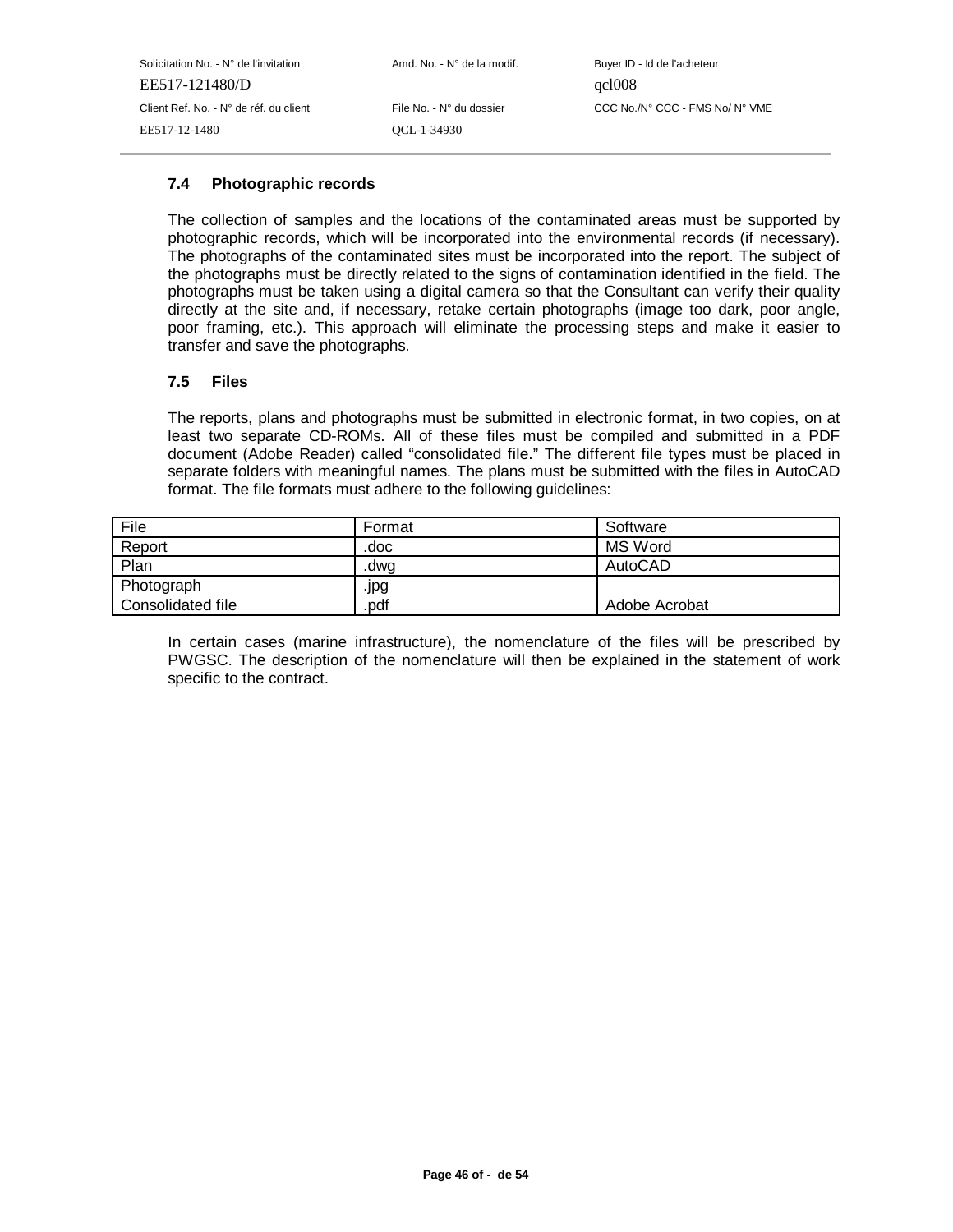#### **8. Health and safety program**

Before the first contract is awarded, the Consultant must submit its general health and safety program, including an emergency plan.

The Consultant must manage operations in such a way that the health and safety of its personnel, building or facility occupants, and the public, as well as the protection of the environment, always take precedence over considerations of cost and scheduling.

In the course of carrying out the contract awarded, the Consultant must submit a health and safety program specific to the sites and the work to be carried out.

Refer to Appendix 1 for information on what should be included in the health and safety program.

#### **9. Sustainable development**

The Consultant must incorporate sustainable development measures during the performance of contracts awarded to it. The following priority sectors will be evaluated:

- Reduction and reuse of paper and natural resources  $\bullet$
- $\ddot{\bullet}$ Reduction of pollution from employee transportation
- $\ddot{\bullet}$ Reduction of waste during field work

#### **10. Confidentiality of information**

All information received under the contracts stemming from this SA remains the property of PWGSC. It may not be used for other purposes or disseminated without prior authorization. This provision applies to all forms of documents, including electronic versions.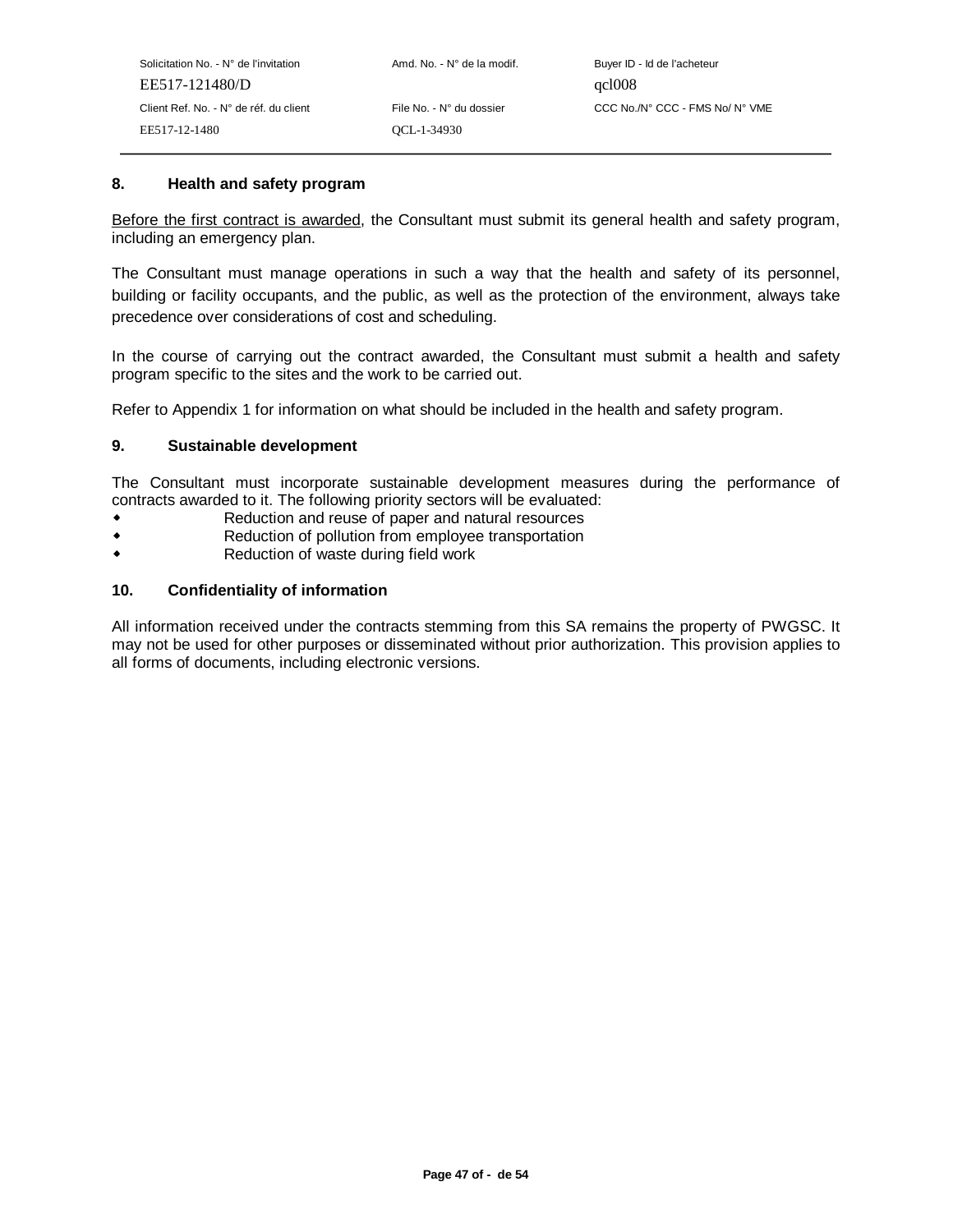| Solicitation No. - N° de l'invitation  | Amd. No. - N° de la modif. | Buyer ID - Id de l'acheteur     |
|----------------------------------------|----------------------------|---------------------------------|
| EE517-121480/D                         |                            | qcl008                          |
| Client Ref. No. - N° de réf. du client | File No. - N° du dossier   | CCC No./N° CCC - FMS No/ N° VME |
| EE517-12-1480                          | OCL-1-34930                |                                 |
|                                        |                            |                                 |

## **11. Reference documents**

The Consultant must carry out its work in accordance with the applicable federal, provincial and municipal acts, regulations, codes, guides and standards. Depending on the contract, site issues, jurisdiction and study objectives, the guidance documents (and subsequent updates) that the Consultant should refer to include, but are not limited to, the following:

- Canadian Standards Association. Phase I Environmental Site Assessment, CAN/CSA-Z768-F01, 2012.
- Canadian Standards Association. Phase II Environmental Site Assessment, CAN/CSA-Z769-F00, 2008.
- Centre d'expertise en analyse environnementale du Québec, Généralités, cahier 1, Guide d'échantillonnage à des fins d'analyses environnementales (2008-07)
- Centre d'expertise en analyse environnementale du Québec, Échantillonnage des eaux souterraines, cahier 3, Guide d'échantillonnage à des fins d'analyses environnementales (2012).
- Centre d'expertise en analyse environnementale du Québec, Échantillonnage des sols, cahier 5, Guide d'échantillonnage à des fins d'analyses environnementales (2010).
- Centre d'expertise en analyse environnementale du Québec, Échantillonnage des matières dangereuses, cahier 8, Guide d'échantillonnage à des fins d'analyses environnementales (2008).
- Centre d'expertise en analyse environnementale du Québec, Modes de conservation pour l'échantillonnage des eaux souterraines (2009).
- Centre d'expertise en analyse environnementale du Québec, Modes de conservation pour l'échantillonnage des sols (2010).
- Centre d'expertise en analyse environnementale du Québec, Modes de conservation des échantillons relatifs à l'application du Règlement sur les matières dangereuses (2011).
- Chapman P., Canada-Ontario Decision-Making Framework for Assessment of Great Lakes Contaminated Sediment, Golder Associates Ltd, in collaboration with Sediment Task Group. 2007, Environment Canada, Ontario Ministry of the Environment.
- Canadian Council of Ministers of the Environment. Guidance Document on the Management of Contaminated Sites in Canada (1997), PN1279.
- Canadian Council of Ministers of the Environment. National Classification System for Contaminated Sites (NSCCS) - Guidance Document (includes xls spreadsheet), (2008), PN 1403.
- Canadian Council of Ministers of the Environment. Canadian Environmental Quality Guidelines canadiennes.
- Canadian Council of Ministers of the Environment. Spreadsheet Model of the Canada Wide Standard (CWS) for Petroleum Hydrocarbons (PHC) in Soil (2008), PN 1406.
- Canadian Council of Ministers of the Environment, Canada-Wide Standards for Petroleum Hydrocarbons (PHC) in soil, January 2008.
- Canadian Council of Ministers of the Environment, Canada-Wide Standards for Petroleum Hydrocarbons (PHC) in soil : Technical Supplement (2008).
- Canadian Council of Ministers of the Environment, Guidance Manuel on Sampling, Analysis, and Data Management for Contaminated Sites, Volume I, Main rapport (1993), PN 1101.
- Canadian Council of Ministers of the Environment, Guidance Manuel on Sampling, Analysis, and Data Management for Contaminated Sites, Volume II: Analytical Method Summaries (1993), PN 1103.
- Canadian Council of Ministers of the Environment, Subsurface Assessment Handbook for Contaminated Sites (1994), PN 1144.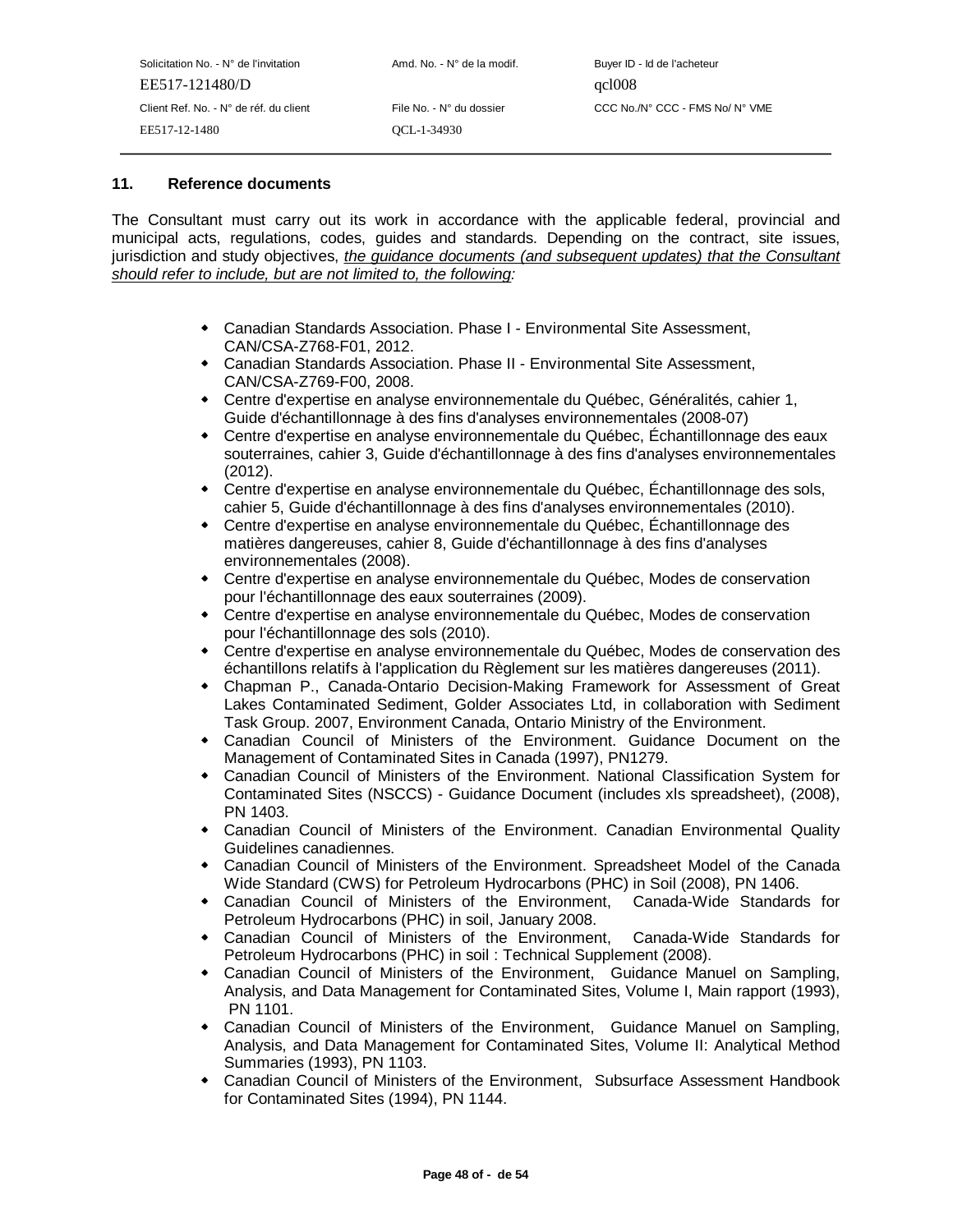- Canadian Council of Ministers of the Environment, Référence Method for the Canada-Wide Standart for Peroleum Hydrocarbons in Soil - Tier 1 Method (2001), PN 1310.
- Canadian Council of Ministers of the Environment, Canada-Wide Standard for Petroleum Hydrocarbons (PHC) in Soil: User Guidance Petroleum Hydrocarbons in Soil, (2008) PN 1398.
- Canadian Council of Ministers of the Environment. Canada-Wide Standard for Petroleum Hydrocarbons (PHC) in Soil: Scientific Rationale Supporting Technical Document, (2008) PN 1399.
- Canadian Council of Ministers of the Environment. Socio-economic Analysis of Proposed Updated Criteria, Canada-Wide Standard for Petroleum Hydrocarbons in Soil, (2008) PN 1400.
- Environment Canada, The Aquatic Site Classification System of the FCSAP (2009), Excel Spreadsheet.
- Environment Canada, Recommendations for interim federal groundwater quality on federal contaminated sites-guidance document.
- Environment Canada and Ministère du Développement durable de l'Environnement et des Parcs du Québec, Criteria for the Assessment of Sediment Quality in Quebec and Application Frameworks: Prevention, Dredging and Remediation (2007).
- Environment Canada, Sédiments contaminés : Guide pour le choix et l'opération des équipements de dragage et des pratiques environnementales qui s'y rattachent (1992).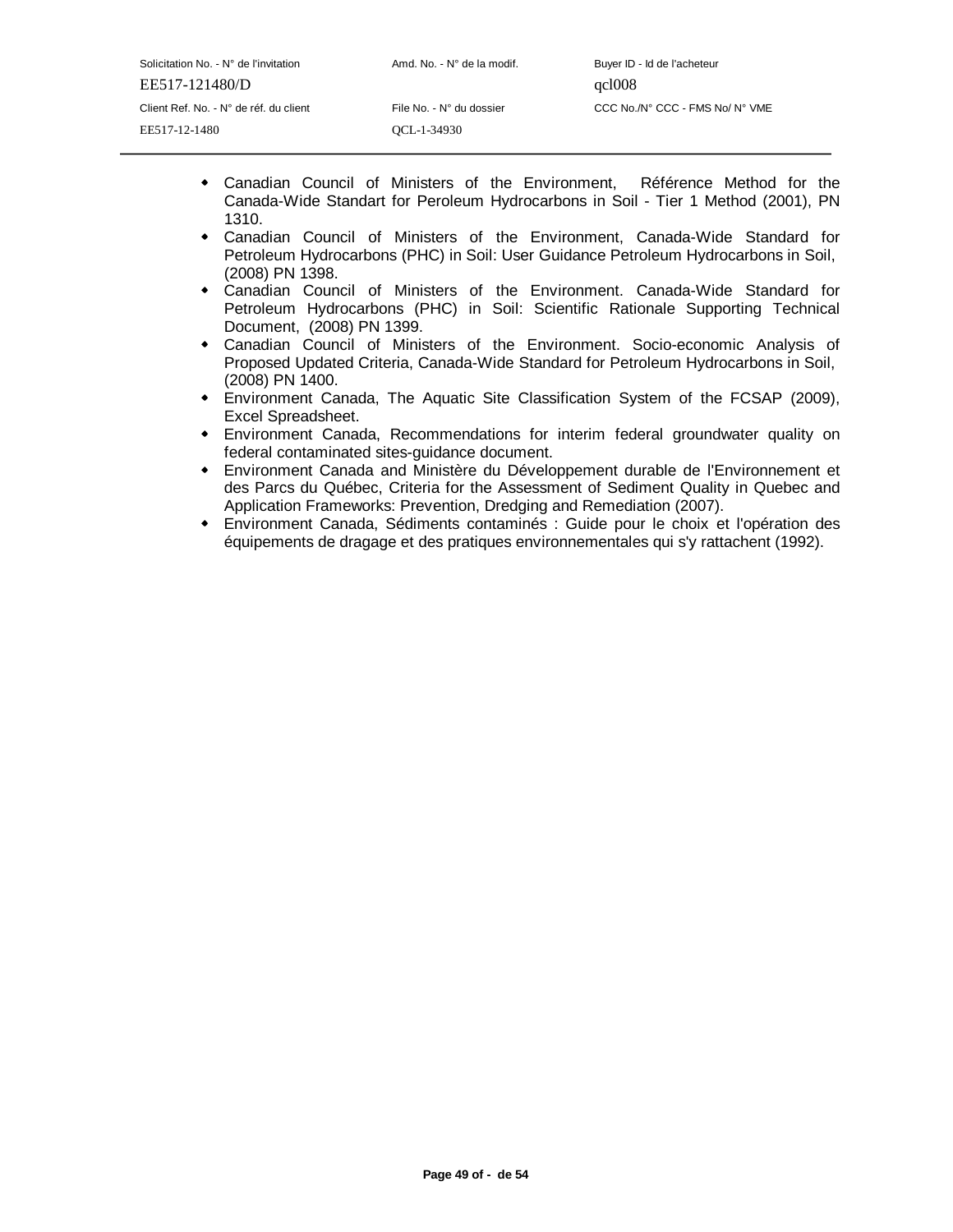- Environment Canada 1994. Guidance Document on Collection and Preparation of Sediments for Physicochemical Characterization and Biological Testing (Rapport SPE 1/RM/29).
- Environment Canada, Centre Saint-Laurent, Sediment Sampling Guide for Dredging and Marine Engineering Projects on the St. Lawrence River - Volumes 1 et 2, (2002).
- Ministère du Développement durable, de l'Environnement et des Parcs, Politique de protection des sols et de réhabilitation des terrains contaminés, incluant les critères pour les sols et l'eau souterraine (1998).
- Ministère du Développement durable, de l'Environnement et des Parcs, Guide de caractérisation (2003).
- Ministère du Développement durable, de l'Environnement et des Parcs, Lignes directrices sur l'évaluation des teneurs de fond naturelles dans les sols (2007).
- Ministère du Développement durable, de l'Environnement et des Parcs, Critères de qualité de l'eau de surface (2009, 2012)
- Code de sécurité pour les travaux de construction, S-2.1, r.6.
- $\ddot{\phantom{0}}$ Canada Labour Code - Part II, Occupational Health and Safety.
- $\bullet$  Canada Labour Code, Canada Occupational Health and Safety Regulations, DORS/86-304.
- Loi sur la santé et la sécurité du travail, L.R.Q. Chapitre S-2.1.
- Règlement sur la protection et la réhabilitation des terrains (c. Q-2, r. 37)
- $\ddot{\phantom{0}}$ Règlement sur le stockage et les centres de transfert de sols contaminés (c. Q-2, r. 46)
- Règlement sur l'enfouissement des sols contaminés (c. Q-2, r. 18)
- $\bullet$ Règlement sur l'évaluation et l'examen des impacts sur l'environnement (c. Q-2, r. 23)
- $\ddot{\phantom{0}}$ Règlement sur les matières dangereuses (c. Q-2, r. 32)
- $\ddot{\phantom{0}}$ Règlement sur l'enfouissement et l'incinération de matières résiduelles (c. Q-2, r. 19)

- Treasury Board Policy Suite of Canada, Remediation Liabilities Related to Contaminated Sites: A Supplement to the Financial Information Strategy (FIS) Manual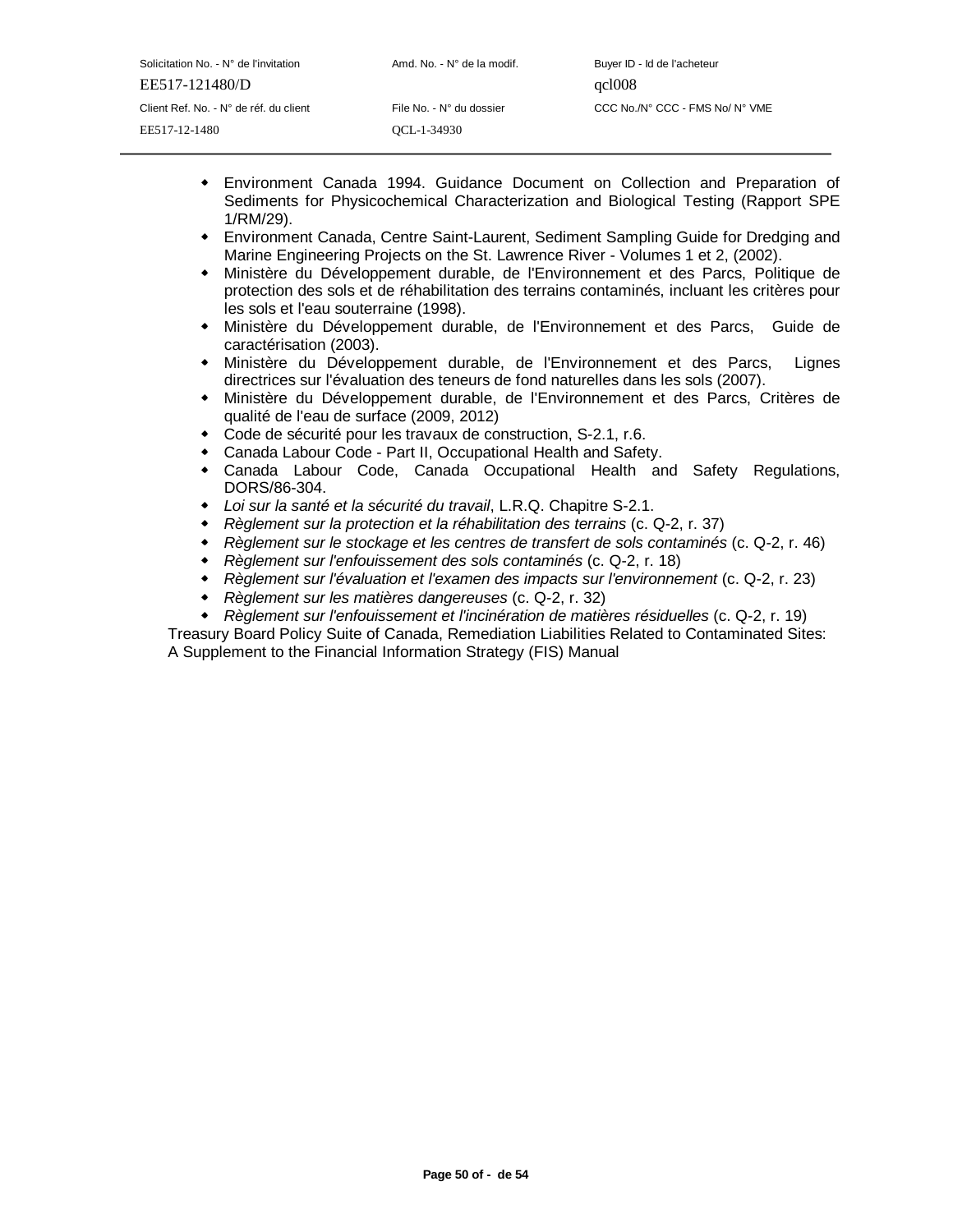Solicitation No. - N° de l'invitation  $A \cap A$ nd. No. - N° de la modif. Buyer ID - Id de l'acheteur EE517-121480/D qcl008 Client Ref. No. - N° de réf. du client File No. - N° du dossier CCC No./N° CCC - FMS No/ N° VME EE517-12-1480 QCL-1-34930

**APPENDIX 1**

# **HEALTH AND SAFETY PROGRAM**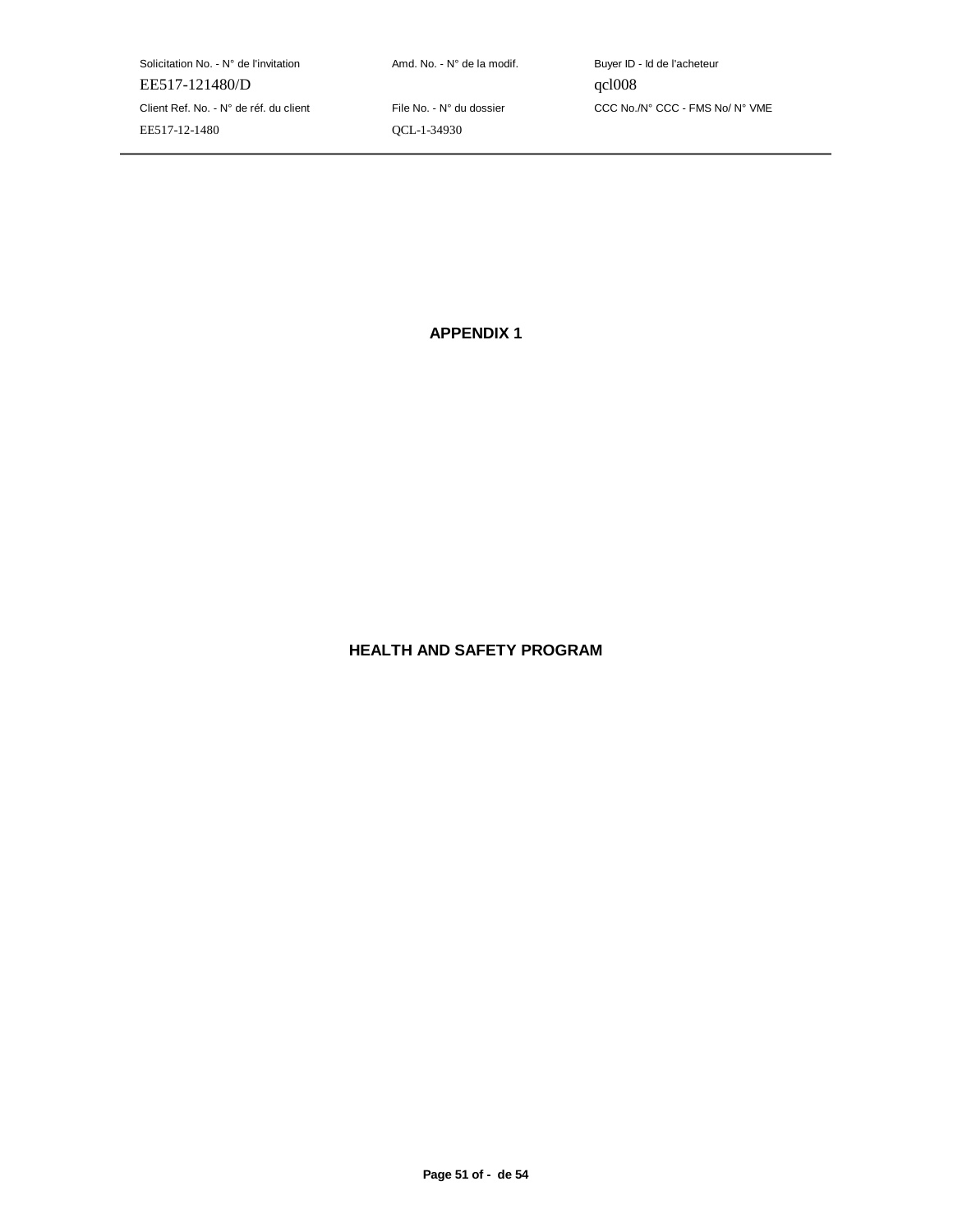Solicitation No. - N° de l'invitation Amd. No. - N° de la modif. Buyer ID - Id de l'acheteur EE517-121480/D qcl008 EE517-12-1480 QCL-1-34930

Client Ref. No. - N° de réf. du client File No. - N° du dossier CCC No./N° CCC - FMS No/ N° VME

## **HEALTH AND SAFETY PROGRAM**

#### **HEALTH AND SAFETY**

- 1. By accepting this contract, the Consultant agrees to assume all responsibilities normally incumbent on a principal contractor and employer under the Act Respecting Occupational Health and Safety and to act as supervisor of the work.
- 2. The Consultant must manage operations so that the health and safety of its personnel, building or facility occupants, and the public, as well as the protection of the environment, always take precedence over considerations of cost and scheduling.

The Consultant must also meet all requirements contained in these specifications, in particular:

- 3. Comply at all times with the provisions of the Act Respecting Occupational Health and Safety, the Safety Code for the Construction Industry, and the Occupational Health and Safety Regulations where applicable.
- 4. Before the first contract is awarded, submit to the PWGSC representative a prevention program specific to all of the activities that the Consultant may carry out under this supply arrangement. On receiving the program, the PWGSC representative may then, or at any time during the term of the contract, require it to be amended or completed to better reflect the actual work environment. The Consultant must then make the required corrections before starting the work.

This program must be based on the risks identified and must take into account the information and requirements contained in these specifications. The program must remain in force throughout the term of the contract and must meet the following requirements:

a) Identify the risks specific to each category of task to be performed in the execution of the contract and the corresponding preventive measures, based on regulatory requirements

b) Identify the person responsible for applying the preventive measures

c) Take account of risks that may affect the health and safety of workers, any building or facility occupants, and the public

- d) Include a procedure to be followed in the event of an accident
- e) Include a work site inspection form based on the content of the risk identification
- f) Include a written undertaking from all parties to adhere to the prevention program
- 5. Before using any mechanical equipment (e.g. lift platforms), submit to the PWGSC representative a mechanical inspection certificate signed by a qualified mechanic.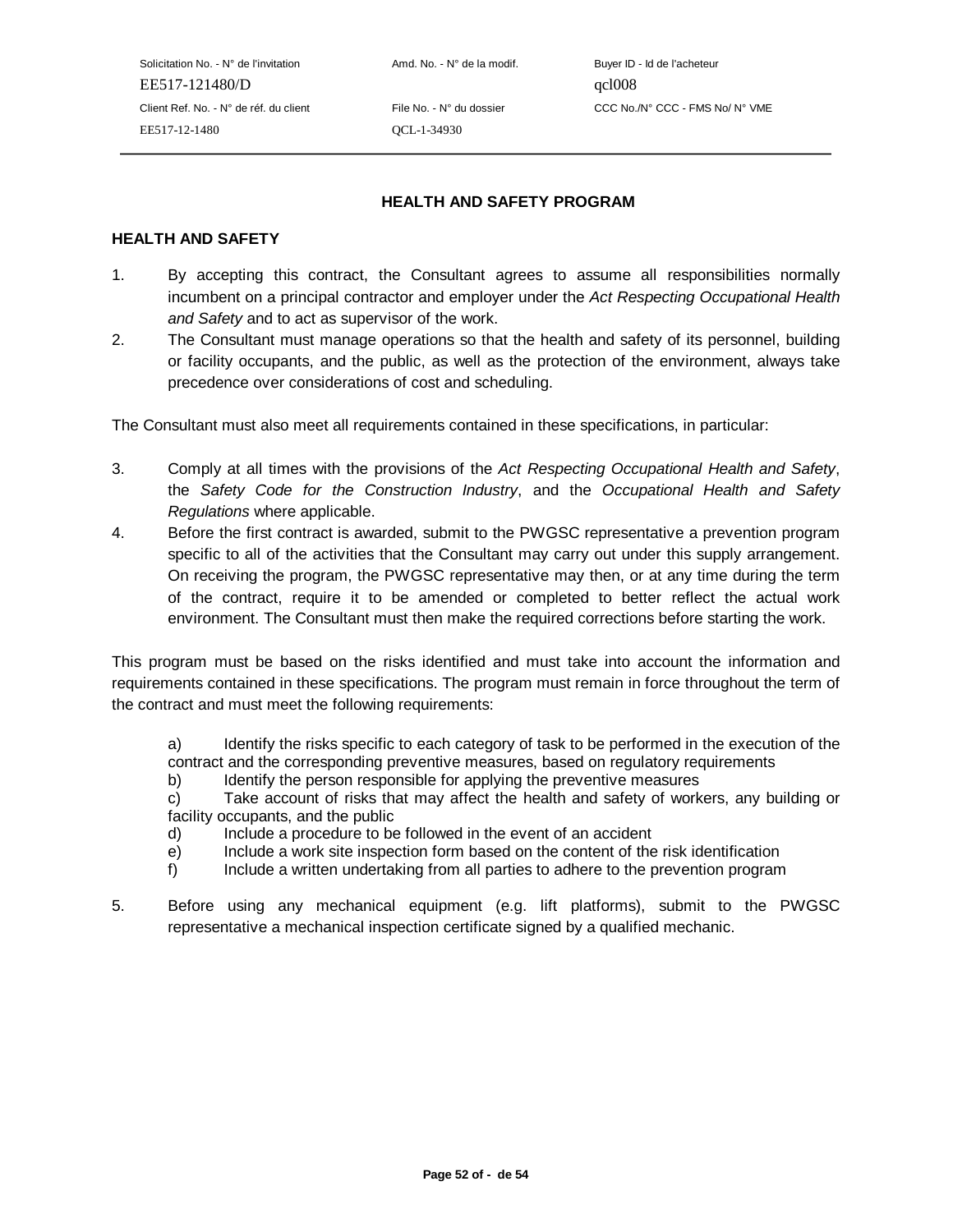- 6. Submit to the PWGSC representative copies of certificates for the training needed to apply these specifications and the prevention program (general health and safety for construction sites, asbestos, confined spaces, lockouts, first aid, etc.).
- 7. Submit to the PWGSC representative the material safety data sheets for all controlled products at least three days before they are to be used at the work site.
- 8. Submit to the PWGSC representative, within 24 hours, an investigation report on any accident resulting in an injury or any incident that brings to light a potential hazard.
- 9. Ensure that all materials, equipment, tools and protective gear used for the work are properly maintained and in good order. Any equipment, tools or protective gear that cannot be installed or used without compromising the health and safety of workers or the public is deemed inadequate for the purposes of the work. The PWGSC representative reserves the right to forbid the use of such putatively dangerous, defective or inappropriate materials, equipment or tools.
- 10. Inspect the work sites and submit to the PWGSC representative a duly completed worksheet inspection form, as stipulated in section 4.e) of this document, at an interval requested by the PWGSC representative.
- 11. Regardless of the number of workers assigned to the work, designated a person to be responsible for health and safety at the work site and give that person the authority needed to order the cessation and resumption of work as he or she sees fit on grounds of health and safety.
- 12. Apply first-responder and first-aid standards in accordance with applicable policies and regulations and with any other relevant clauses of these specifications.
- 13. Ensure that workers have the requisite training and information to carry out the work safely, that all required tools and protective gear are on hand and compliant with standards, legislation and regulations, and that they are used.
- 14. Be familiar, if applicable, with the evacuation procedure for the building or facility and train and inform workers accordingly so that they can apply the procedure.
- 15. Advise workers of their right to refuse work that may endanger their healthy or safety.
- 16. Establish a perimeter around the work area and control access, barricading it as needed.
- 17. Take all necessary measures to keep the work site clean and orderly throughout the work and ensure, at the end of each work day, that the site is free of hazards.
- 18. Whenever a worker is likely to be working alone in an isolated place or where it would be impossible to summon assistance, identify the risks associated with this situation and submit to the PWGSC representative a procedure for preventing such risks and obtaining prompt assistance in an emergency.
- 19. In the event of an unforeseen incident, take all necessary measures, including cessation of work, to safeguard the health and safety of workers and the public and contact the PWGSC representative without delay.
- 20. For confined spaces, apply specific work practices to safeguard the general health and safety of workers who must work in such spaces.